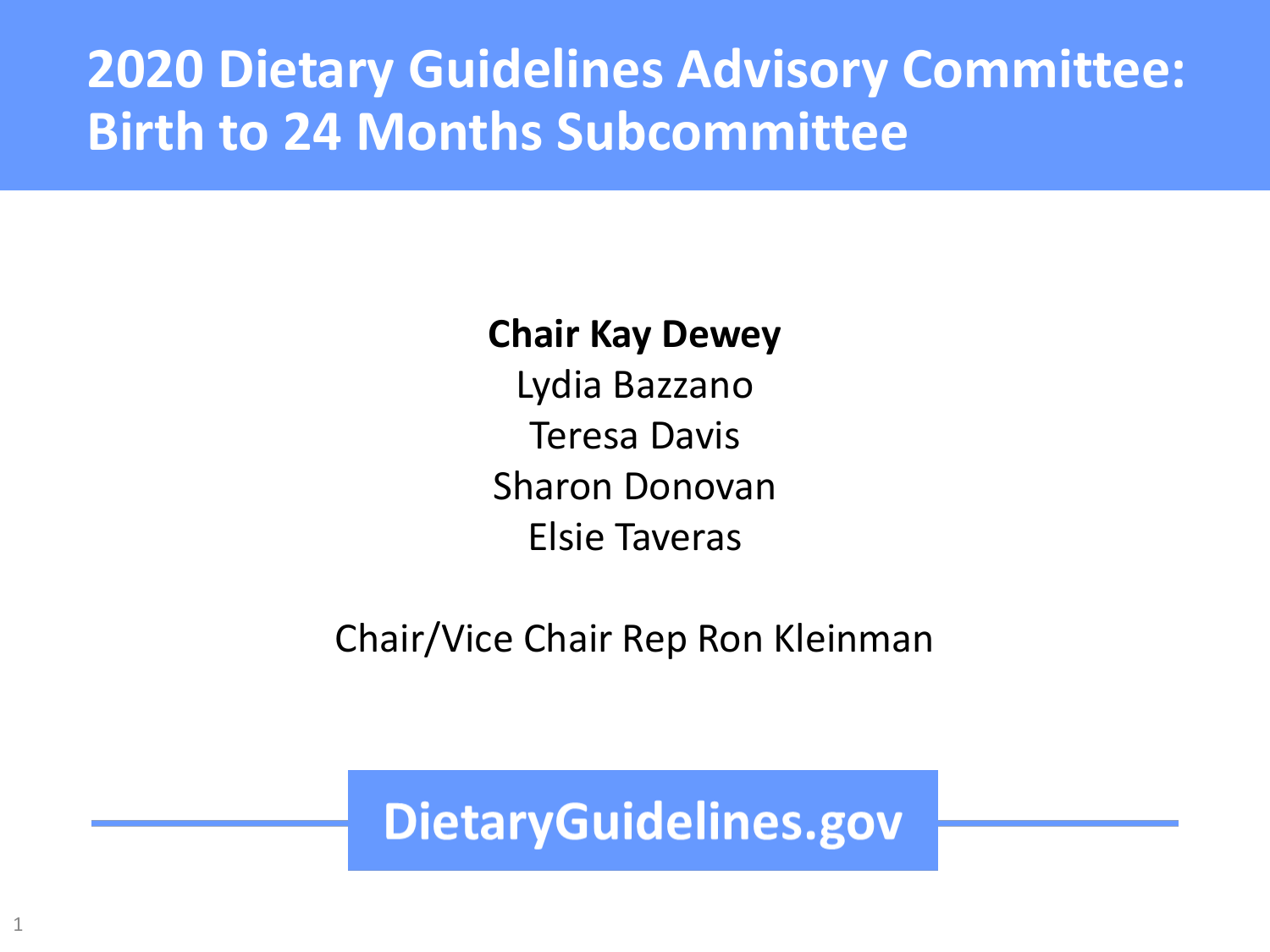## **Subcommittee Status**

- NESR staff screening articles and preparing evidence portfolios
	- 38,000 articles have been or are in the process of being screened and 1 additional search is underway
	- Extracted data and assessed risk of bias for 60 articles and additional extraction underway
- Subcommittee reviewing evidence and drafting conclusions
	- Human milk/infant formula and micronutrient status
	- Human milk/infant formula and atopic disease
	- Human milk/infant formula and long-term health (CVD, diabetes)
	- Complementary feeding and atopic disease
	- Complementary feeding and developmental milestones
	- Complementary feeding and growth, size, and body composition
	- Complementary feeding and micronutrient status
	- Complementary feeding and bone health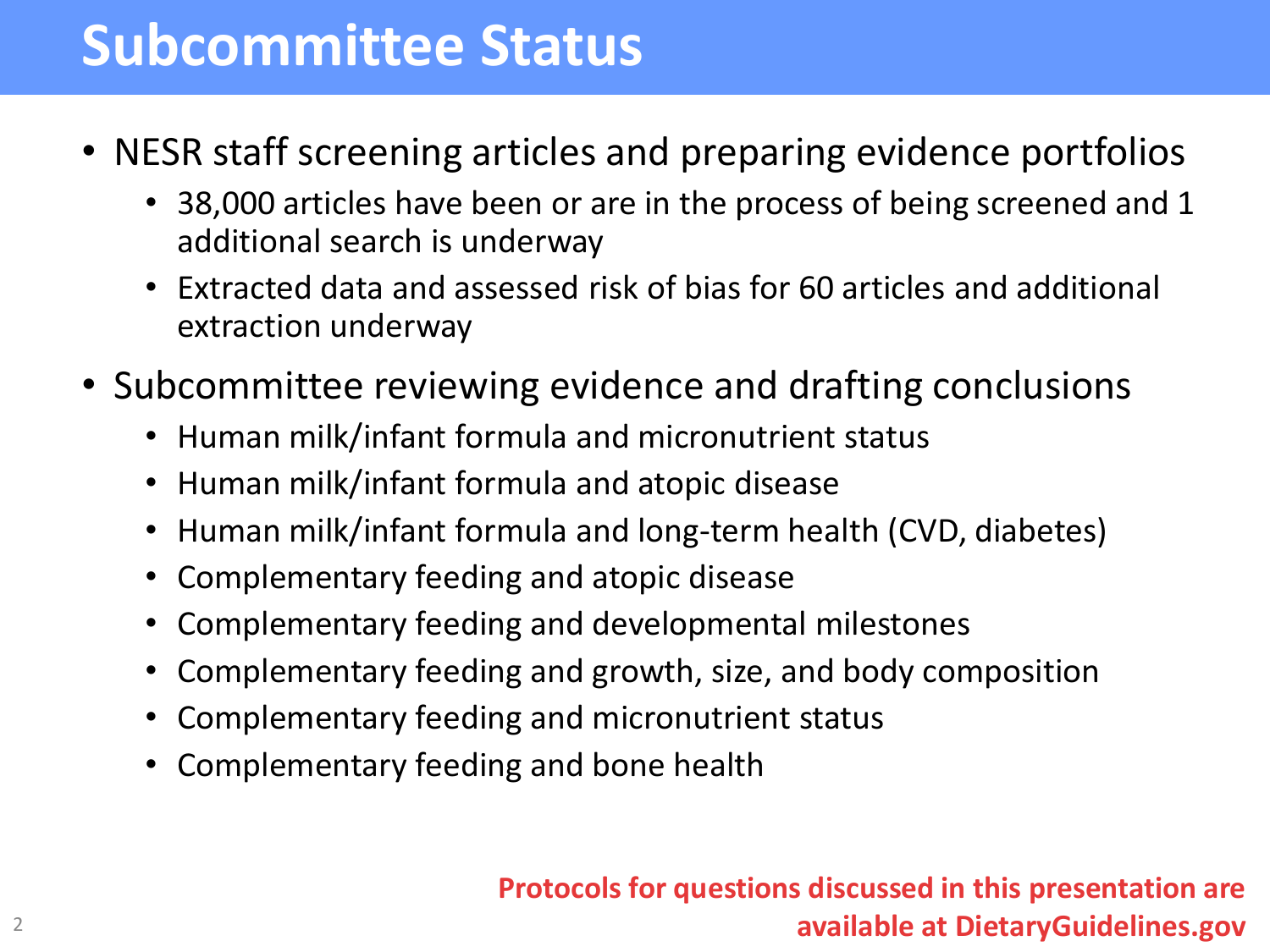## **Subcommittee Status, continued**

- Still to come
	- Human milk/infant formula and growth, size, and body composition
	- Human milk/infant formula and developmental milestones
	- Nutrients from supplements/fortified foods and growth, size, and body composition
	- Nutrients from supplements/fortified foods and bone health
	- Nutrients from supplements/fortified foods and micronutrient status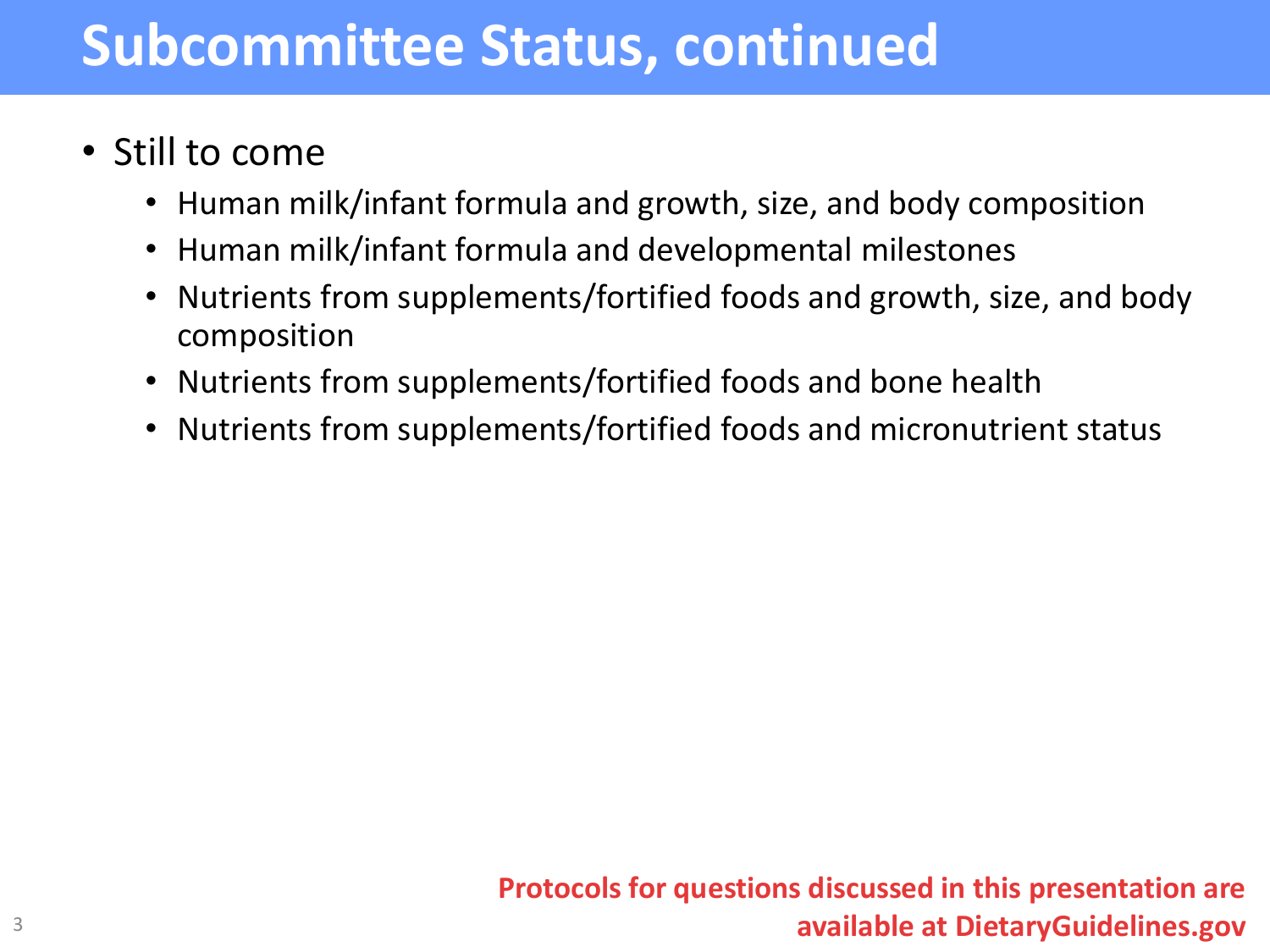# **Key Definitions**

- **Human milk** Mother's own milk provided at the breast (i.e., nursing) or expressed and fed fresh or after refrigeration or freezing.
- **Infant formula**  commercially prepared infant formula meeting the FDA and/or Codex Alimentarius international food standards.
- **Complementary foods and beverages** foods and beverages other than human milk or infant formula (liquids, semisolids, and solids) provided to an infant or young child to provide nutrients and energy.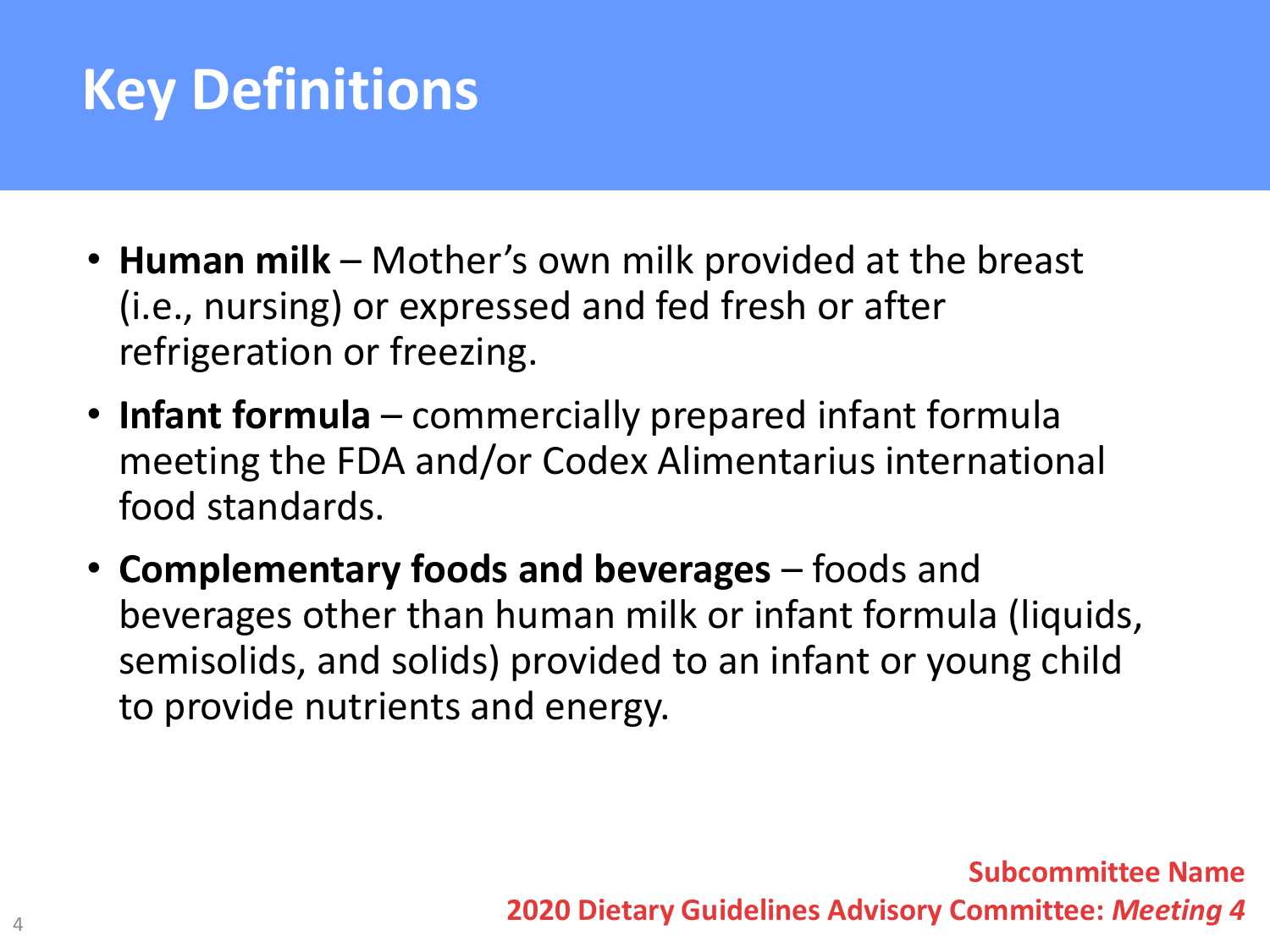# **Follow-Up from Meeting 3**

- Thank you to the public for submitting comments on work presented during meeting 3. We reviewed and discussed all of the comments we received.
- We would like public comments on what we present today by **February 7th**

**Subcommittee Name 2020 Dietary Guidelines Advisory Committee:** *Meeting 4*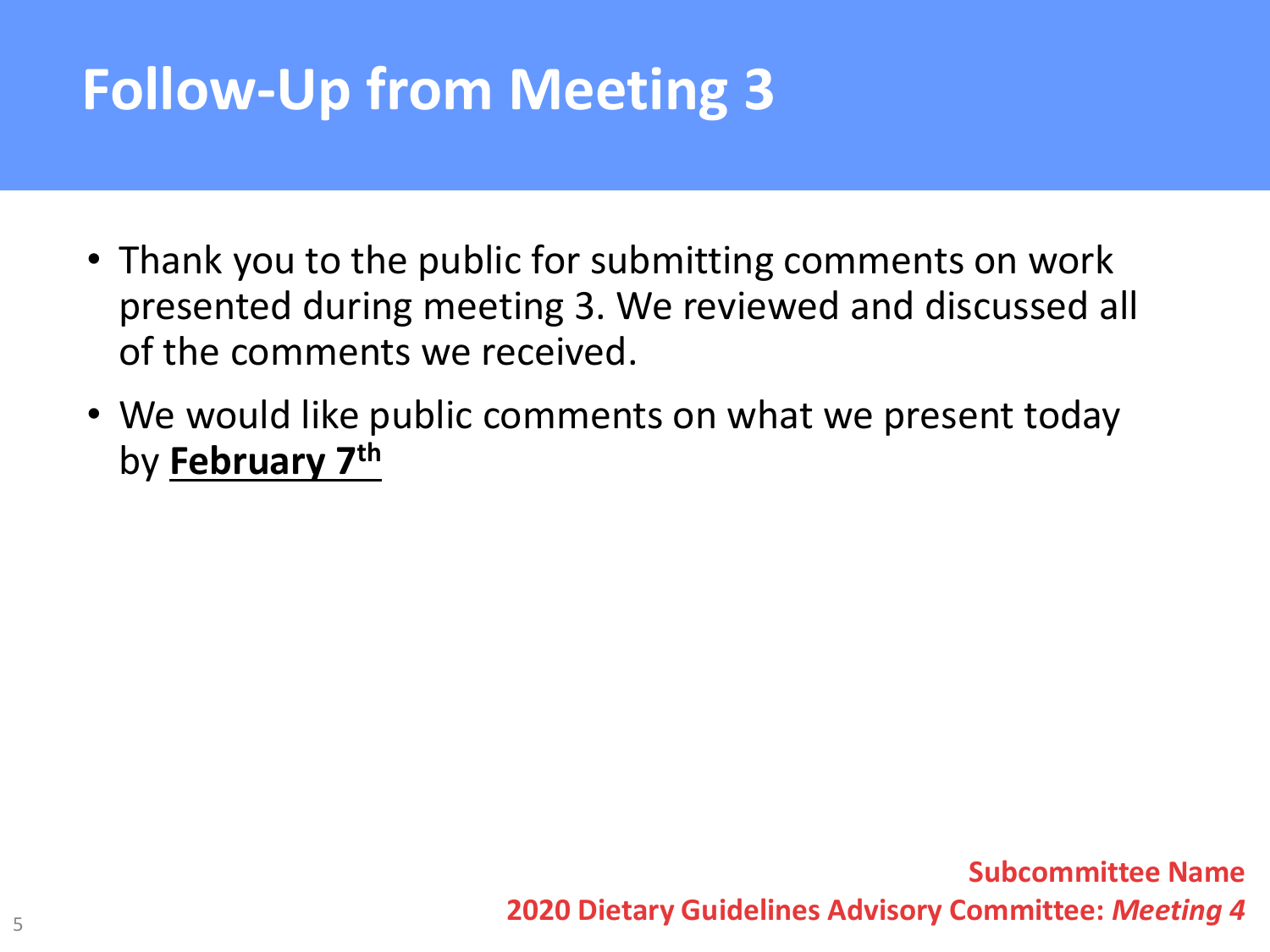

# What is the relationship between the duration, frequency, and volume of exclusive human milk and/or infant formula consumption and micronutrient status?

Approach to Answer Question: NESR Systematic Review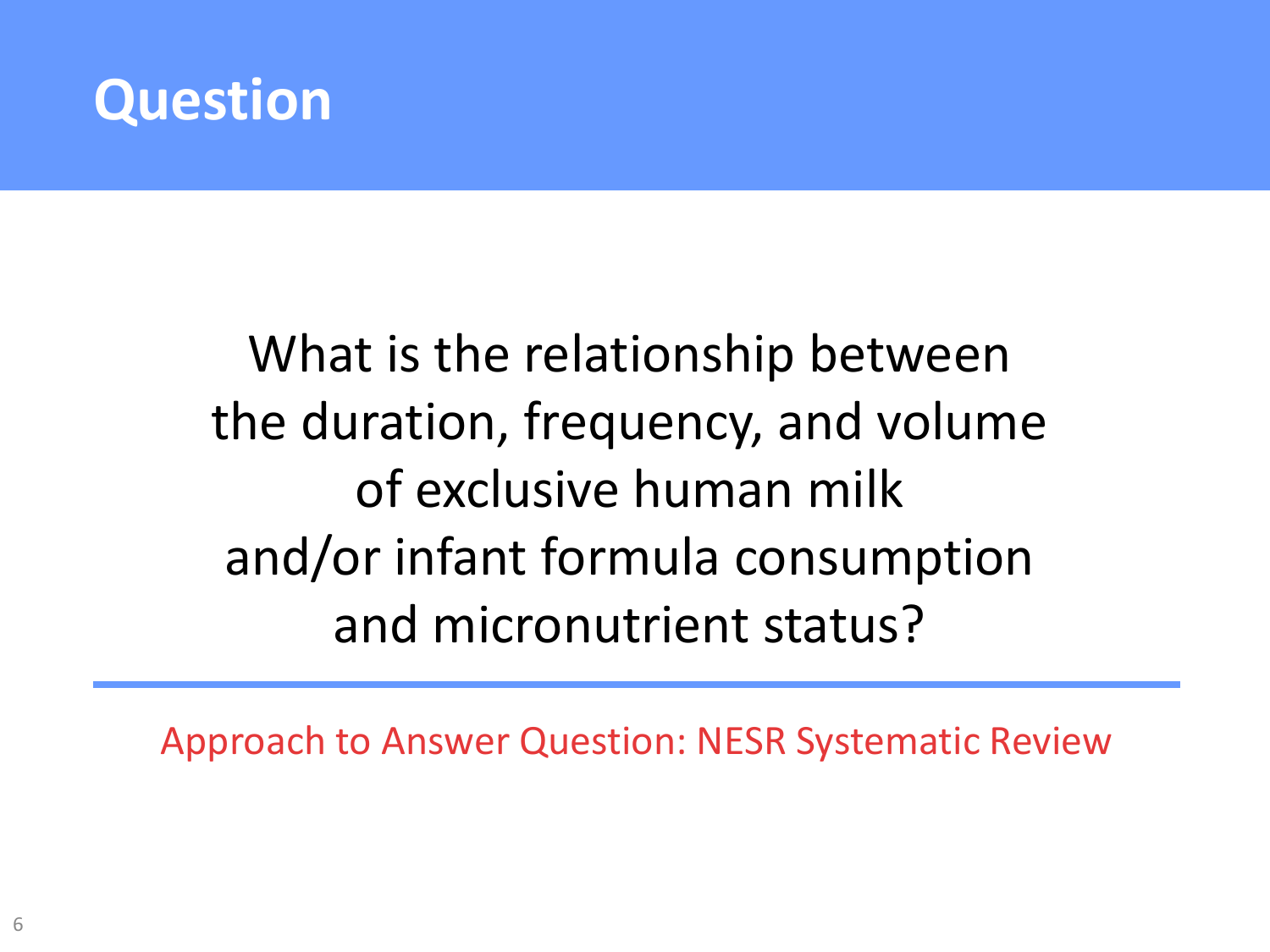# **Analytic Framework**

7

Systematic review question: What is the relationship between the duration, frequency, and volume of exclusive human milk and/or infant formula consumption and micronutrient status?

| Interventions/exposures                                                                                                                                                                                                                                                                                                     | <b>VS</b> | <b>Comparators</b>                                                                                                                                                                                                                                                                                                                  |  | <b>Outcomes</b>                                                                                                                          |  |
|-----------------------------------------------------------------------------------------------------------------------------------------------------------------------------------------------------------------------------------------------------------------------------------------------------------------------------|-----------|-------------------------------------------------------------------------------------------------------------------------------------------------------------------------------------------------------------------------------------------------------------------------------------------------------------------------------------|--|------------------------------------------------------------------------------------------------------------------------------------------|--|
| Duration of exclusive human milk and/or<br>infant formula consumption:<br>Ever consuming human milk (i.e., any<br>a)<br>amount of human milk feeding)<br>Duration of any human milk consumption<br>b)<br>among infants fed human milk<br>Duration of exclusive human milk<br>C)<br>consumption prior to the introduction of |           | Different durations of exclusive human milk<br>and/or infant formula consumption:<br>Never consuming human milk<br>a)<br>Different durations of any human milk<br>b)<br>consumption among infants fed human milk<br>Different durations of exclusive human milk<br>C)<br>consumption prior to the introduction of<br>infant formula |  | Iron status<br>Iron deficiency and anemia<br>Zinc status<br>Iodine status<br>Vitamin D status<br>Vitamin B12 status<br>Fatty acid status |  |
| infant formula<br>Frequency and volume of human milk and/or<br>infant formula consumption<br>Intensity/proportion/amount of human<br>a)                                                                                                                                                                                     |           | Different frequencies and volumes of human<br>milk and/or infant formula consumption<br>Different intensities/proportions/amounts of<br>a)                                                                                                                                                                                          |  | <b>Population: Infants and</b><br>toddlers (birth to 24 months)                                                                          |  |
| milk consumed by mixed-fed infants (i.e.,<br>both at a given point in time and over a<br>period of time)                                                                                                                                                                                                                    |           | human milk consumed by mixed-fed infants<br>(i.e., both at a given point in time and over a<br>period of time)                                                                                                                                                                                                                      |  |                                                                                                                                          |  |
| Population: Infants and toddlers (birth to 24 months); full-term, healthy and/or at risk for chronic disease                                                                                                                                                                                                                |           |                                                                                                                                                                                                                                                                                                                                     |  |                                                                                                                                          |  |
| <b>The Contract of Contract of Contract of Contract of Contract of Contract of Contract of Contract of Contract of Contract of Contract of Contract of Contract of Contract of Contract of Contract of Contract of Contract of C</b>                                                                                        |           |                                                                                                                                                                                                                                                                                                                                     |  |                                                                                                                                          |  |

Key confounders: Sex (for iron status outcome), Race/ethnicity, Socioeconomic status, Types/amounts of complementary foods and beverages, Vitamin/mineral supplements, Birth weight/fetal growth/gestational age, Maternal anthropometry

Other factors to be considered: Timing of cord clamping (for iron status outcome), Maternal prenatal vitamin/mineral supplement, Inflammatory biomarkers (for iron, zinc, and vitamin D status outcomes)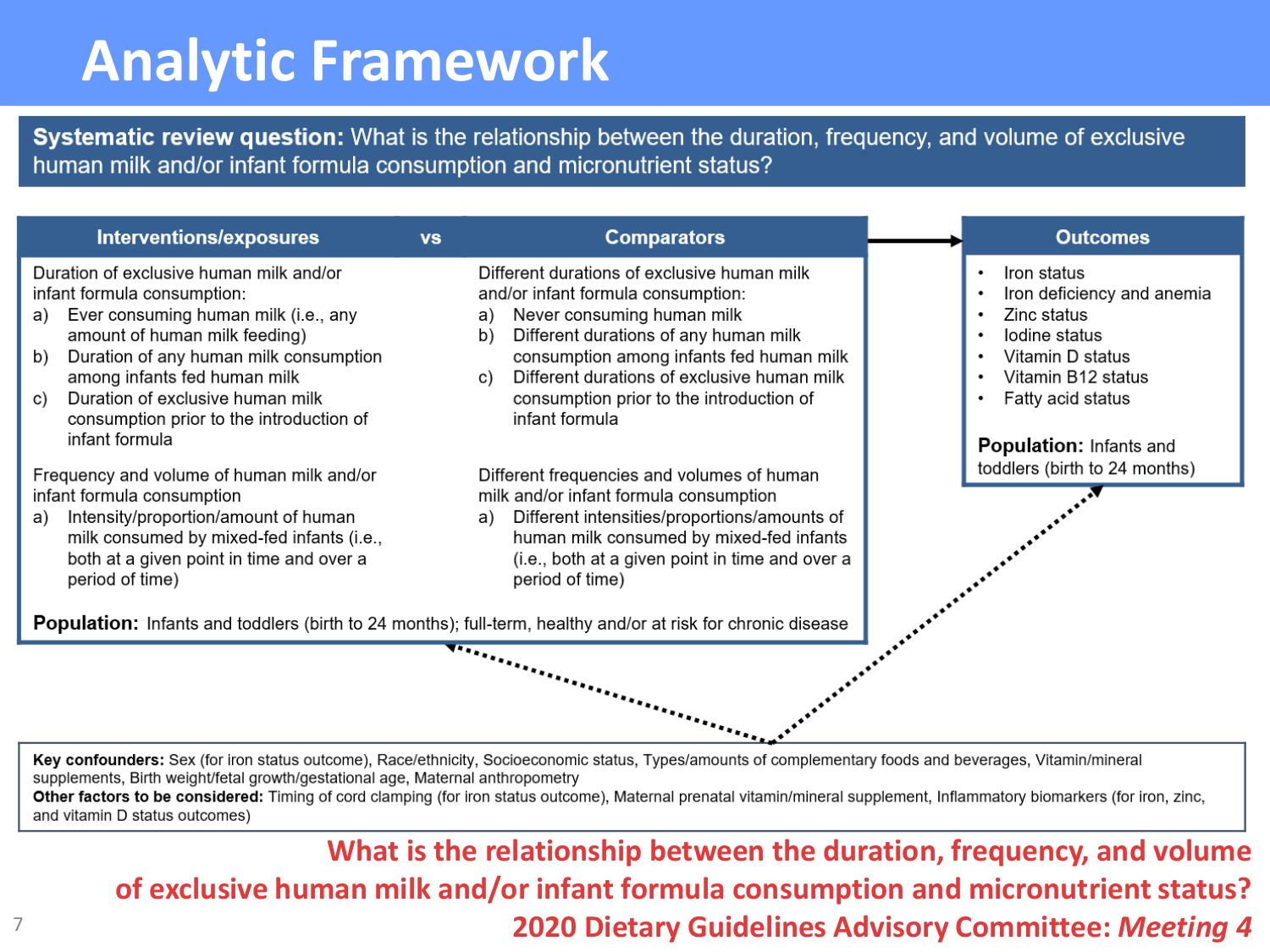## **Literature Search and Screening Results**



- A: Literature search from the Pregnancy and Birth to 24 Months Project (Jan. 1980-March 2016)
- B: Literature search for the 2020 Dietary Guidelines Advisory Committee (March 2016-Sept. 2019)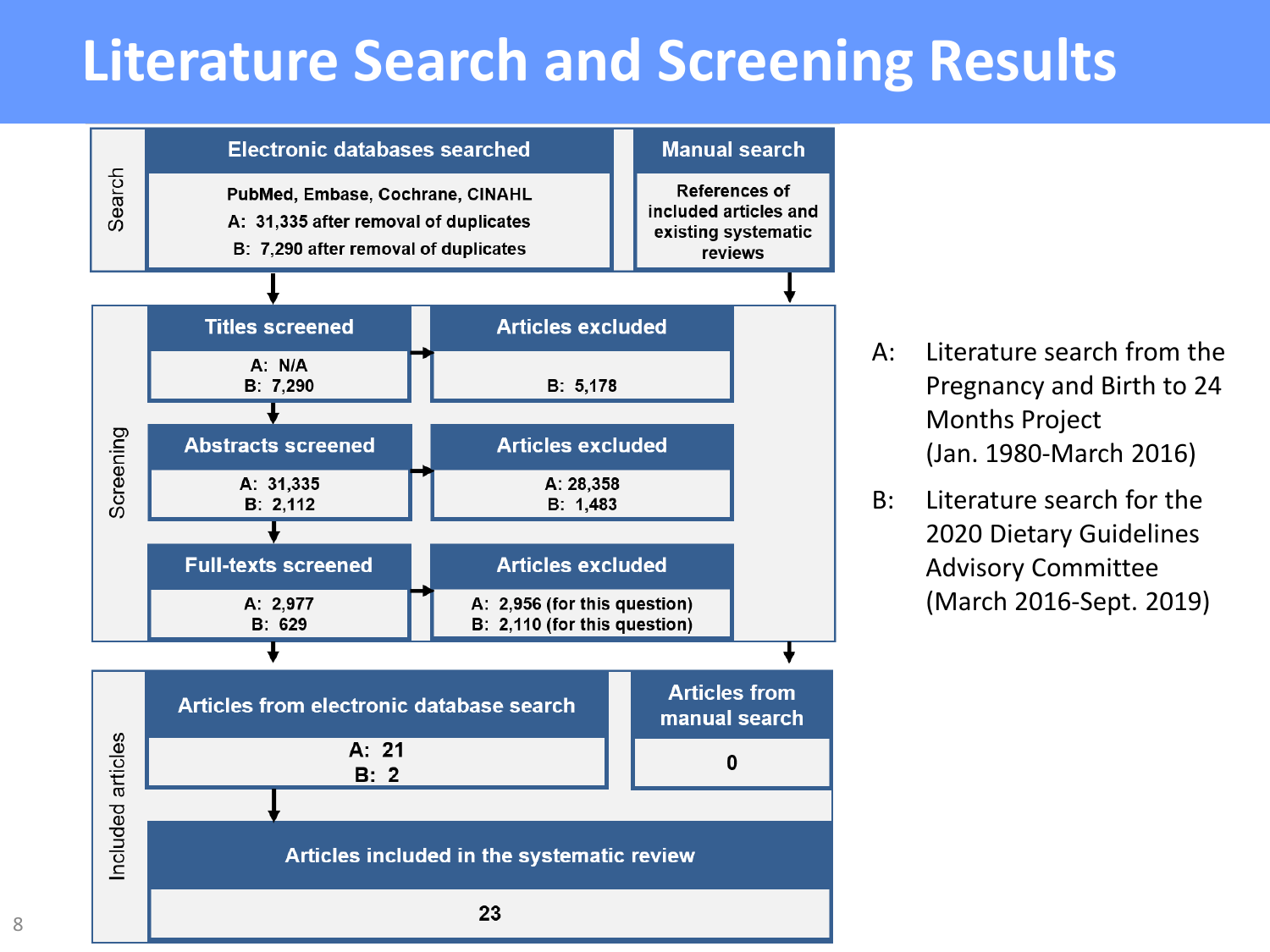## **Description of the Evidence**

Number of studies for each component of the analytic framework:

|                                                                | <b>Iron</b>    | Anemia         | <b>Zinc</b>              | <b>Iodine</b>  | <b>Vit.B12</b> | Vit.D          | <b>Fatty</b><br><b>Acids</b> |
|----------------------------------------------------------------|----------------|----------------|--------------------------|----------------|----------------|----------------|------------------------------|
| Ever vs never<br>consuming human milk                          |                |                |                          | $\mathbf 0$    | $\overline{0}$ | $\overline{0}$ |                              |
| <b>Duration of any</b><br>human milk                           |                | 3              | $\overline{\phantom{a}}$ | $\overline{0}$ | $\overline{0}$ | ◢              | ◢                            |
| <b>Duration of exclusive</b><br>human milk<br>prior to formula | $\overline{0}$ | $\overline{0}$ | $\mathbf 0$              | $\overline{0}$ | $\overline{0}$ | $\Omega$       |                              |
| <b>Intensity of human milk</b><br>to mixed-fed infants         | $\overline{0}$ | $\overline{0}$ | $\overline{0}$           | $\overline{0}$ | $\overline{0}$ | $\overline{0}$ | $\Omega$                     |

- Where there *was* evidence to address a topic, the number of studies was small
- In general, the evidence did not show consistent associations and had risk of bias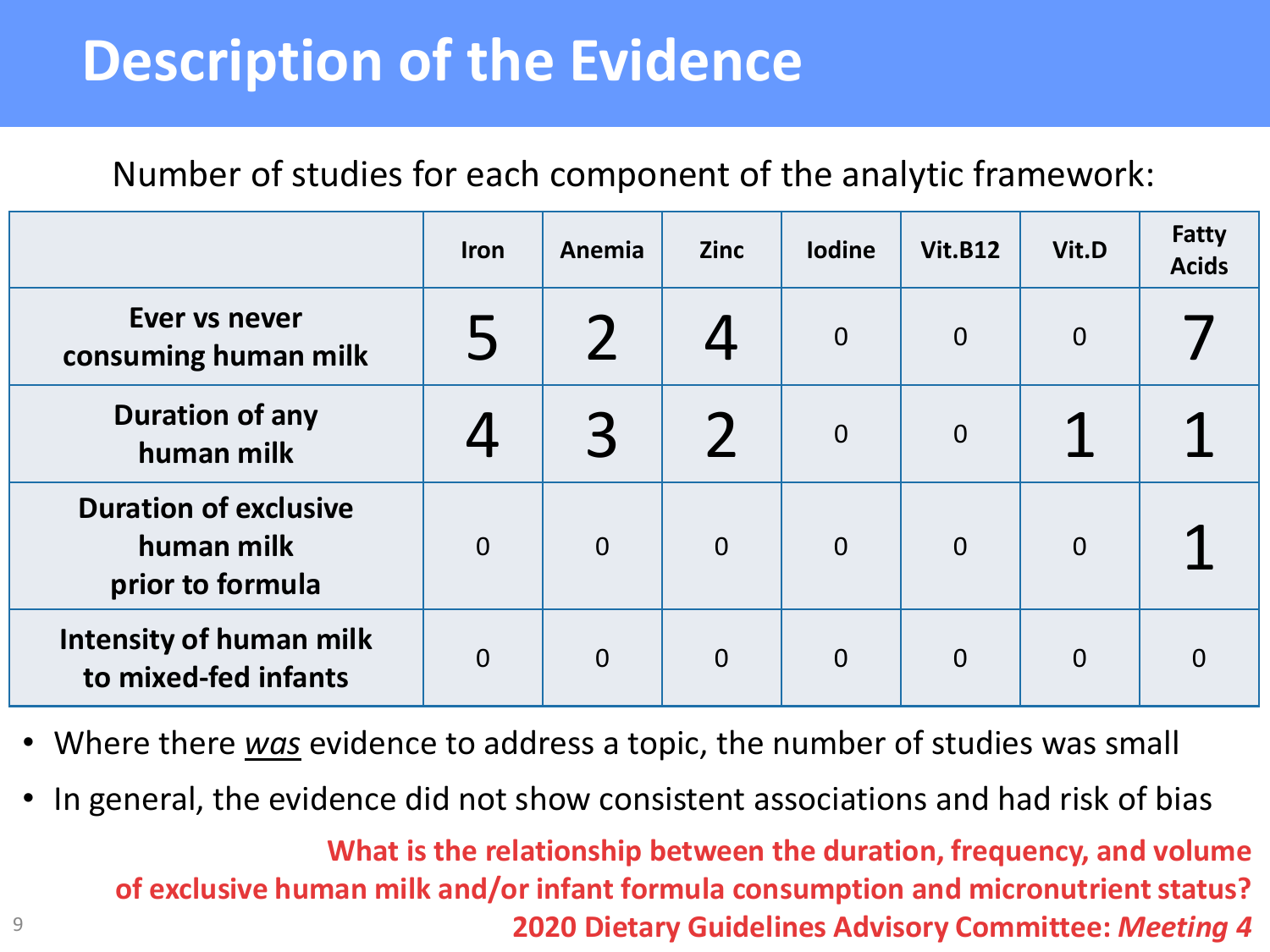# **Description of the Evidence, continued**

#### Number of studies for each component of the analytic framework:

|                                       | <b>Iron</b> | Anemia                   | <b>Zinc</b> | <b>lodine</b> | <b>Vit.B12</b> | Vit.D | Fatty<br><b>Acids</b> |
|---------------------------------------|-------------|--------------------------|-------------|---------------|----------------|-------|-----------------------|
| Ever vs never<br>consuming human milk | نسم ا       | $\overline{\phantom{0}}$ |             |               |                |       |                       |

• These studies generally compared:

- Ever  $\rightarrow$   $\cdot$  Infants fed human milk, with
- Never  $\rightarrow$   $\cdot$  Infants fed an infant formula that had a novel composition at the time of the study (e.g., added DHA, different levels of iron), and
	- Infants fed a conventional infant formula
- Formula composition can impact nutrient status
- There were a wide variety of infant formulas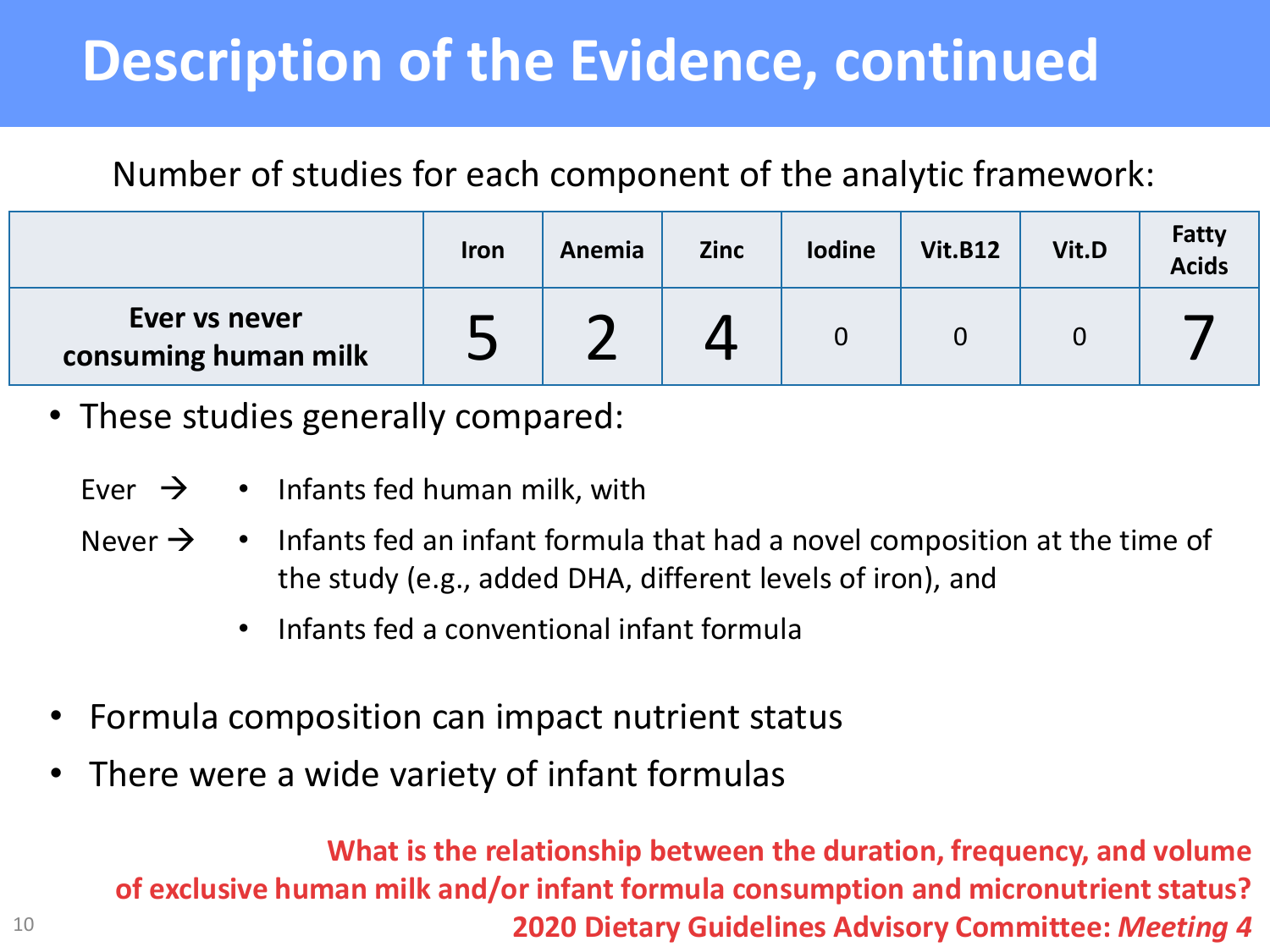# **Description of the Evidence: Population, Intervention/Exposure, and Outcomes**

#### Population:

- Generally healthy full-term infants recruited at/close to birth
- US and Argentina, Australia, Austria, Canada, China, Denmark, Germany, Greece, Hungary, Iceland, Israel, Italy, Japan, Portugal, Spain, Sweden, UK

#### Intervention/exposure and comparator:

- Mostly ever, compared with never, consuming human milk & duration of any human milk
- Other components of infants' diets varied & often not reported clearly: exclusivity of human milk, types/amounts of formula fed in addition to human milk, types/amounts of complementary foods fed in addition to human milk/infant formula, supplements)

#### Outcomes:

- Iron (anemia, Hb, Hct, MCV, RDW, RBC, TfR, TSAT, serum Fe, SF)
- Zinc (plasma Zn)
- Vitamin D (serum 25(OH)D)
- Fatty acids (RBC/plasma SFAs, MUFAs, PUFAs)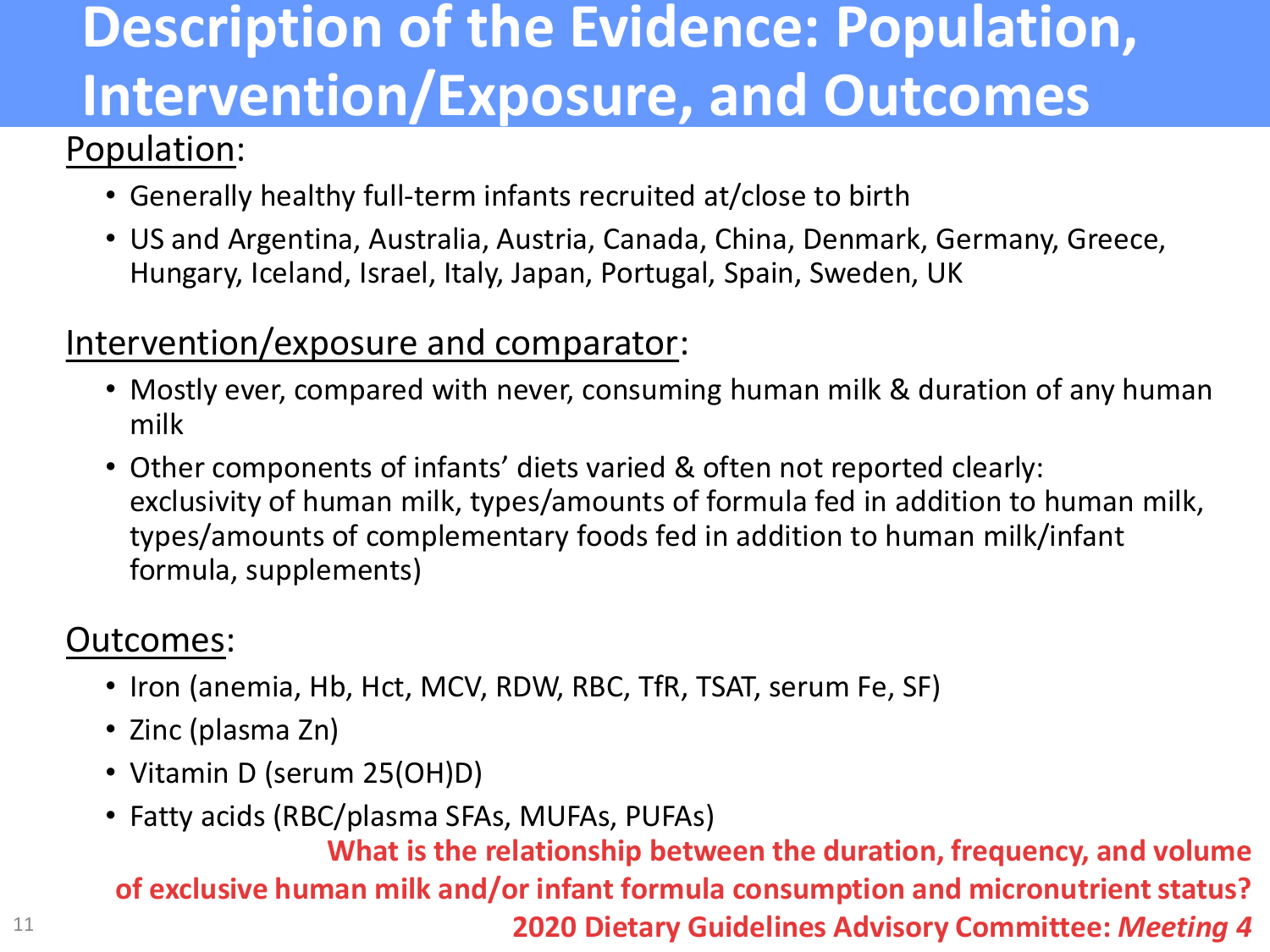## **Summary of the Evidence Synthesis**

Evidence available from a small number of studies did not show consistent associations between:

- Ever, compared with never, consuming human milk and
	- anemia, hemoglobin, hematocrit, red blood cell count, mean corpuscular volume, red cell distribution width, serum ferritin, serum iron
	- zinc status
- The duration of any human milk consumption, among infants fed human milk, and
	- anemia, iron deficiency, hemoglobin, hematocrit, serum ferritin, serum iron, mean corpuscular volume, transferrin receptor, or transferrin saturation
	- zinc status
	- vitamin D status
	- fatty acid status
- The duration of exclusive human milk consumption, prior to the introduction of infant formula, and
	- fatty acid status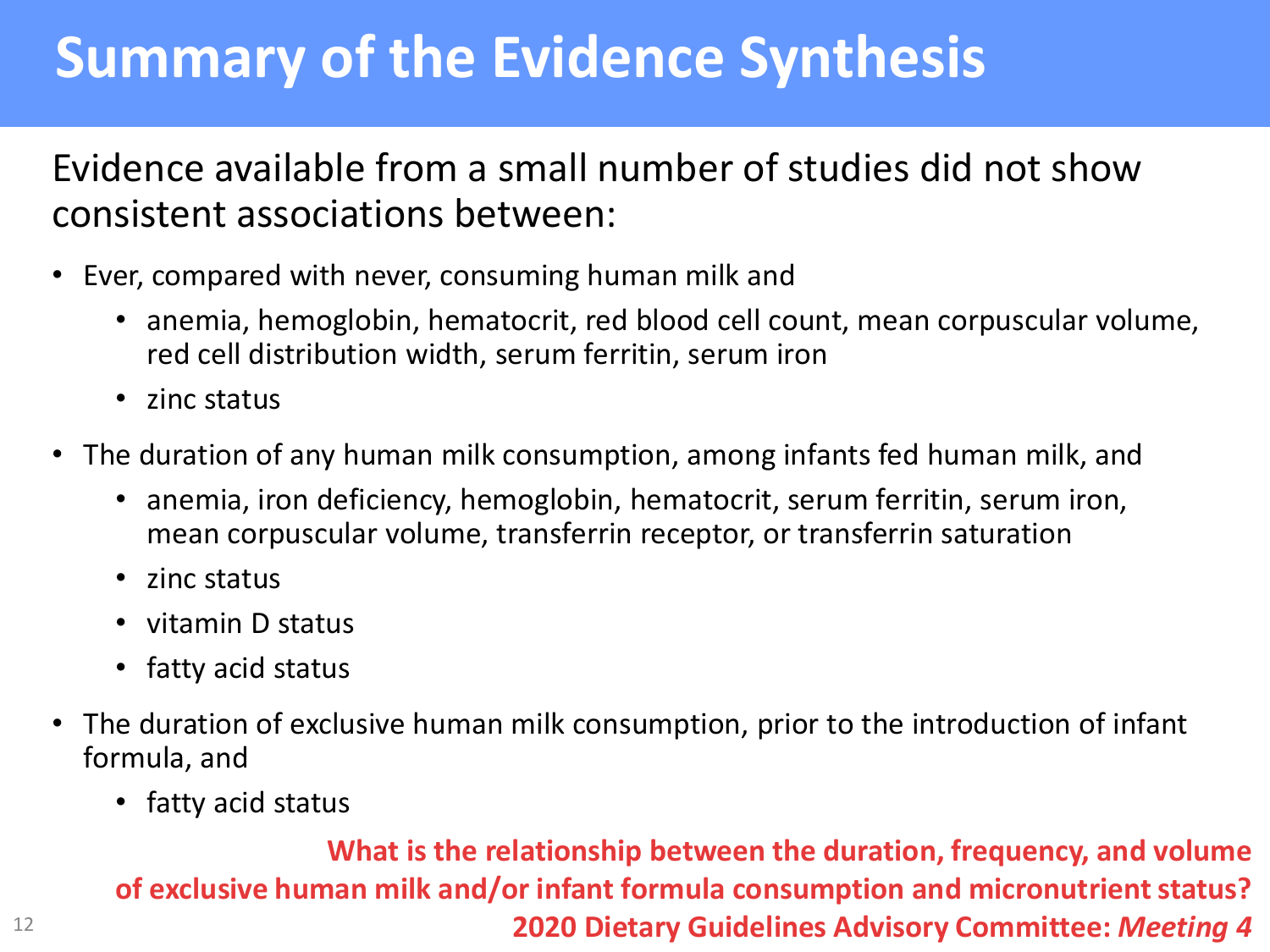## **Summary of the Evidence Synthesis, continued**

- Evidence available from 7 studies indicated that there may be an association between ever, compared with never, consuming human milk and fatty acid status *(never = formula-fed infants)*
- The evidence had:
	- An adequate number of sufficiently powered studies
	- Some inconsistencies that can likely be explained by methodological differences (e.g., the fatty acid composition of the infant formula)
	- Limitations with regard to risk of bias, directness, and generalizability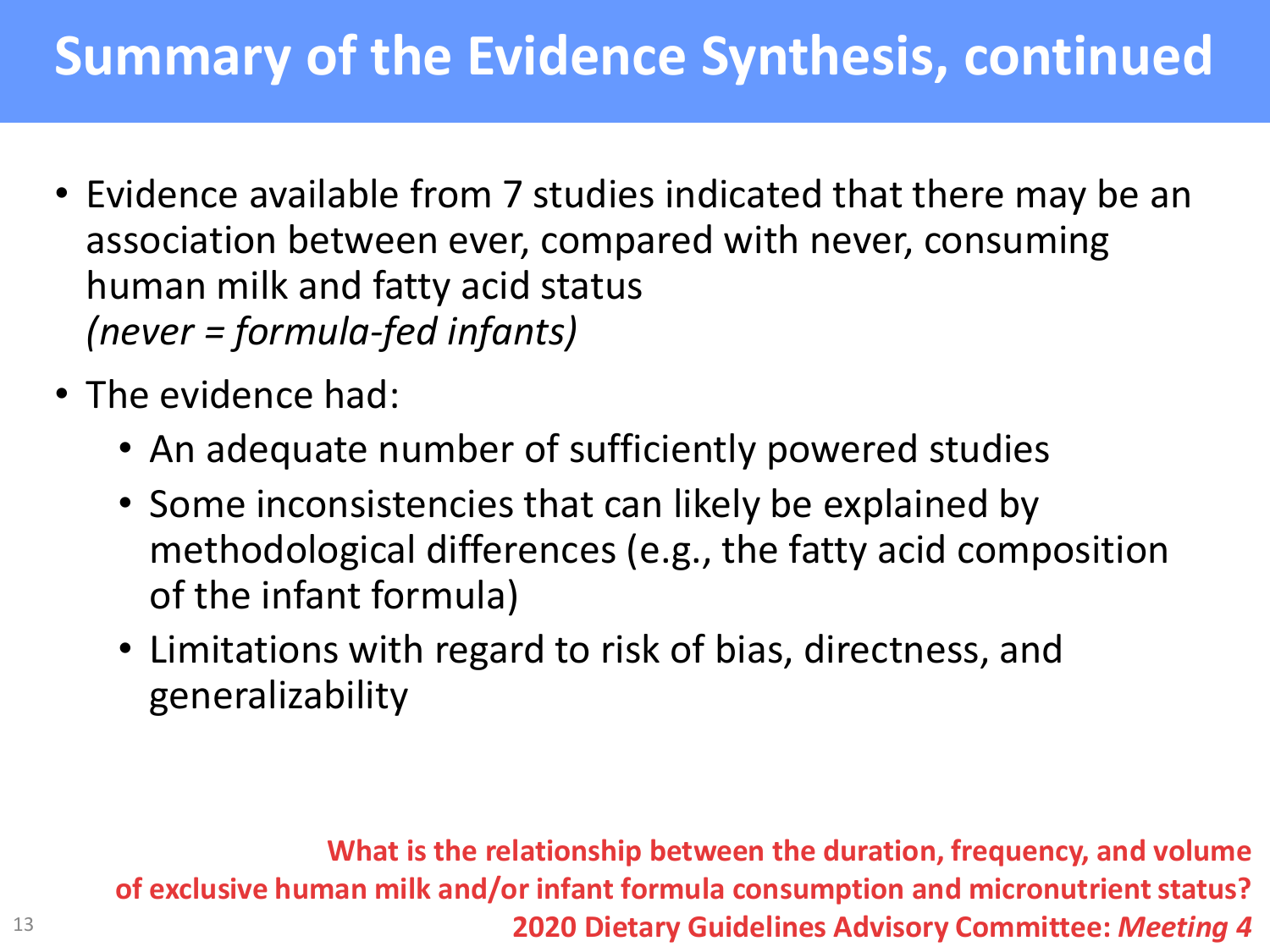#### **DRAFT Conclusion Statement and Grade (1-3)**

#### **Conclusion statement**

Moderate evidence indicates that ever, compared with never, consuming human milk may be associated with fatty acid status. The difference in fatty acid status between infants who are fed human milk and infant formula likely depends on the fatty acid composition of the human milk and the infant formula being compared.

Insufficient evidence is available to determine the relationship between ever, compared with never, consuming human milk and iron and zinc status from birth to 24 months.

No evidence is available to determine the relationship between ever, compared with never, consuming human milk and iodine, vitamin B12, and vitamin D status from birth to 24 months.

14 **Grade:** Moderate – fatty acid status; Grade not assignable – iron, zinc, iodine, vitamin B12, vitamin D **What is the relationship between the duration, frequency, and volume of exclusive human milk and/or infant formula consumption and micronutrient status? 2020 Dietary Guidelines Advisory Committee:** *Meeting 4*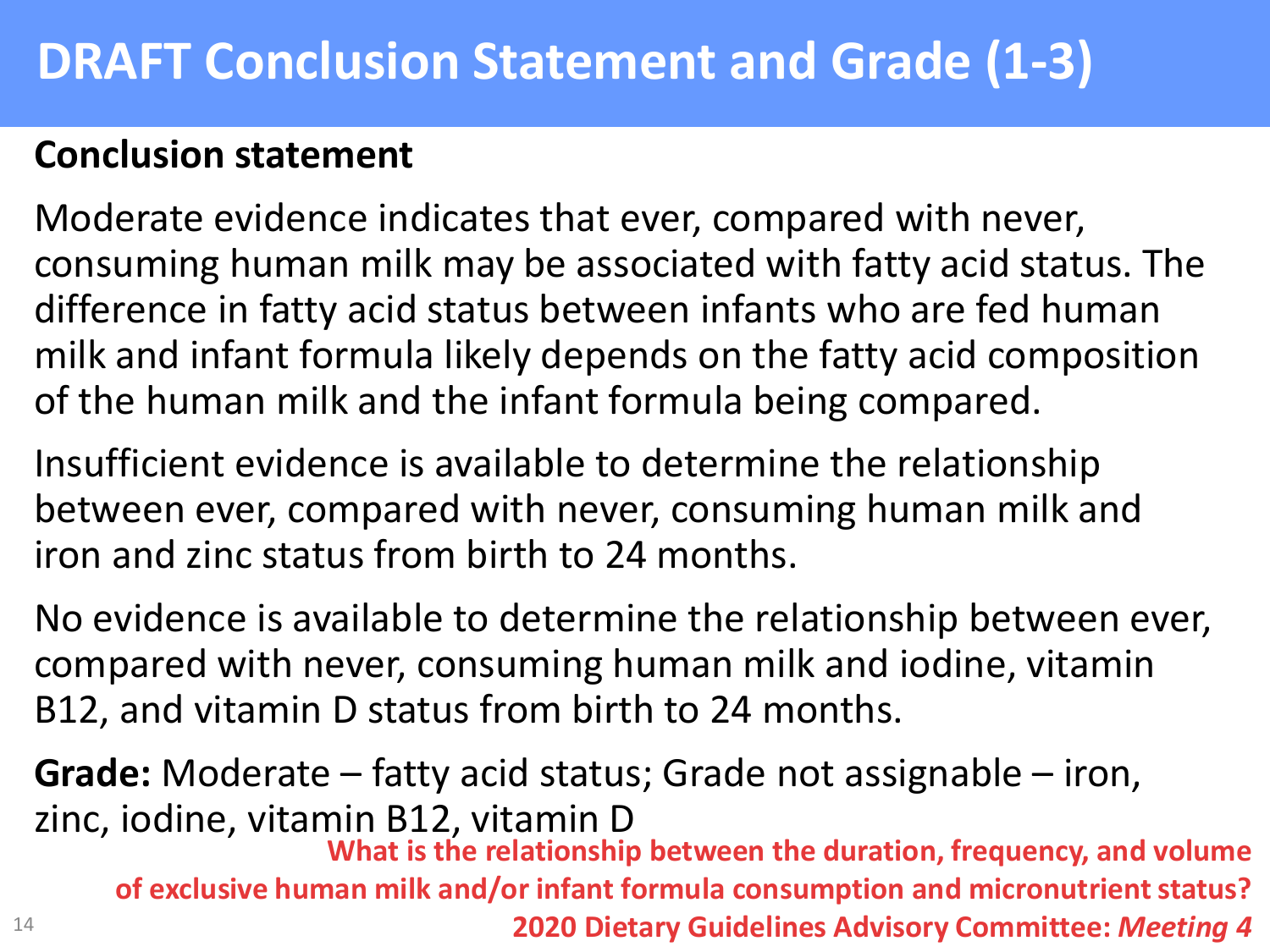#### **Conclusion statement**

Insufficient evidence is available to determine the relationship between the duration of any human milk consumption, among infants fed human milk, and iron, zinc, vitamin D, and fatty acid status from birth to 24 months.

No evidence is available to determine the relationship between the duration of any human milk consumption, among infants fed human milk, and iodine and vitamin B12 status from birth to 24 months.

**Grade:** Grade not assignable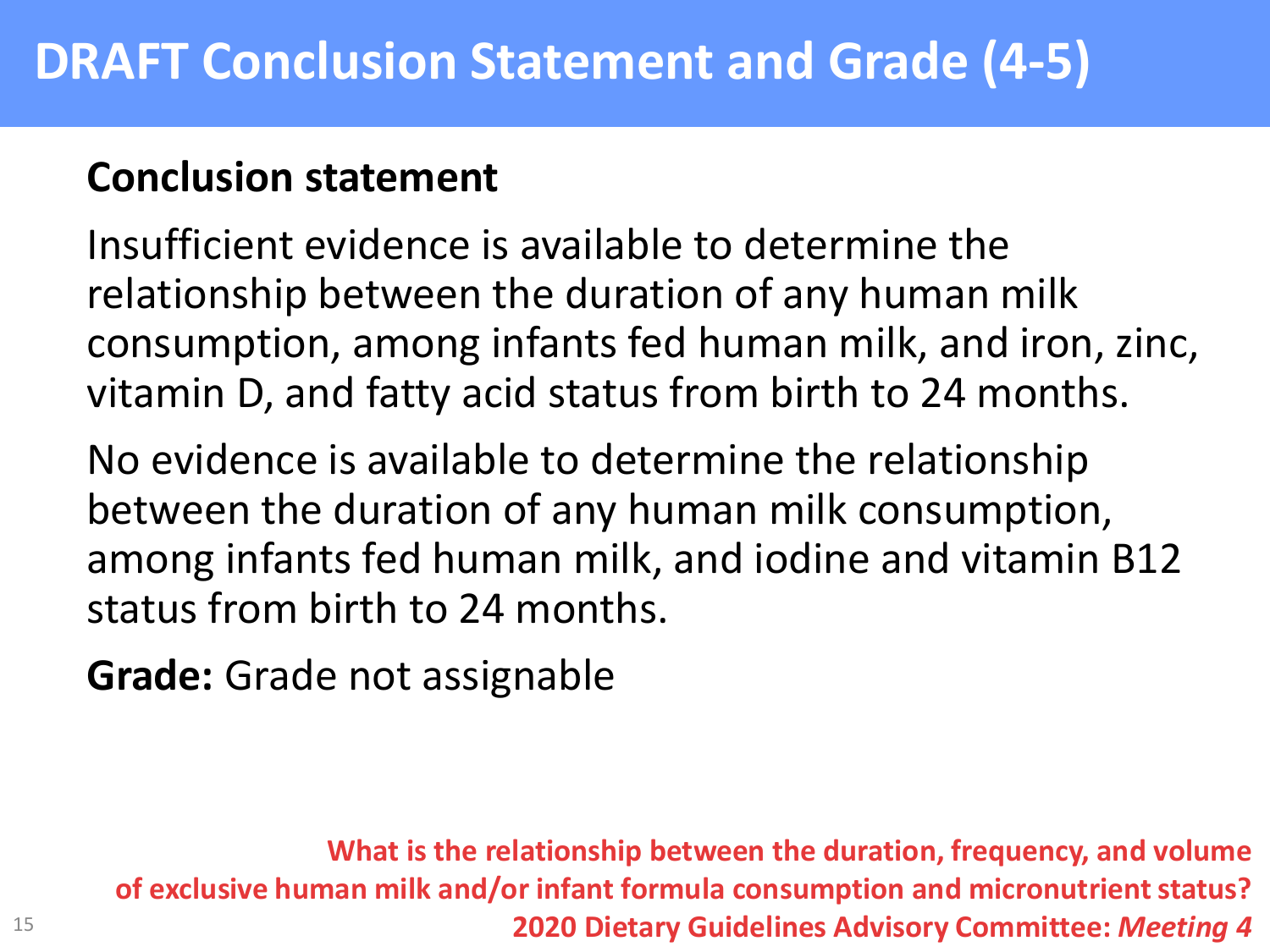#### **Conclusion statement**

Insufficient evidence is available to determine the relationship between the duration of exclusive human milk consumption, prior to the introduction of infant formula, and fatty acid status from birth to 24 months.

No evidence is available to determine the relationship between the duration of exclusive human milk consumption, prior to the introduction of infant formula, and iron, zinc, iodine, vitamin B12, and vitamin D status from birth to 24 months.

**Grade:** Grade not assignable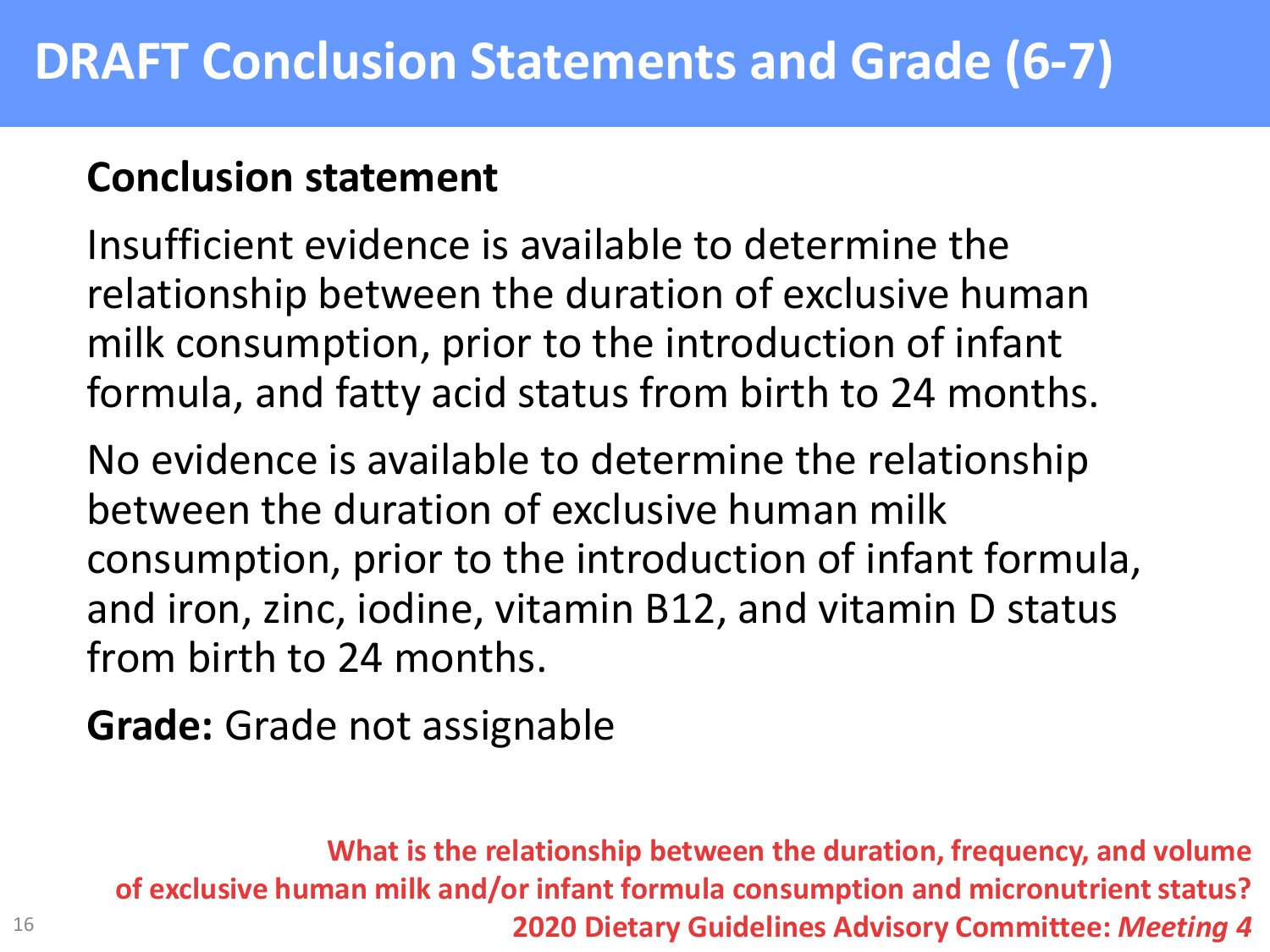#### **Conclusion statement**

No evidence is available to determine the relationship between the intensity, proportion, or amount of human milk consumed by mixed-fed infants and iron, zinc, iodine, vitamin B12, vitamin D and fatty acid status from birth to 24 months.

**Grade:** Grade not assignable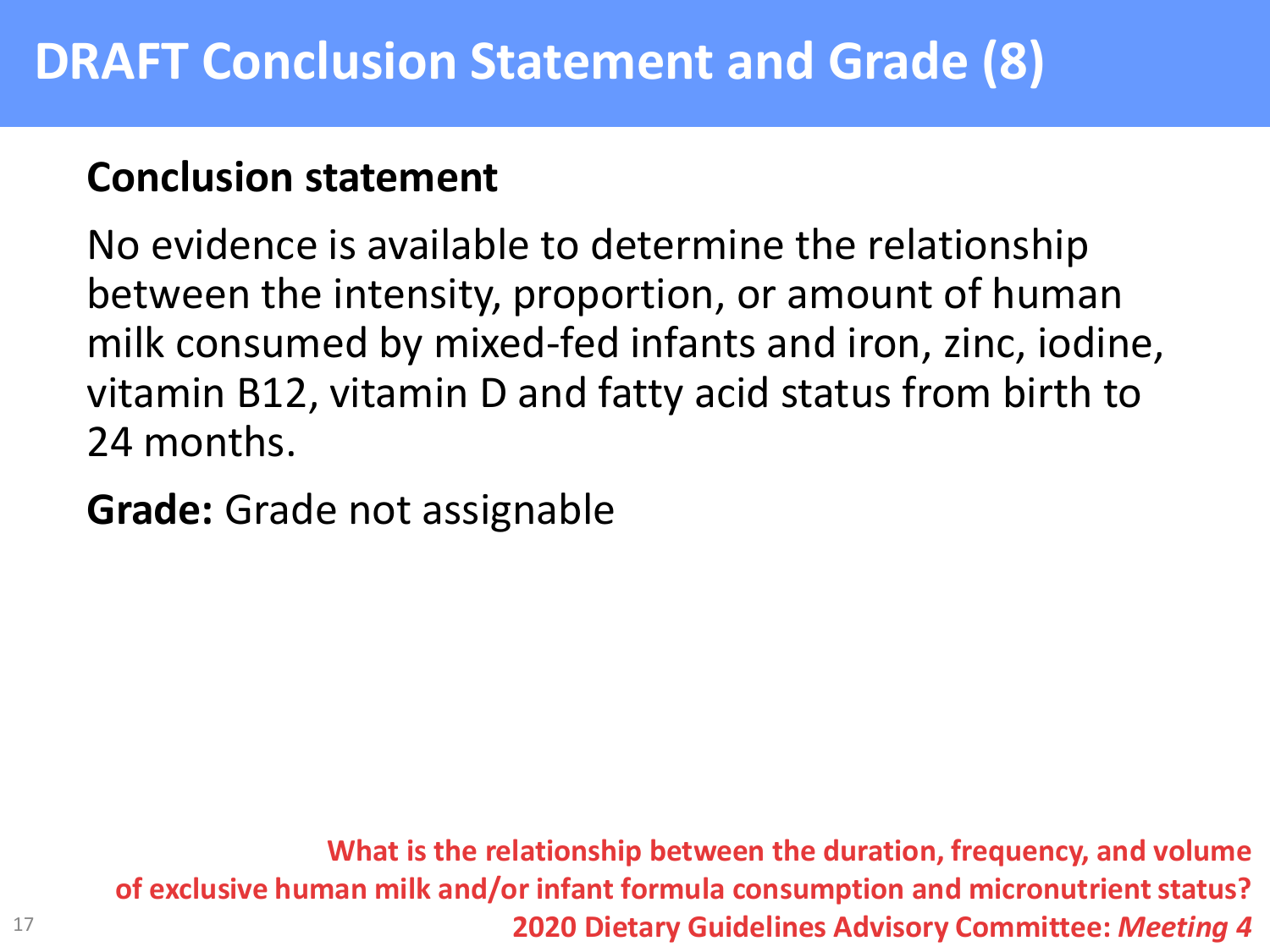What is the relationship between the duration of exclusive human milk and/or infant formula consumption and (a) food allergies and atopic allergic diseases (b)long-term health outcomes (CVD, diabetes)?

Approach to Answer Question: Existing NESR Systematic Review

Updated protocol posted at DietaryGuidelines.gov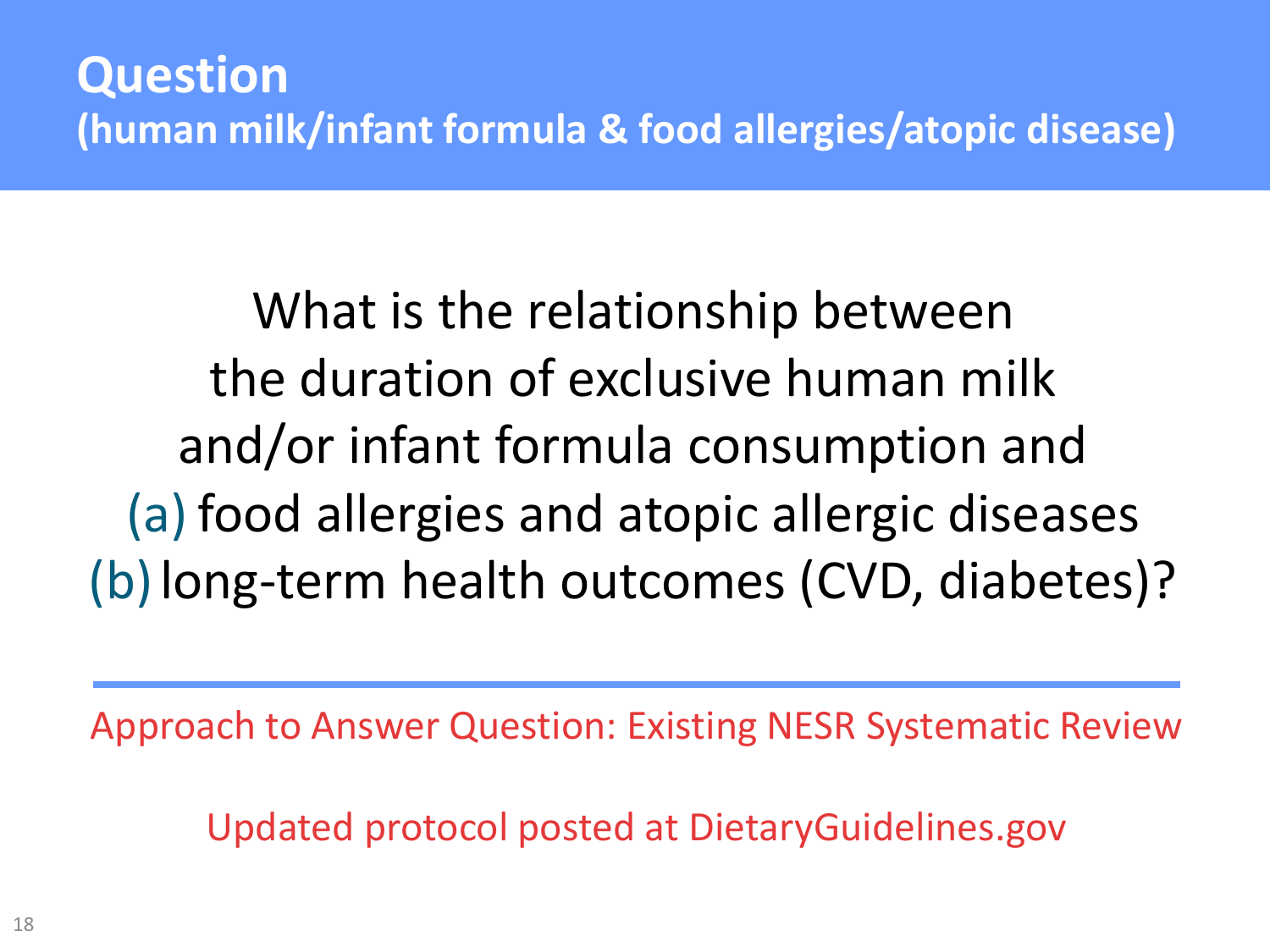## **Approach to Answer Question**

- The Committee will be answering these questions using 9 existing NESR systematic reviews completed as part of the Pregnancy and Birth to 24 Months project by the Infant Milk-Feeding Practices Technical Expert Collaborative.
- Complete documentation available at:
	- [Google https://nesr.usda.gov/infant-milk-feeding](https://nesr.usda.gov/infant-milk-feeding-practices-technical-expert-collaborative)practices-technical-expert-collaborative
	- Links also provided in question protocols at DietaryGuidelines.gov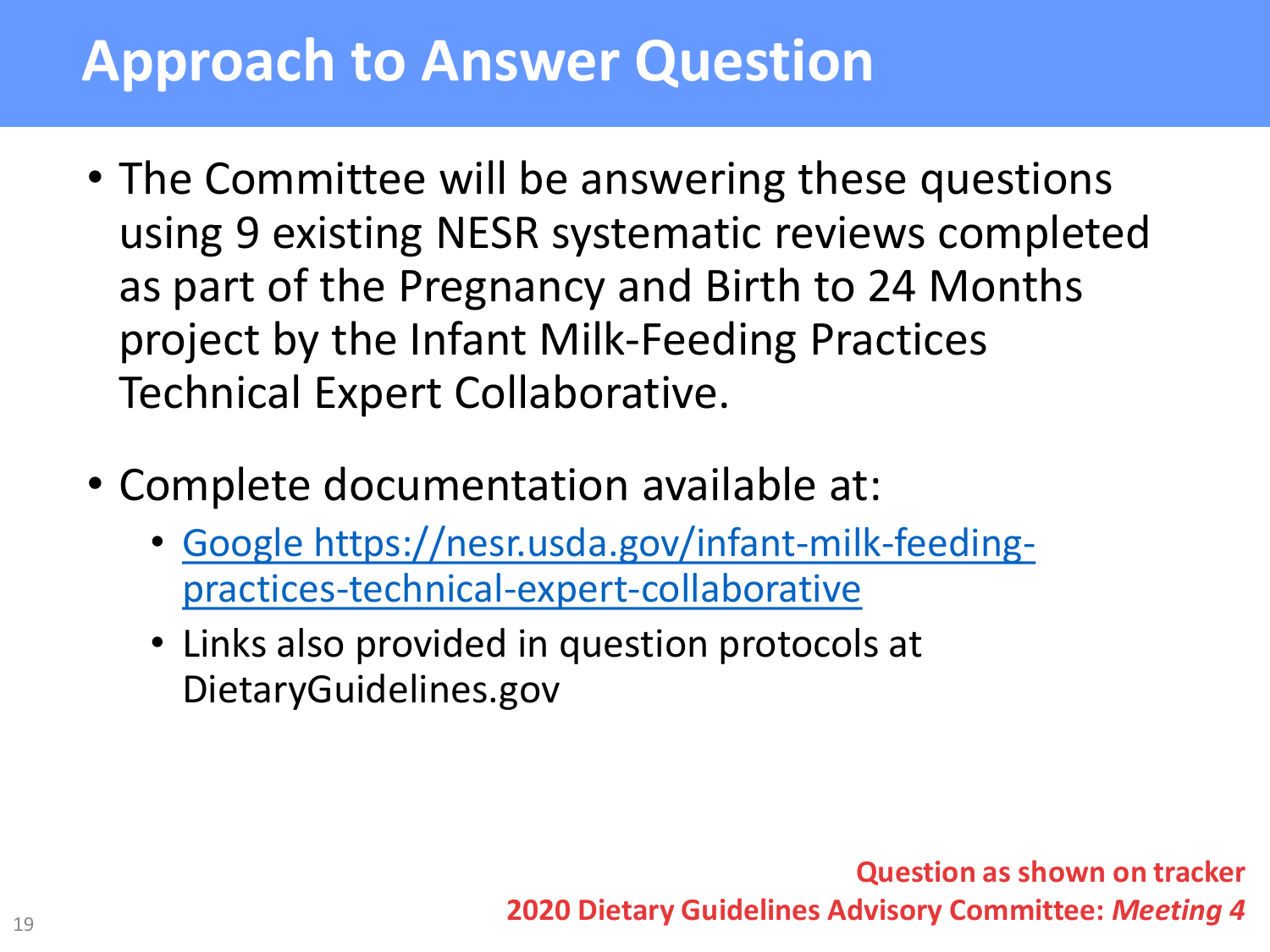#### **Members of the Infant Milk-Feeding Practices Technical Expert Collaborative**

**Steve A. Abrams, MD** Dell Medical School at the University of Texas at Austin

**Leila Beker, PhD, RD** US Food and Drug Administration, retired

**Kirsi Järvinen-Seppo, MD, PhD** University of Rochester Medical Center

#### **Laurie Nommsen-Rivers, PhD, RD, IBCLC**

University of Cincinnati College of Allied Health Sciences

**Kimberly O'Brien, PhD** Division of Nutritional Sciences, Cornell University

#### **Emily Oken, MD, MPH**

Division of Chronic Disease Research Across the Lifecourse, Department of Population Medicine, Harvard Medical School and Harvard Pilgrim Health Care Institute; Department of Nutrition, Harvard School of Public Health

#### **Rafael Pérez-Escamilla, PhD**

Department of Social and Behavioral Sciences, Yale School of Public Health

#### **Ekhard Ziegler, MD**

Department of Pediatrics, University of Iowa

NESR Analysts

Carol Dreibelbis, MPH

Darcy Güngör, MS

Concetta C. LaPergola, MS

Perrine Nadaud, PhD

Librarian

Nancy Terry, MLS

Yat Ping Wong, MLS, MPH

Project Lead Representative Joanne M. Spahn, MS, RDN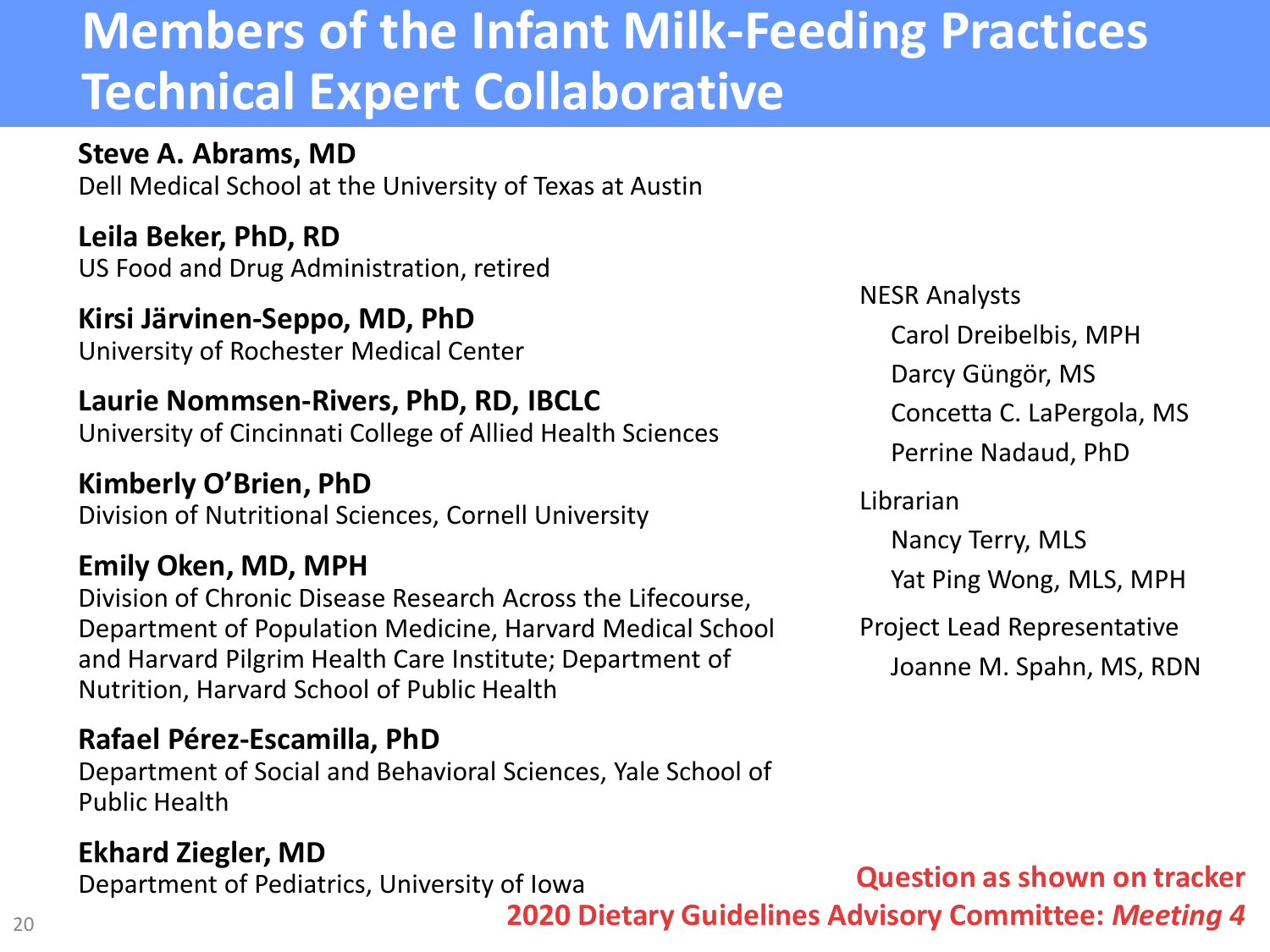# **Description of the Evidence from Existing NESR Systematic Review**

#### **Literature search: January 1980-March 2016**

- Never vs. ever feeding human milk & atopic disease
	- 44 articles met the inclusion criteria: 5 about food allergies, 2 about allergic rhinitis, 24 about atopic dermatitis, 22 about asthma
	- Almost all of the evidence was from observational studies
- Duration of any human milk feeding & atopic disease
	- 35 articles met the inclusion criteria: 3 about food allergies, 7 about allergic rhinitis, 15 about atopic dermatitis, 23 about asthma.
	- Almost all of the evidence was from observational studies.
- Duration of exclusive human milk feeding prior to the introduction to infant formula & atopic disease
	- 1 article met the inclusion criteria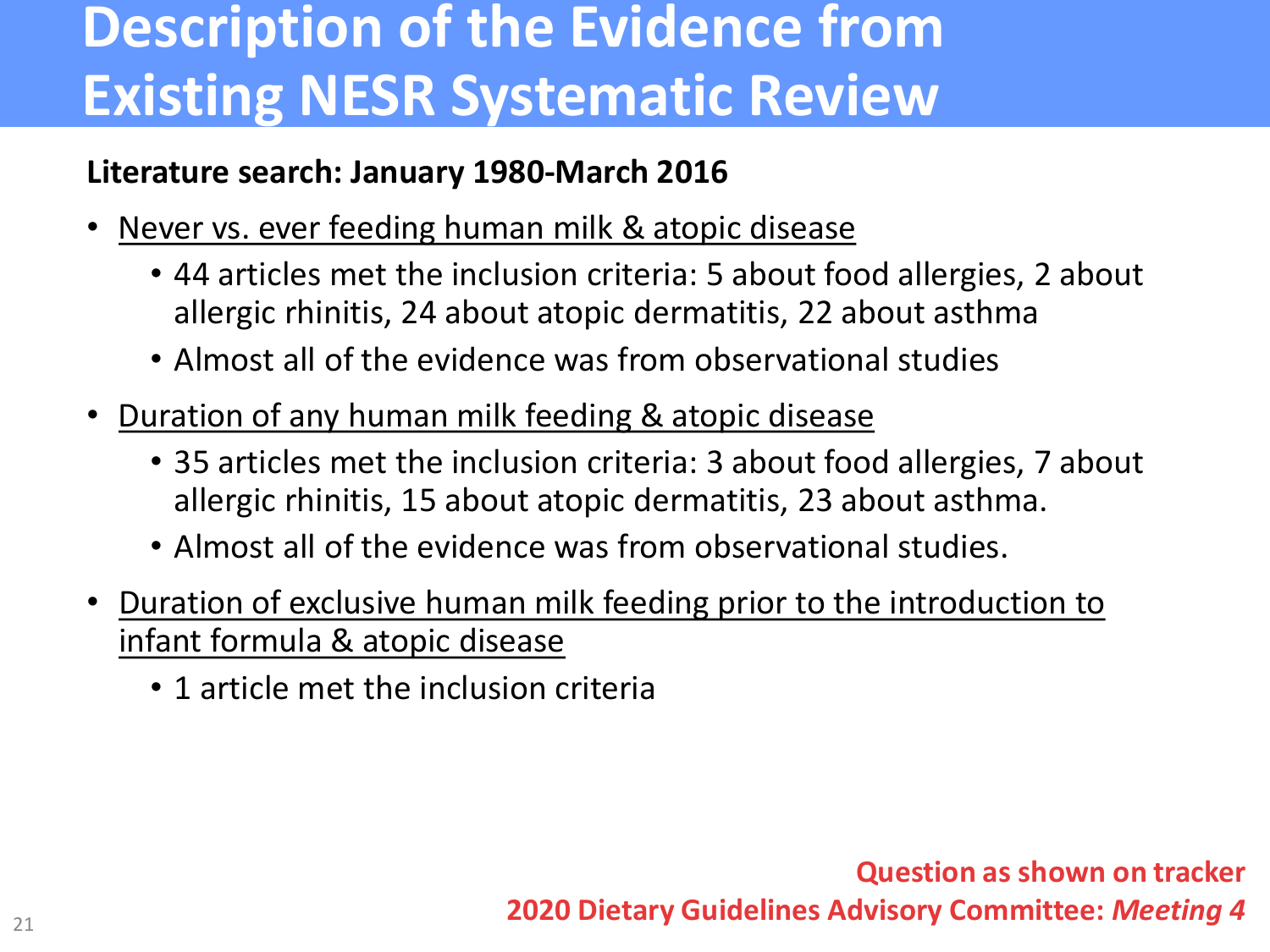## **Conclusion Statement and Grade (1-3) from an Existing NESR Systematic Review**

| <b>SR Question</b>                                                                                                                                                                    | <b>Conclusion Statement and Grade</b>                                                                                                                                                                                                                                                                                                                                                                                                                                                         |
|---------------------------------------------------------------------------------------------------------------------------------------------------------------------------------------|-----------------------------------------------------------------------------------------------------------------------------------------------------------------------------------------------------------------------------------------------------------------------------------------------------------------------------------------------------------------------------------------------------------------------------------------------------------------------------------------------|
| What is the relationship<br>between never vs ever<br>feeding human milk and<br>food allergies, allergic<br>rhinitis, atopic<br>dermatitis, and asthma<br>throughout the life<br>span? | Moderate evidence suggests that never, in comparison to ever, being fed<br>human milk is associated with higher risk of childhood asthma. (Grade:<br>moderate)                                                                                                                                                                                                                                                                                                                                |
|                                                                                                                                                                                       | Limited evidence does not suggest a relationship between never vs ever<br>$\bullet$<br>being fed human milk and atopic dermatitis in childhood. (Grade: limited)                                                                                                                                                                                                                                                                                                                              |
|                                                                                                                                                                                       | Evidence about the relationship between never vs ever being fed human<br>$\bullet$<br>milk and atopic dermatitis from birth to 24 mo is inconclusive, and there is<br>insufficient evidence to determine the relationship of never vs ever being<br>fed human milk with food allergies throughout the life span, allergic rhinitis<br>throughout the life span, asthma in adolescence or in adulthood, and atopic<br>dermatitis in adolescence or in adulthood. (Grade: grade not assignable) |

Complete documentation available at:

- [https://nesr.usda.gov/what-relationship-between-never-versus-ever-feeding-human](https://nesr.usda.gov/what-relationship-between-never-versus-ever-feeding-human-milk-and-food-allergies-allergic-rhinitis#full-review)milk-and-food-allergies-allergic-rhinitis#full-review
- Links also provided in question protocols at DietaryGuidelines.gov

**Question as shown on tracker**

**2020 Dietary Guidelines Advisory Committee:** *Meeting 4*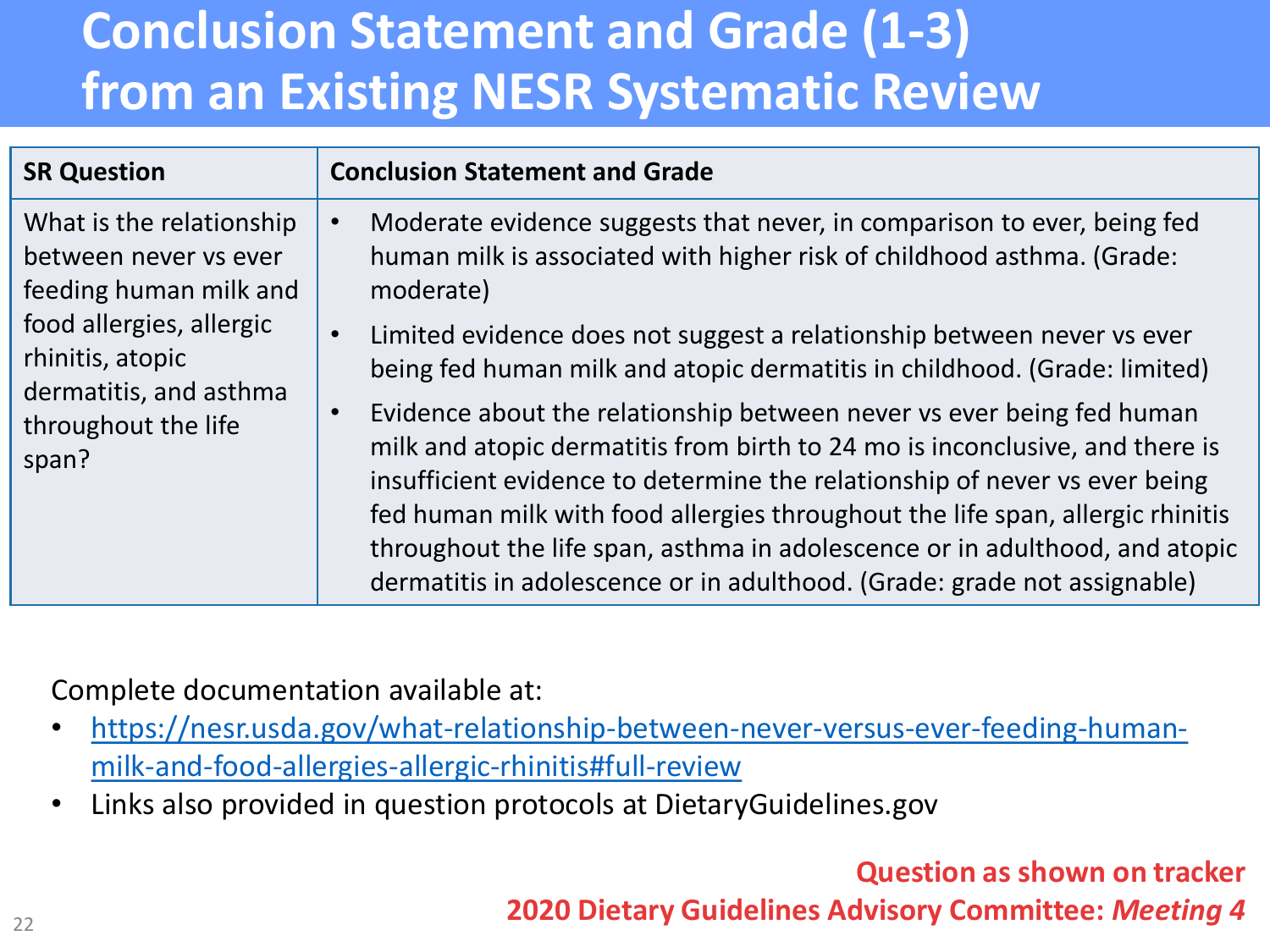## **Conclusion Statement and Grade (4-6) from an Existing NESR Systematic Review**

| <b>SR Question</b>                                                                                                                                                                                            | <b>Conclusion Statement and Grade</b>                                                                                                                                                                                                                                                                                                                                                                                                                                                                                                            |
|---------------------------------------------------------------------------------------------------------------------------------------------------------------------------------------------------------------|--------------------------------------------------------------------------------------------------------------------------------------------------------------------------------------------------------------------------------------------------------------------------------------------------------------------------------------------------------------------------------------------------------------------------------------------------------------------------------------------------------------------------------------------------|
| What is the relationship<br>between shorter vs<br>longer durations of any<br>human milk feeding and<br>food allergies, allergic<br>rhinitis, atopic<br>dermatitis, and asthma<br>throughout the life<br>span? | Moderate evidence, mostly from observational studies, suggests that,<br>$\bullet$<br>among infants fed human milk, shorter vs longer durations of any human<br>milk feeding are associated with higher risk of asthma in childhood and<br>adolescence. (Grade: moderate)                                                                                                                                                                                                                                                                         |
|                                                                                                                                                                                                               | Limited evidence does not suggest a relationship between the duration of<br>$\bullet$<br>any human milk feeding and allergic rhinitis or atopic dermatitis in<br>childhood. (Grade: limited)                                                                                                                                                                                                                                                                                                                                                     |
|                                                                                                                                                                                                               | Evidence about the relationship between shorter vs longer durations of any<br>$\bullet$<br>human milk feeding and atopic dermatitis from birth to 24 mo is<br>inconclusive, and there is insufficient evidence to determine the relationship<br>of shorter vs longer durations of any human milk feeding with food allergies<br>throughout the life span; allergic rhinitis from birth to 24 mo, in<br>adolescence, or in adulthood; asthma in adulthood; and atopic dermatitis in<br>adolescence or in adulthood. (Grade: grade not assignable) |

Complete documentation available at:

- [https://nesr.usda.gov/what-relationship-between-shorter-versus-longer-durations-any](https://nesr.usda.gov/what-relationship-between-shorter-versus-longer-durations-any-human-milk-feeding-and-food-allergies#full-review)human-milk-feeding-and-food-allergies#full-review
- Links also provided in question protocols at DietaryGuidelines.gov

**Question as shown on tracker**

**2020 Dietary Guidelines Advisory Committee:** *Meeting 4*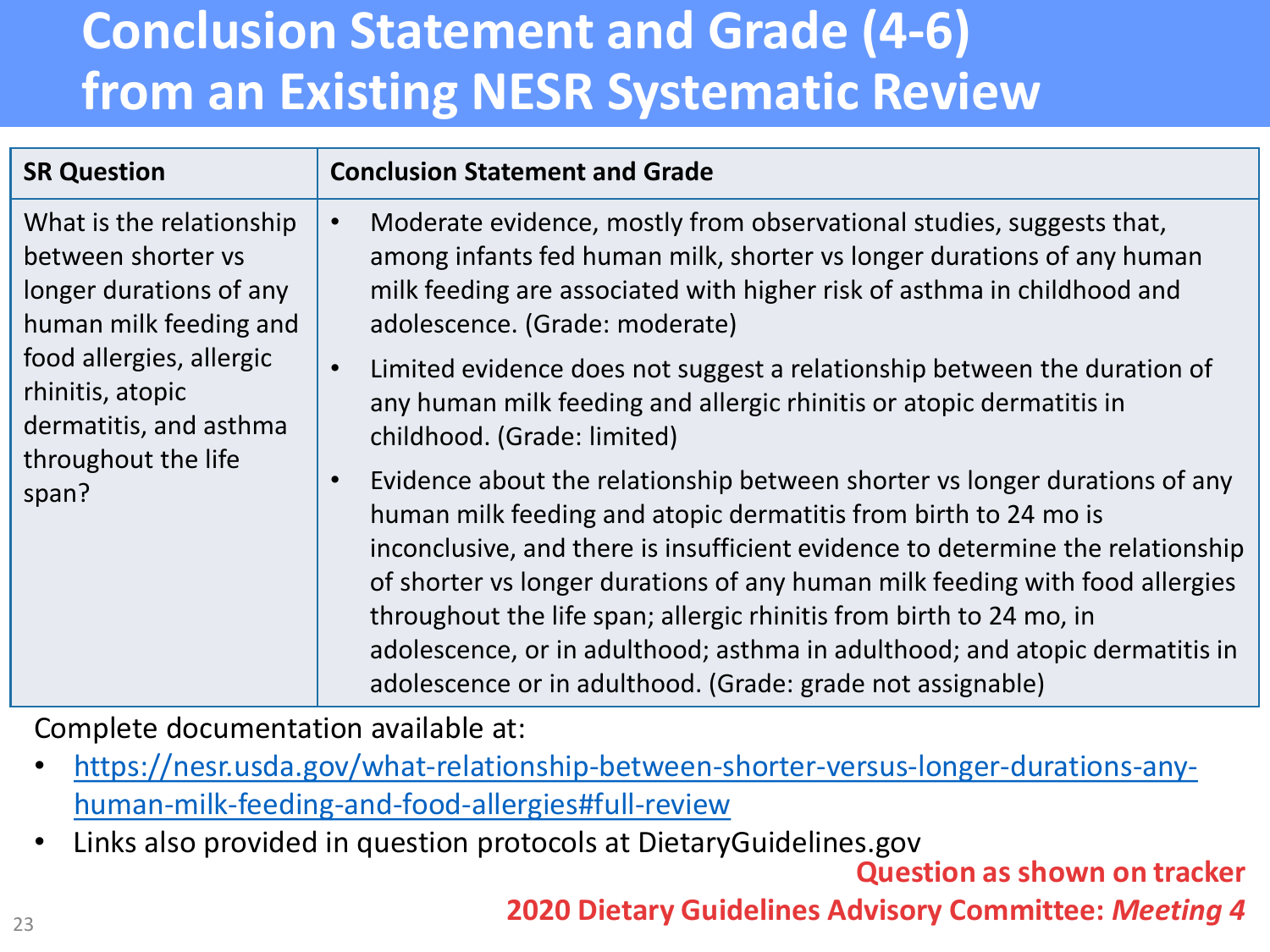## **Conclusion Statement and Grade (7) from Existing NESR Systematic Review**

| <b>SR Question</b>                                                                                                                                                                                                                                                       | <b>Conclusion Statement and Grade</b>                                                                                                                                                                                                                                                                              |
|--------------------------------------------------------------------------------------------------------------------------------------------------------------------------------------------------------------------------------------------------------------------------|--------------------------------------------------------------------------------------------------------------------------------------------------------------------------------------------------------------------------------------------------------------------------------------------------------------------|
| What is the relationship<br>between shorter vs<br>longer durations of<br>exclusive human milk<br>feeding prior to the<br>introduction of infant<br>formula and food<br>allergies, allergic<br>rhinitis, atopic<br>dermatitis, and asthma<br>throughout the life<br>span? | There is insufficient evidence to determine the relationship between shorter vs<br>longer durations of exclusive human milk feeding prior to the introduction of<br>infant formula and food allergies, allergic rhinitis, atopic dermatitis, and asthma<br>throughout the life span. (Grade: grade not assignable) |

Complete documentation available at:

- [https://nesr.usda.gov/what-relationship-between-shorter-versus-longer-durations](https://nesr.usda.gov/what-relationship-between-shorter-versus-longer-durations-exclusive-human-milk-feeding-prior#full-review)exclusive-human-milk-feeding-prior#full-review
- Links also provided in question protocols at DietaryGuidelines.gov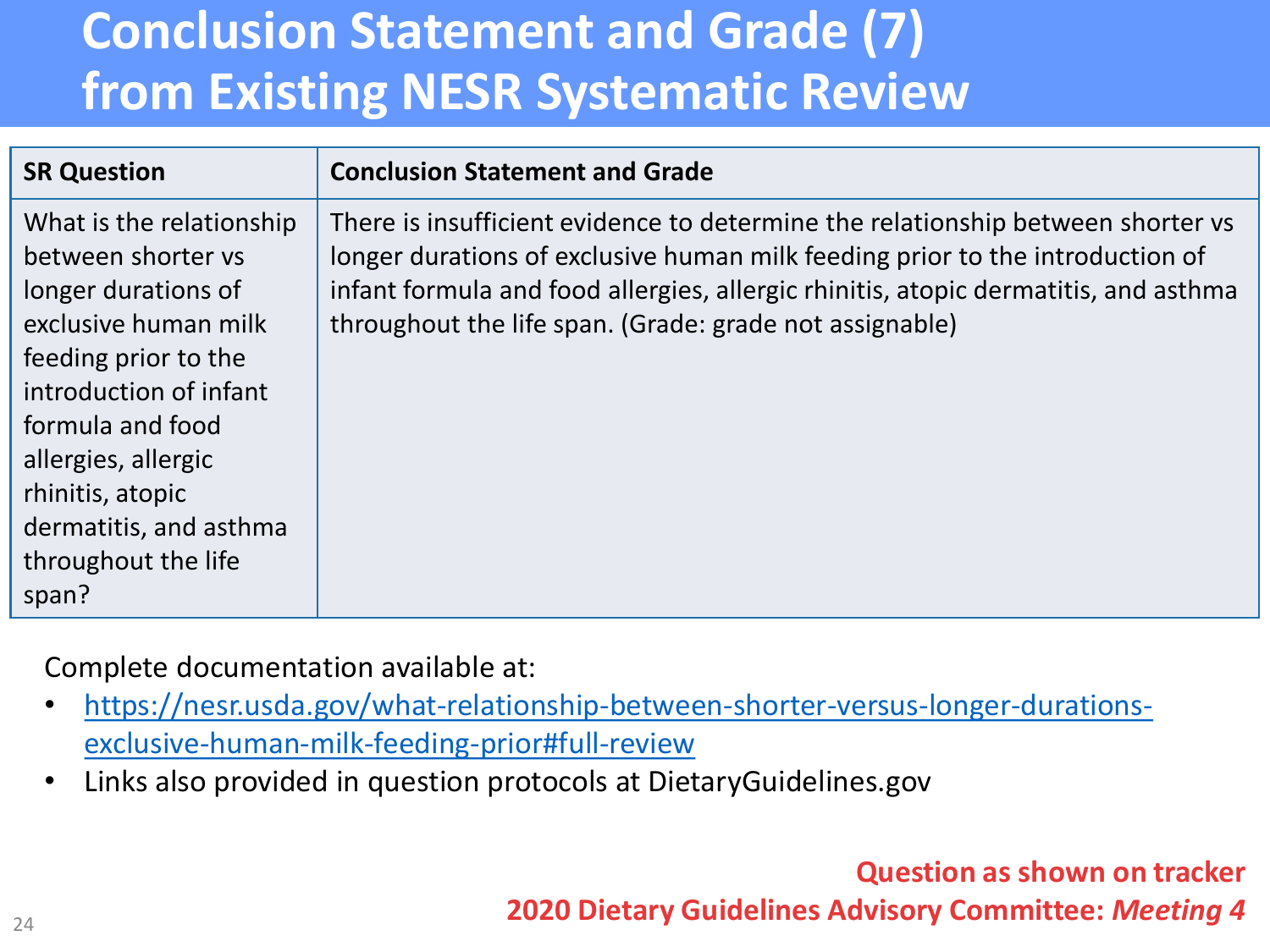# **Description of the Evidence from an Existing NESR Systematic Review**

#### **Literature search: January 1980-March 2016**

- Never vs. ever feeding human milk & CVD outcomes
	- 13 articles met the inclusion criteria: 4 about blood lipids, 7 about blood pressure, 2 about arterial stiffness, 1 about metabolic syndrome (1 for both blood pressure and arterial stiffness), 0 about CVD or CVD-related mortality
- Duration of any human milk feeding & CVD outcomes
	- 24 articles met the inclusion criteria: 13 about blood pressure, 10 about blood lipids, 3 about metabolic syndrome, 3 about arterial stiffness, 2 about CVD-related mortality (some articles included evidence for more than one outcome)
- Duration of exclusive human milk feeding & CVD outcomes
	- 6 articles met the inclusion criteria: 4 about blood pressure, 2 about blood lipids, 1 about metabolic syndrome (1 article included evidence about both blood pressure and metabolic syndrome)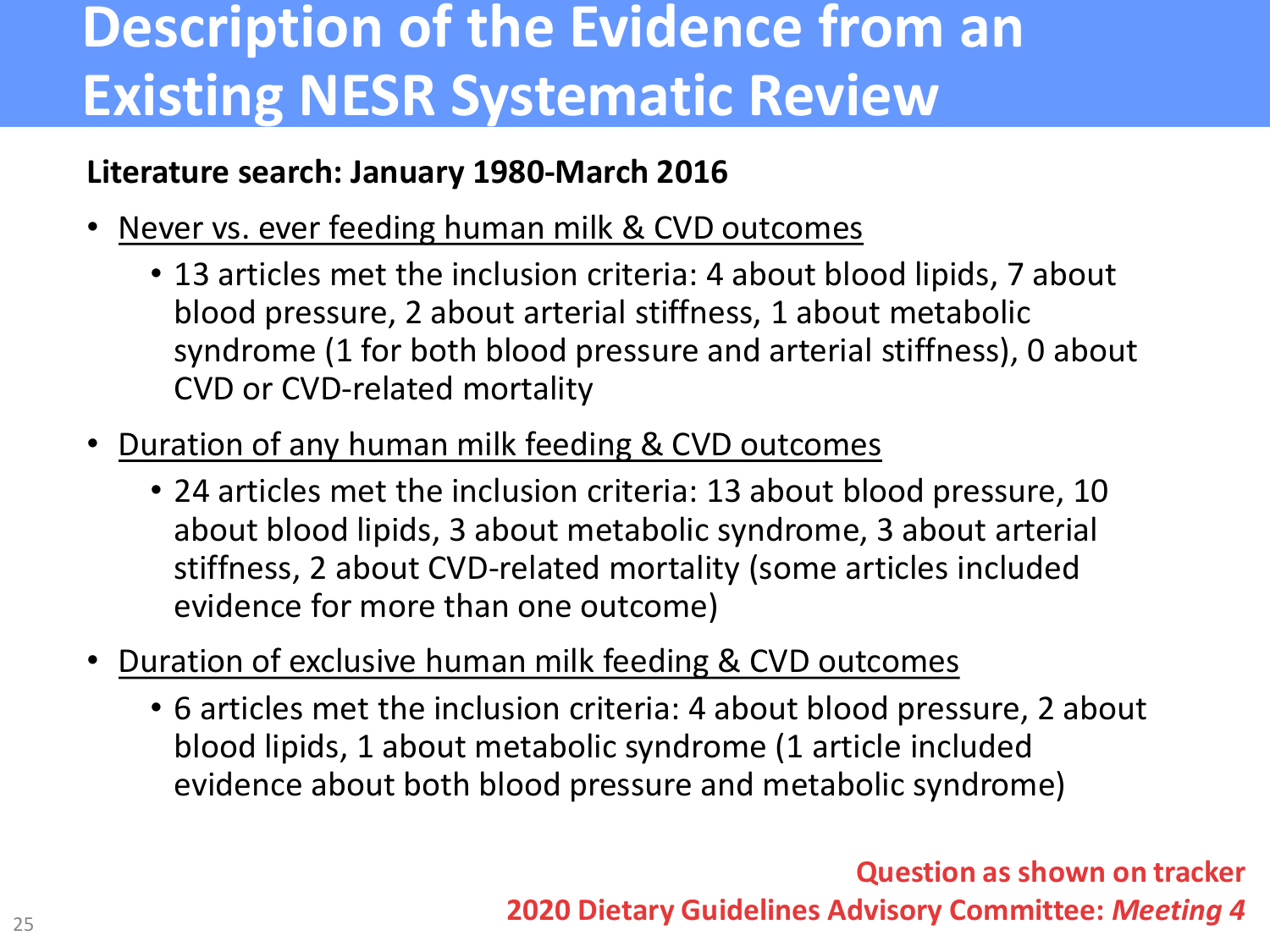## **Conclusion Statement and Grade (1-2) from Existing NESR Systematic Review**

| <b>SR Question</b>                                                          | <b>Conclusion Statement and Grade</b>                                                                                                                                                                                                                                                                                                                                                                                         |
|-----------------------------------------------------------------------------|-------------------------------------------------------------------------------------------------------------------------------------------------------------------------------------------------------------------------------------------------------------------------------------------------------------------------------------------------------------------------------------------------------------------------------|
| What is the relationship<br>between never vs ever<br>feeding human milk and | Limited evidence suggests that never vs ever being fed human milk is<br>associated with higher blood pressure, within a normal range, at 6-7 y of<br>age. (Grade: Limited)                                                                                                                                                                                                                                                    |
| CVD outcomes?                                                               | Evidence about the relationship of never vs ever being fed human milk with<br>$\bullet$<br>blood lipids in childhood was inconclusive, and there was insufficient<br>evidence to determine the relationship of never vs ever being fed human<br>milk with endpoint CVD outcomes, blood pressure and blood lipids in<br>adolescence or adulthood, metabolic syndrome, and arterial stiffness.<br>(Grade: Grade not assignable) |

Complete documentation available at:

- [https://nesr.usda.gov/what-relationship-between-never-versus-ever-feeding-human](https://nesr.usda.gov/what-relationship-between-never-versus-ever-feeding-human-milk-and-cardiovascular-disease-outcomes#full-review)milk-and-cardiovascular-disease-outcomes#full-review
- Links also provided in question protocols at DietaryGuidelines.gov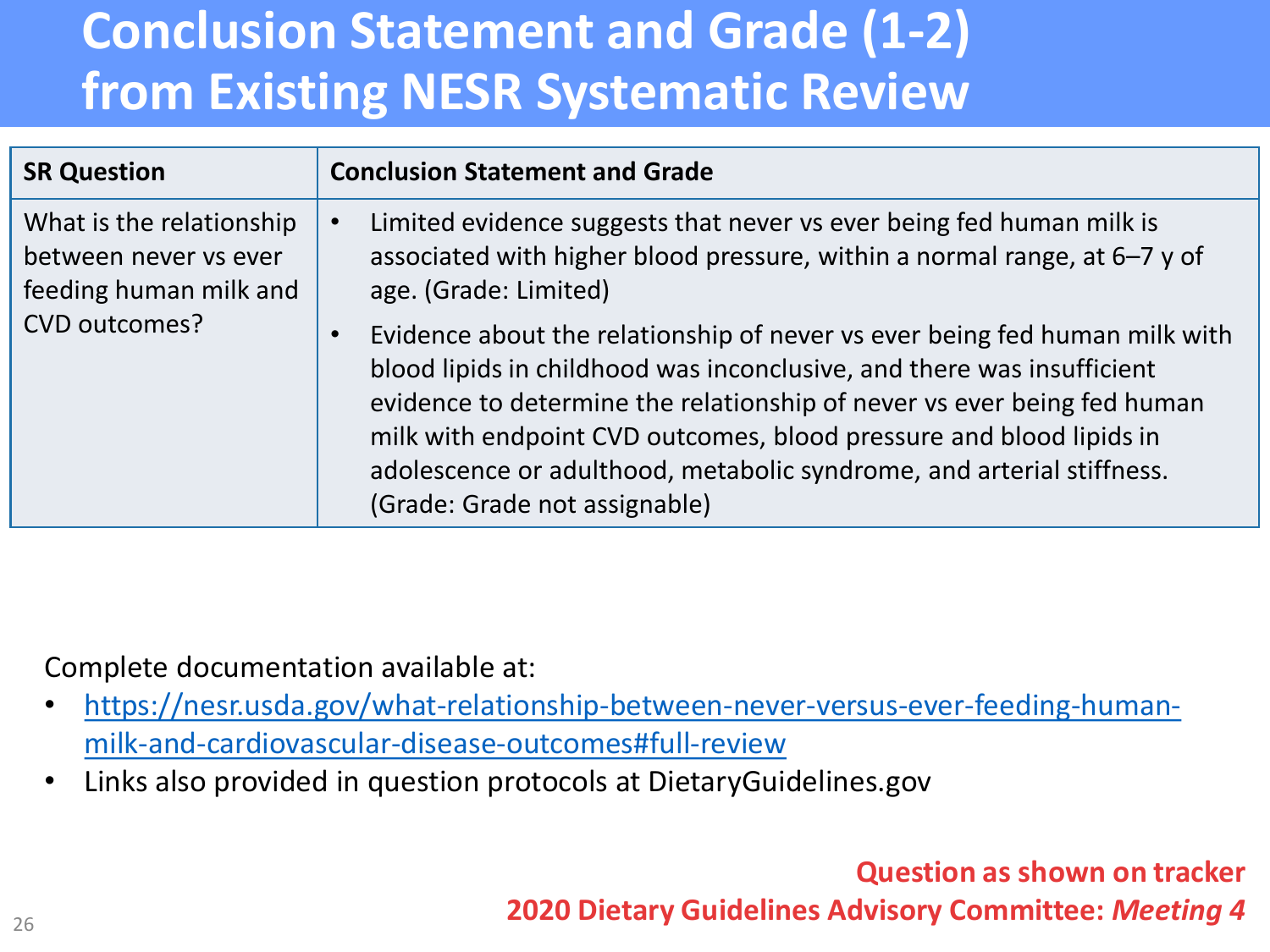## **Conclusion Statement and Grade (3-4) from Existing NESR Systematic Review**

| <b>SR Question</b>                                                                                                   | <b>Conclusion Statement and Grade</b>                                                                                                                                                                                                                                                                                                                                                            |
|----------------------------------------------------------------------------------------------------------------------|--------------------------------------------------------------------------------------------------------------------------------------------------------------------------------------------------------------------------------------------------------------------------------------------------------------------------------------------------------------------------------------------------|
| What is the relationship<br>between shorter vs<br>longer durations of any<br>human milk feeding and<br>CVD outcomes? | Moderate evidence suggests that there is no association between the<br>duration of any human milk feeding and blood pressure in childhood.<br>(Grade: Moderate)<br>Evidence about the relationship of shorter vs longer durations of any human<br>milk feeding with blood lipids in childhood and adulthood and with<br>metabolic syndrome was inconclusive, and there was insufficient evidence |
|                                                                                                                      | to determine the relationship of shorter vs longer durations of any human<br>milk feeding with endpoint CVD outcomes, blood pressure in adolescence or<br>adulthood, blood lipids in adolescence, and arterial stiffness. (Grade: Grade<br>not assignable)                                                                                                                                       |

Complete documentation available at:

- [https://nesr.usda.gov/what-relationship-between-shorter-versus-longer-durations-any](https://nesr.usda.gov/what-relationship-between-shorter-versus-longer-durations-any-human-milk-feeding-and-cardiovascular#full-review)human-milk-feeding-and-cardiovascular#full-review
- Links also provided in question protocols at DietaryGuidelines.gov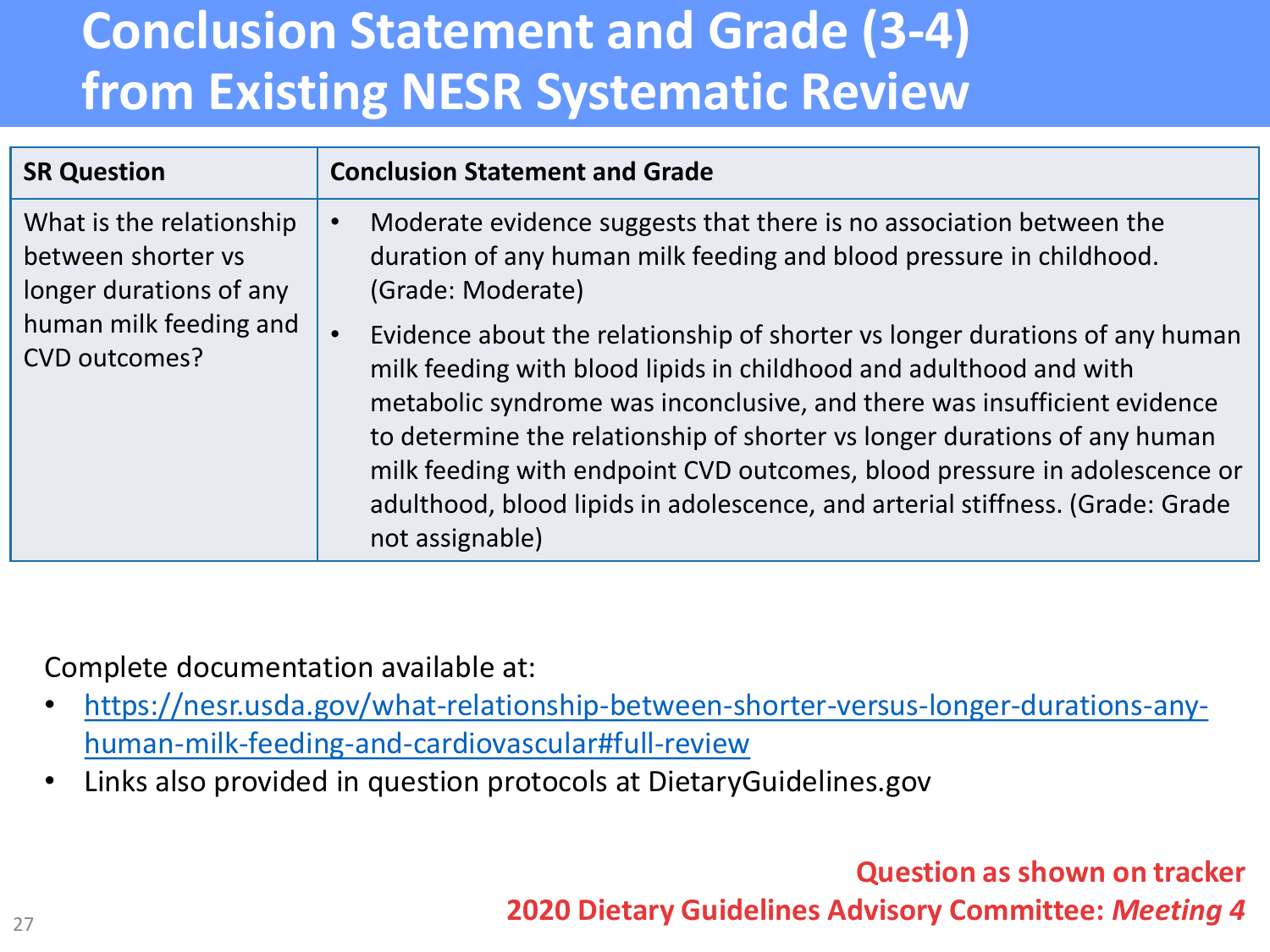## **Conclusion Statement and Grade (5-6) from Existing NESR Systematic Review**

| <b>SR Question</b>                                                                                                            | <b>Conclusion Statement and Grade</b>                                                                                                                                                                                                                                                                                                                                                                                                                                                                                                                                                                                                   |
|-------------------------------------------------------------------------------------------------------------------------------|-----------------------------------------------------------------------------------------------------------------------------------------------------------------------------------------------------------------------------------------------------------------------------------------------------------------------------------------------------------------------------------------------------------------------------------------------------------------------------------------------------------------------------------------------------------------------------------------------------------------------------------------|
| What is the relationship<br>between shorter vs<br>longer durations of<br>exclusive human milk<br>feeding and CVD<br>outcomes? | Limited evidence suggests that there is no association between the duration<br>of exclusive human milk feeding and blood pressure in childhood or<br>metabolic syndrome at 11.5 y of age. Most of the evidence comes from just<br>1 non-US sample assessed using a strong study design. (Grade: Limited)<br>There was insufficient evidence to determine the relationship of shorter vs<br>$\bullet$<br>longer durations of exclusive human milk feeding with endpoint CVD<br>outcomes, blood pressure in adolescence or adulthood, blood lipids, and<br>metabolic syndrome at ages other than 11.5 y. (Grade: Grade not<br>assignable) |

Complete documentation available at:

- [https://nesr.usda.gov/what-relationship-between-shorter-versus-longer-durations](https://nesr.usda.gov/what-relationship-between-shorter-versus-longer-durations-exclusive-human-milk-feeding-and-0#full-review)exclusive-human-milk-feeding-and-0#full-review
- Links also provided in question protocols at DietaryGuidelines.gov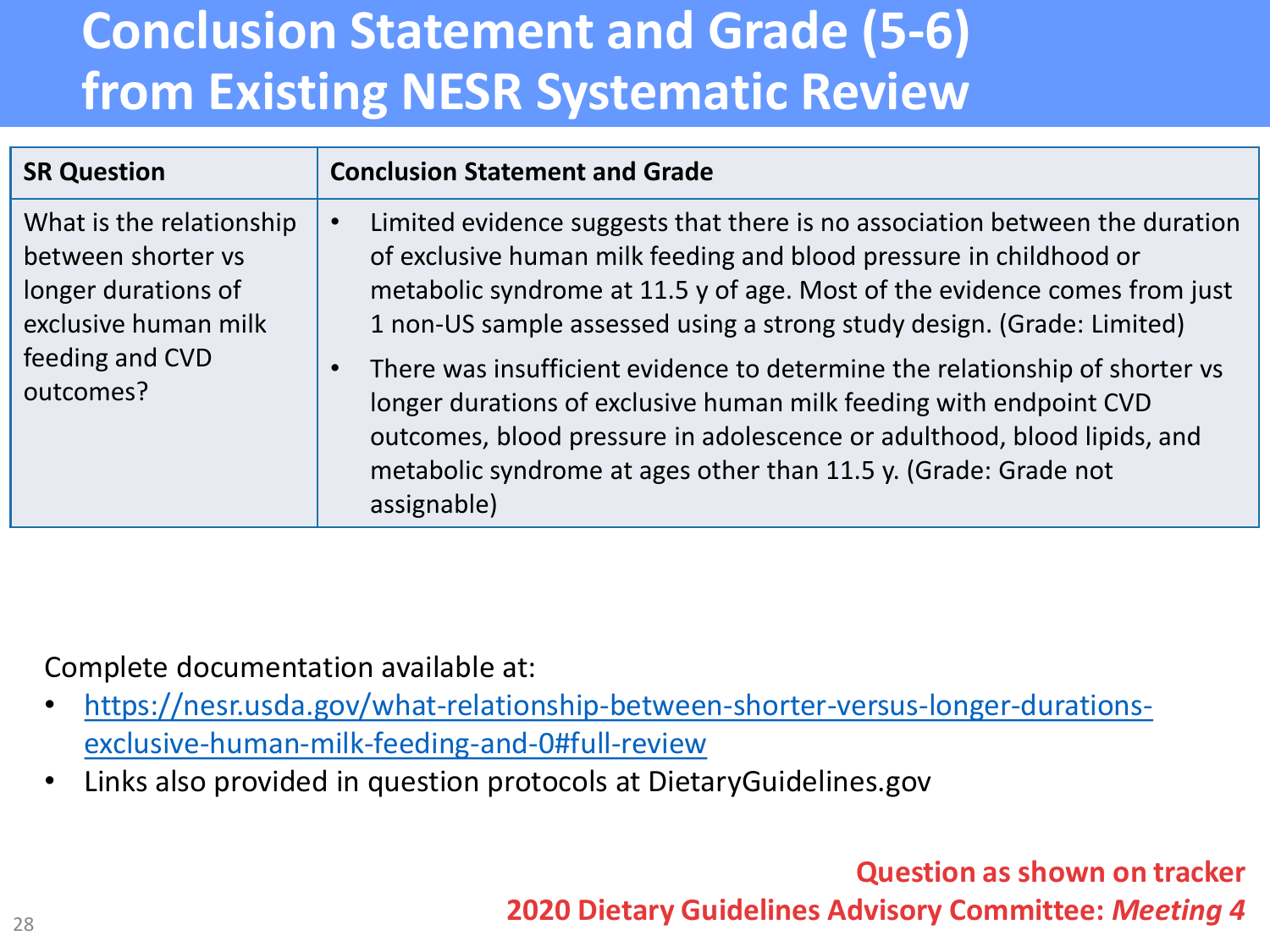# **Description of the Evidence Existing NESR Systematic Review**

#### **Literature search: January 1980-March 2016**

- Never vs. ever feeding human milk & diabetes outcomes
	- 21 articles met the inclusion criteria: 16 about type 1 diabetes, 2 about type 2 diabetes, 3 about intermediate diabetes outcomes (fasting glucose, HbA1C, and insulin resistance)
- Duration of any human milk feeding & diabetes outcomes
	- 37 articles met the inclusion criteria: 30 about type 1 diabetes, 1 about type 2 diabetes, 6 about intermediate diabetes outcomes (fasting glucose and insulin resistance)
- Duration of exclusive human milk feeding & diabetes outcomes
	- 18 articles met the inclusion criteria: 17 about type 1 diabetes, 1 about intermediate diabetes outcomes (fasting glucose and insulin resistance)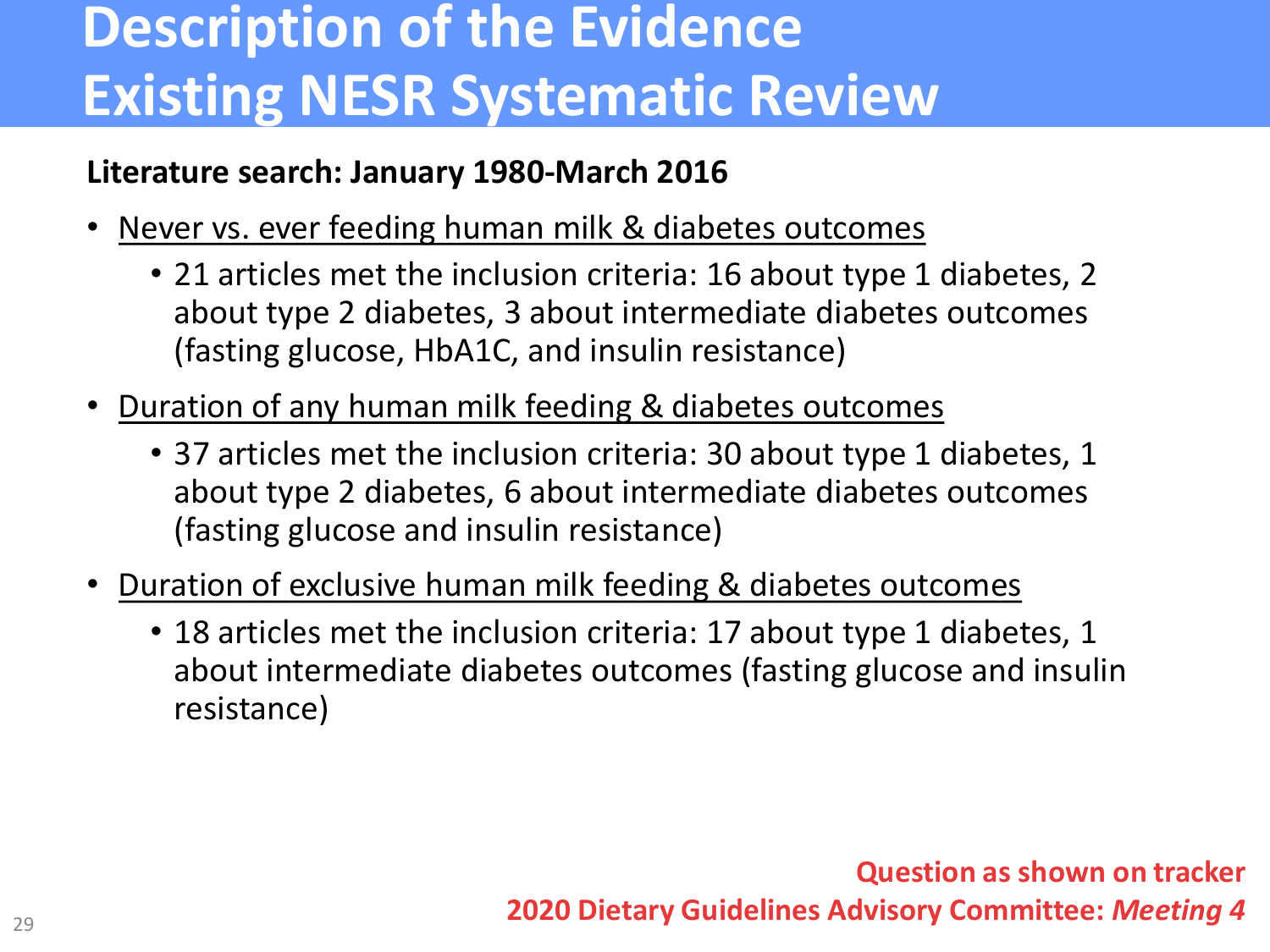#### **Conclusion Statement and Grade (1-2): Existing NESR Systematic Review**

| <b>SR Question</b>                                                          | <b>Conclusion Statement and Grade</b>                                                                                                                                                                                                                                                                                 |
|-----------------------------------------------------------------------------|-----------------------------------------------------------------------------------------------------------------------------------------------------------------------------------------------------------------------------------------------------------------------------------------------------------------------|
| What is the relationship<br>between never vs ever<br>feeding human milk and | Limited evidence from observational studies suggests that never vs ever<br>being fed human milk is associated with higher risk of type 1 diabetes.<br>(Grade: Limited).                                                                                                                                               |
| diabetes outcomes in<br>offspring?                                          | There is insufficient evidence to determine whether or not there is a<br>$\bullet$<br>relationship between never vs ever feeding human milk and type 2 diabetes,<br>prediabetes, fasting glucose, hemoglobin A1c, insulin resistance, and glucose<br>tolerance throughout the lifespan. (Grade: Grade not assignable) |

Complete documentation available at:

- [https://nesr.usda.gov/what-relationship-between-never-versus-ever-feeding-human](https://nesr.usda.gov/what-relationship-between-never-versus-ever-feeding-human-milk-and-diabetes-outcomes-offspring#full-review)milk-and-diabetes-outcomes-offspring#full-review
- Links also provided in question protocols at DietaryGuidelines.gov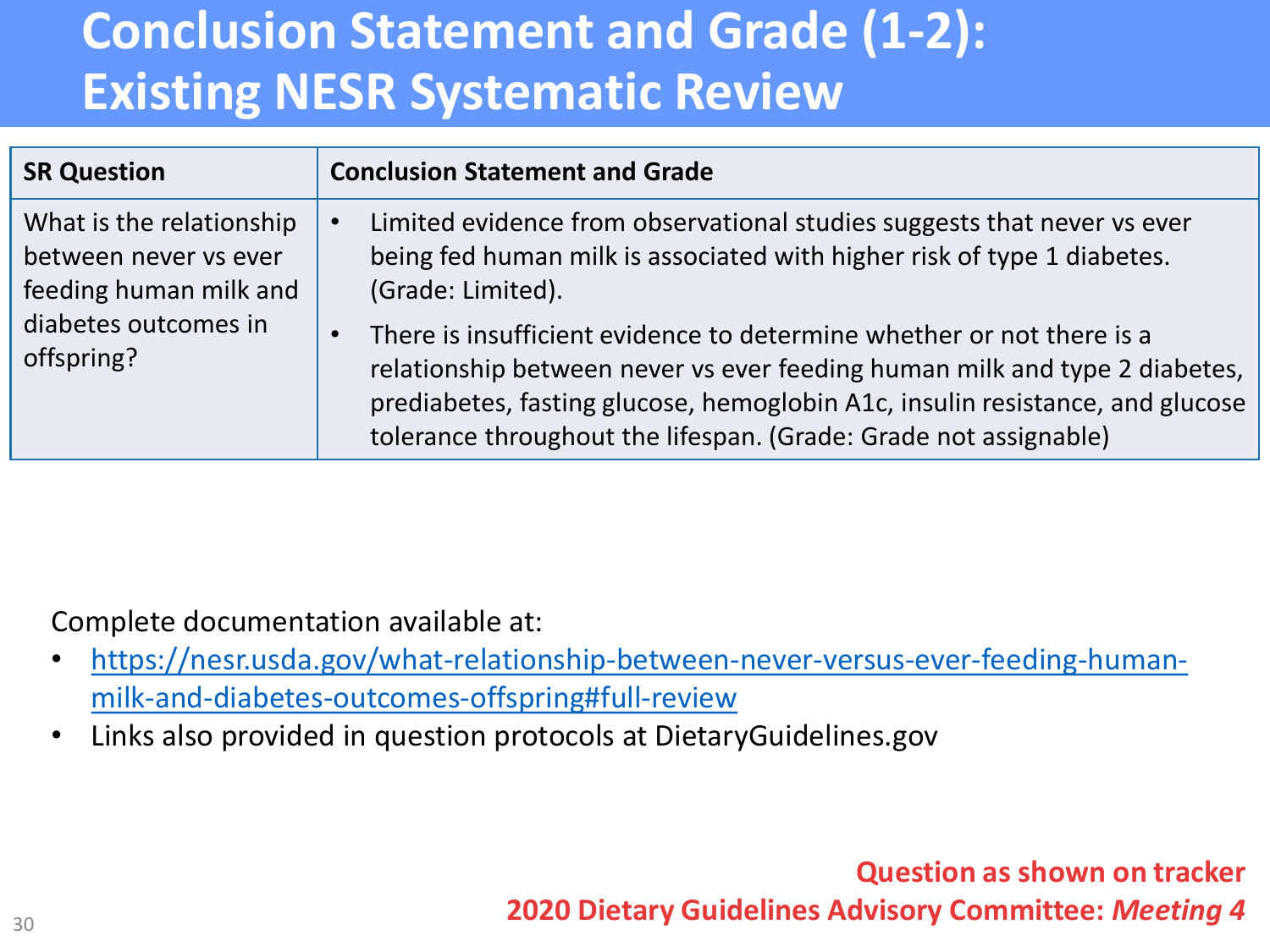## **Conclusion Statement and Grade (3-5): Existing NESR Systematic Review**

| <b>SR Question</b>                                                                                                                        | <b>Conclusion Statement and Grade</b>                                                                                                                                                                                                                                                                                                         |
|-------------------------------------------------------------------------------------------------------------------------------------------|-----------------------------------------------------------------------------------------------------------------------------------------------------------------------------------------------------------------------------------------------------------------------------------------------------------------------------------------------|
| What is the relationship<br>between shorter vs<br>longer durations of any<br>human milk feeding and<br>diabetes outcomes in<br>offspring? | Moderate evidence from observational studies suggests that, among infants<br>$\bullet$<br>fed some amount of human milk, shorter vs longer durations of any human<br>milk feeding are associated with higher risk of type 1 diabetes. (Grade:<br>Moderate).                                                                                   |
|                                                                                                                                           | Limited but consistent evidence suggests that the duration of any human<br>$\bullet$<br>milk feeding is not associated with fasting glucose or insulin resistance in<br>childhood or during the transition from childhood into adolescence. (Grade:<br>Limited).                                                                              |
|                                                                                                                                           | There is insufficient evidence to determine whether or not there is a<br>$\bullet$<br>relationship between shorter vs longer durations of any human milk feeding<br>and type 2 diabetes, prediabetes, or hemoglobin A1c throughout the<br>lifespan, and fasting glucose and insulin resistance in adulthood. (Grade:<br>Grade not assignable) |

Complete documentation available at:

- [https://nesr.usda.gov/what-relationship-between-shorter-versus-longer-durations-any](https://nesr.usda.gov/what-relationship-between-shorter-versus-longer-durations-any-human-milk-feeding-and-diabetes#full-review)human-milk-feeding-and-diabetes#full-review
- Links also provided in question protocols at DietaryGuidelines.gov

**Question as shown on tracker**

**2020 Dietary Guidelines Advisory Committee:** *Meeting 4*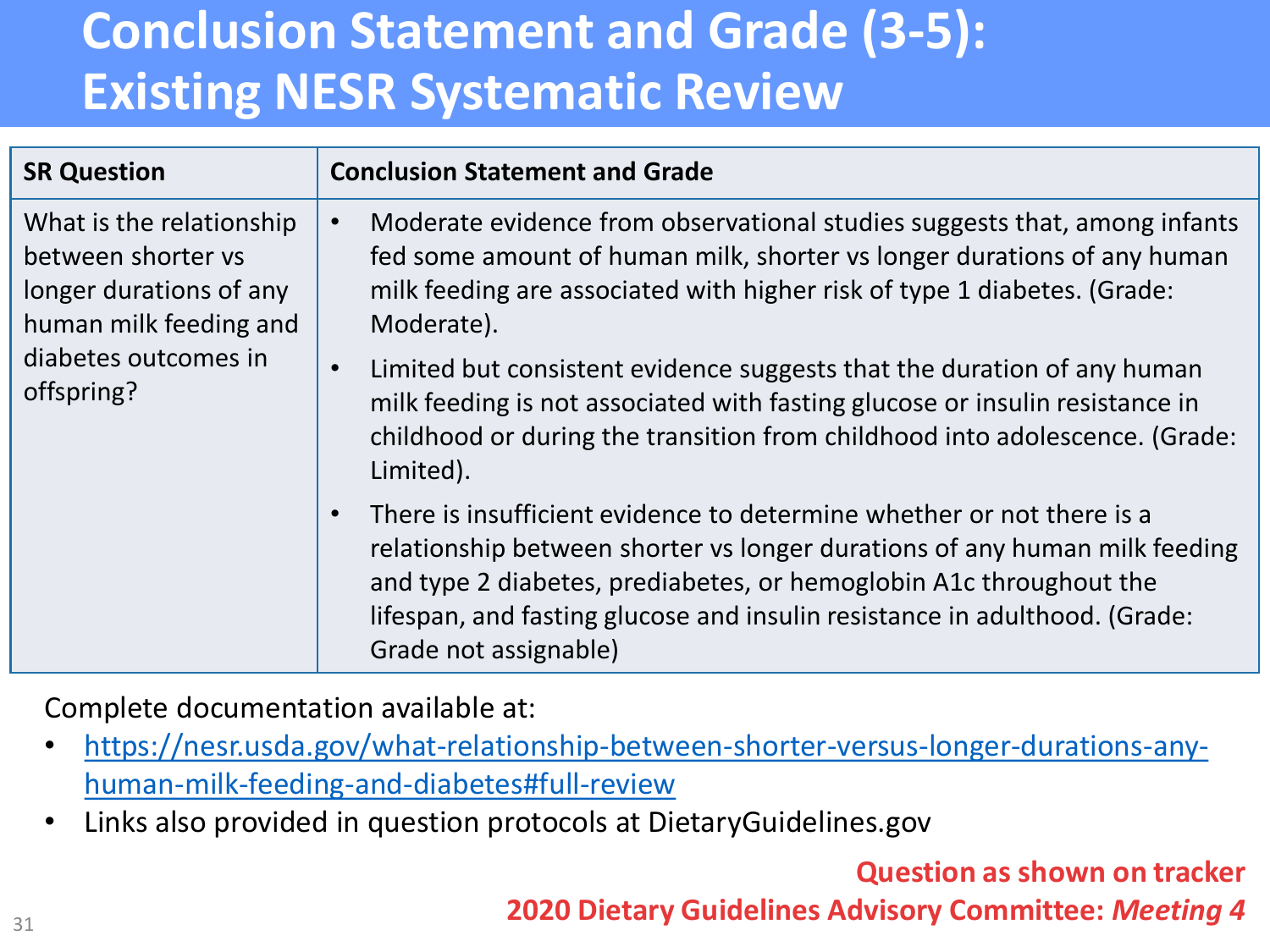## **Conclusion Statement and Grade (6-7): from Existing NESR Systematic Review**

| <b>SR Question</b>                                                                                                                              | <b>Conclusion Statement and Grade</b>                                                                                                                                                                                                                                                                                                                                                                                      |  |
|-------------------------------------------------------------------------------------------------------------------------------------------------|----------------------------------------------------------------------------------------------------------------------------------------------------------------------------------------------------------------------------------------------------------------------------------------------------------------------------------------------------------------------------------------------------------------------------|--|
| What is the relationship<br>between shorter vs<br>longer durations of<br>exclusive human milk<br>feeding and diabetes<br>outcomes in offspring? | Limited evidence from observational studies suggests that shorter vs longer<br>durations of exclusive human milk feeding are associated with higher risk of<br>type 1 diabetes. Limited evidence, from a single study that used a strong<br>design, also suggests that the duration of exclusive human milk feeding is<br>not associated with fasting glucose or insulin resistance at 11.5 y of age.<br>(Grade: Limited). |  |
|                                                                                                                                                 | There is insufficient evidence to determine whether or not there is a<br>$\bullet$<br>relationship between shorter vs longer durations of any human milk feeding<br>and type 2 diabetes, prediabetes, and hemoglobin A1c throughout the<br>lifespan, and fasting glucose and insulin resistance at ages other than 11.5 y.<br>(Grade: Grade not assignable)                                                                |  |

Complete documentation available at:

- [https://nesr.usda.gov/what-relationship-between-shorter-versus-longer-durations](https://nesr.usda.gov/what-relationship-between-shorter-versus-longer-durations-exclusive-human-milk-feeding-and-diabetes#plain-summary)exclusive-human-milk-feeding-and-diabetes#plain-summary
- Links also provided in question protocols at DietaryGuidelines.gov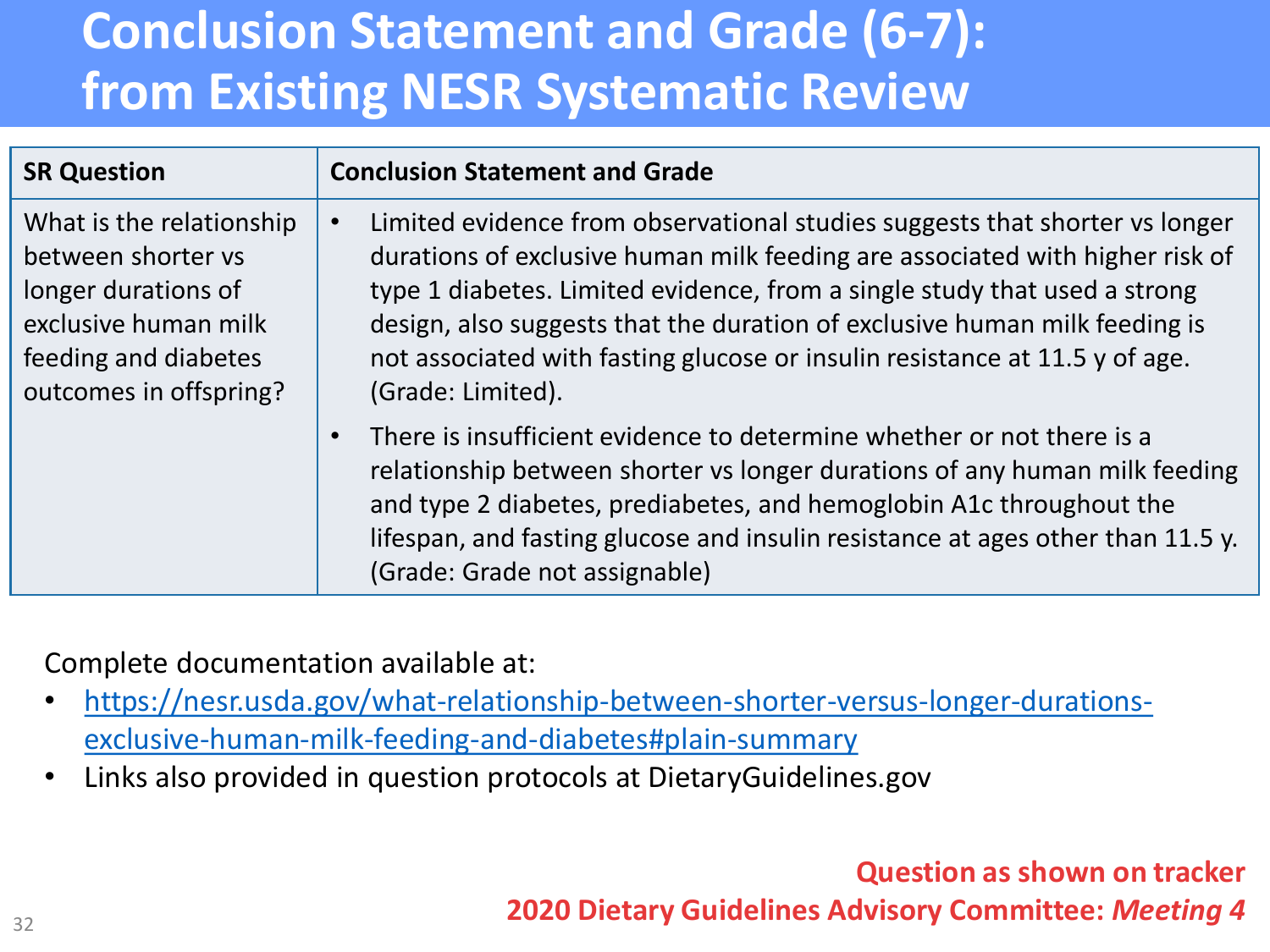### **Question (complementary feeding)**

What is the relationship between complementary feeding and (a) micronutrient status (b) growth, size, and body composition (c) developmental milestones, including neurocognitive development, (d) food allergies and atopic allergic diseases (e) bone health?

Approach to Answer Question: Existing NESR Systematic Review

NEW protocol posted at DietaryGuidelines.gov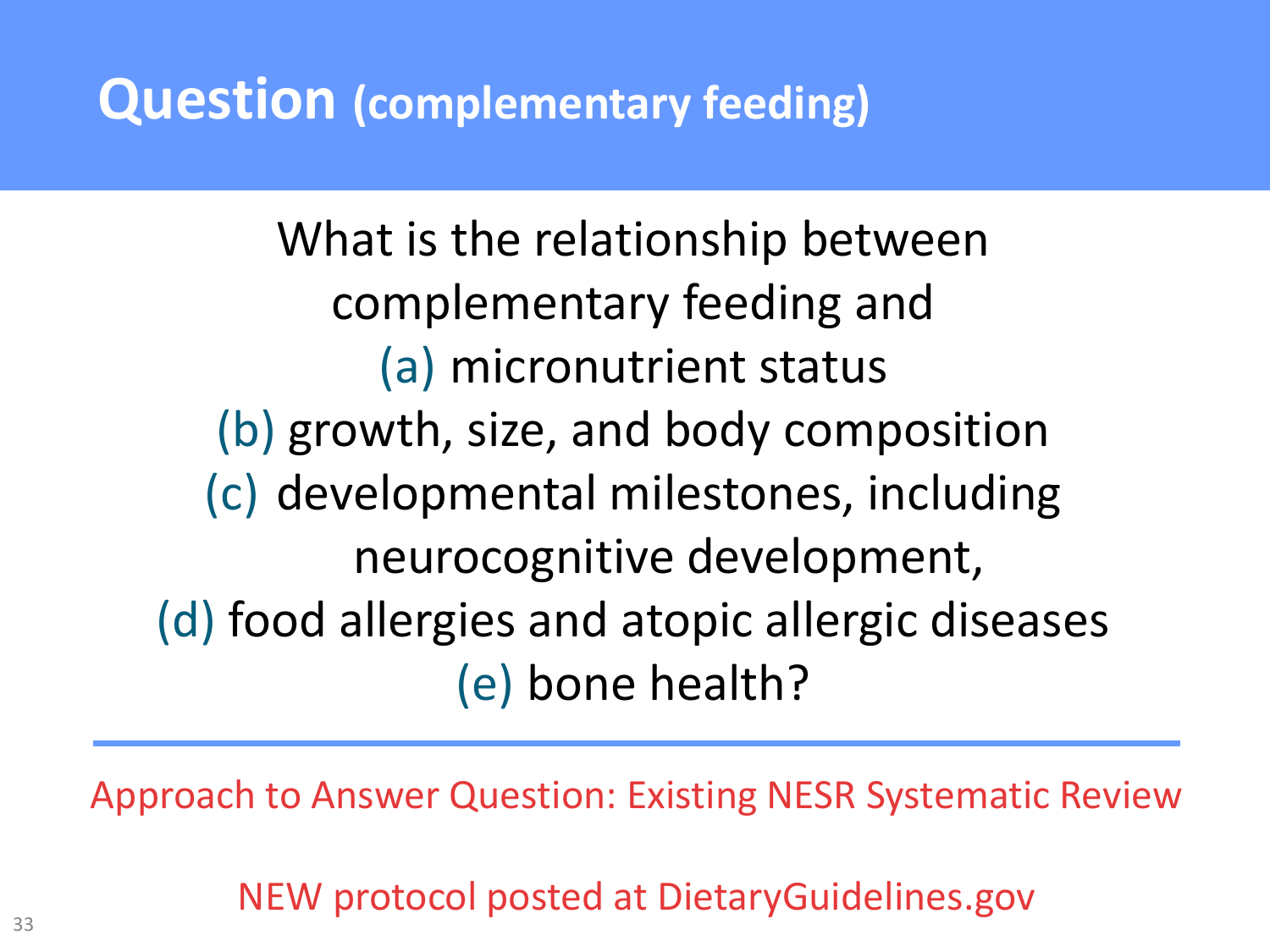#### **Approach to Answer Question (complementary feeding)**

- The Committee will be answering these questions using 10 existing NESR systematic reviews completed as part of the Pregnancy and Birth to 24 Months project by the Complementary Feeding Technical Expert Collaborative.
- Complete documentation available at:
	- [https://nesr.usda.gov/complementary-feeding-technical](https://nesr.usda.gov/complementary-feeding-technical-expert-collaborative)expert-collaborative
	- Links also provided in question protocols at DietaryGuidelines.gov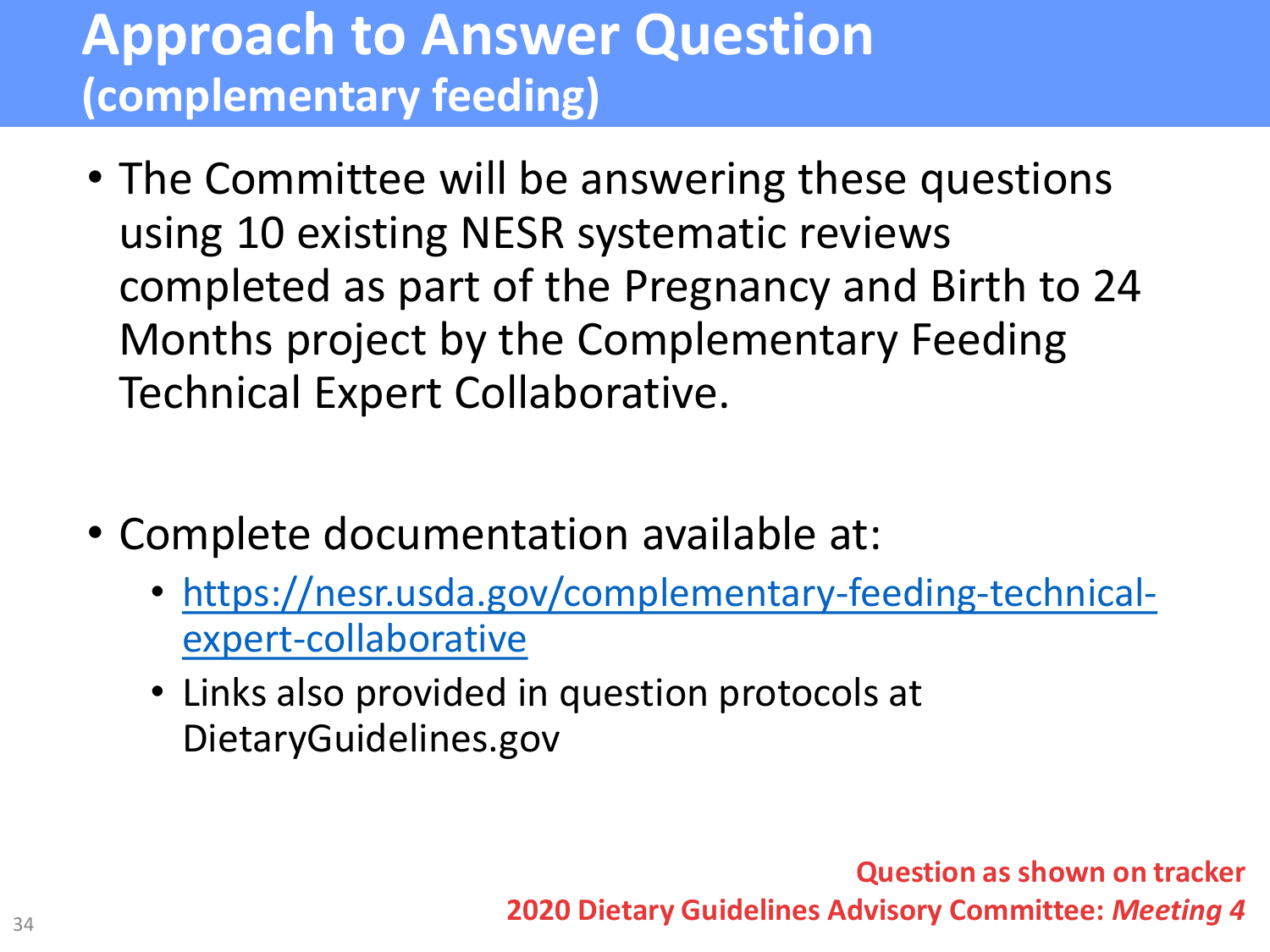#### **Members of the Complementary Feeding Technical Expert Collaborative**

**Nancy F. Butte, PhD, RD** Baylor College of Medicine, Emeritus

**Kathryn G. Dewey, PhD** University of California, Davis

**David M. Fleischer, MD** University of Colorado Denver School of Medicine; Children's Hospital Colorado

**Mary Kay Fox, MEd** Mathematica Policy Research

**Frank R. Greer, MD** University of Wisconsin, Madison, Emeritus

**Nancy F. Krebs, MD** University of Colorado School of Medicine, Emeritus

**Kelley S. Scanlon, PhD, RD** USDA Food and Nutrition Service

#### NESR Analysts

Laural Kelly English, PhD, MS

Julie E. Obbagy, PhD, RD

Tricia L. Psota, PhD, RD

Librarian

Yat Ping Wong, MLS, MPH

Project Lead Representative

Eve E. Stoody, PhD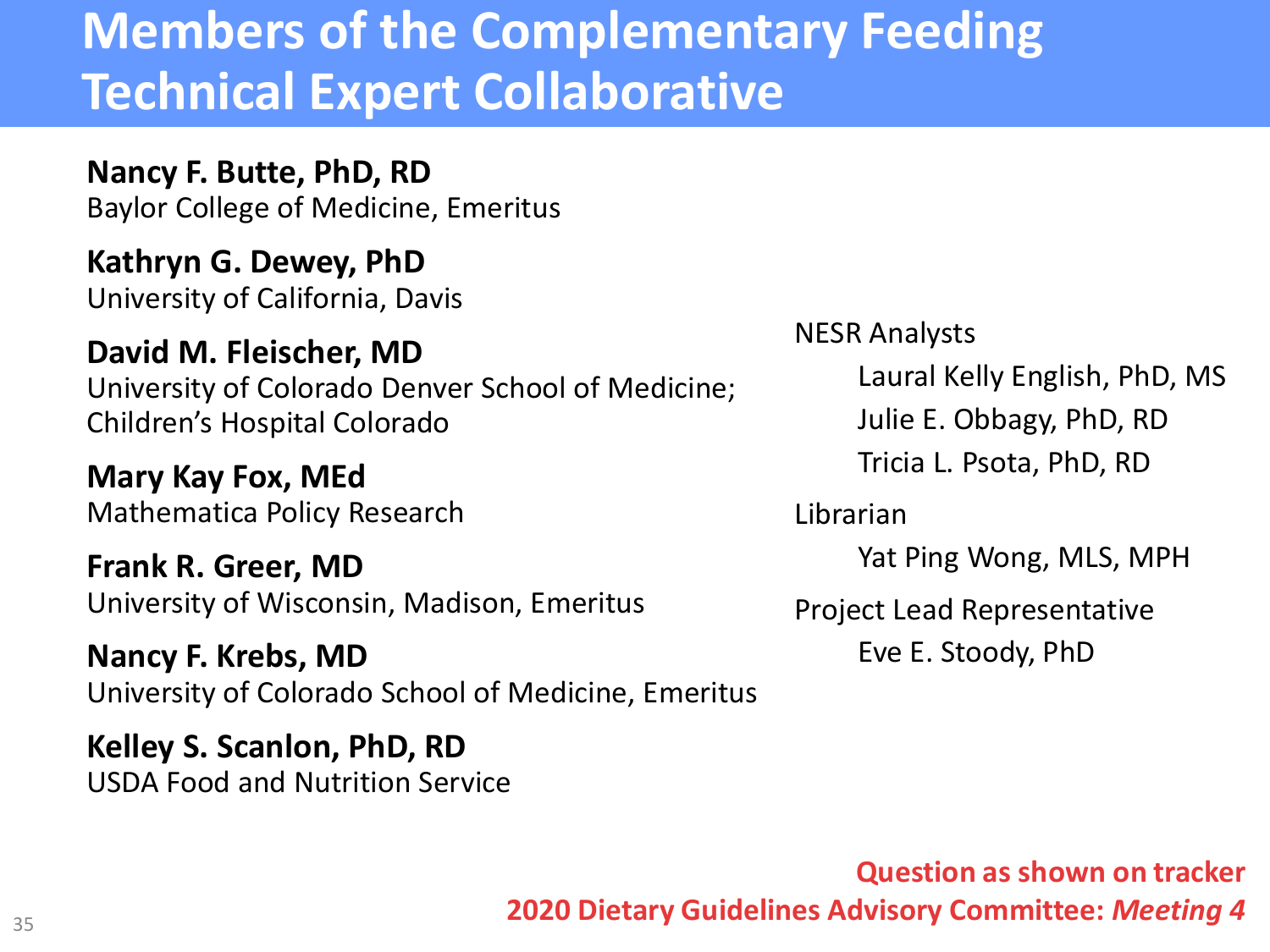## **Description of the Evidence (complementary feeding)**

#### **Literature search: January 1980-July 2016**

- Timing of introduction of complementary foods and beverages & micronutrient status
	- 9 studies met the inclusion criteria: most examined iron status, few examined zinc, vitamin D, vitamin B12, folate, and/or fatty acid status
- Types and amounts of complementary foods and beverages & micronutrient status
	- 31 articles met the inclusion criteria: most examined Fe-fortified cereals and meats and iron status, several examined zinc and fatty acid status, few studies examined vitamin D, vitamin B12, and folate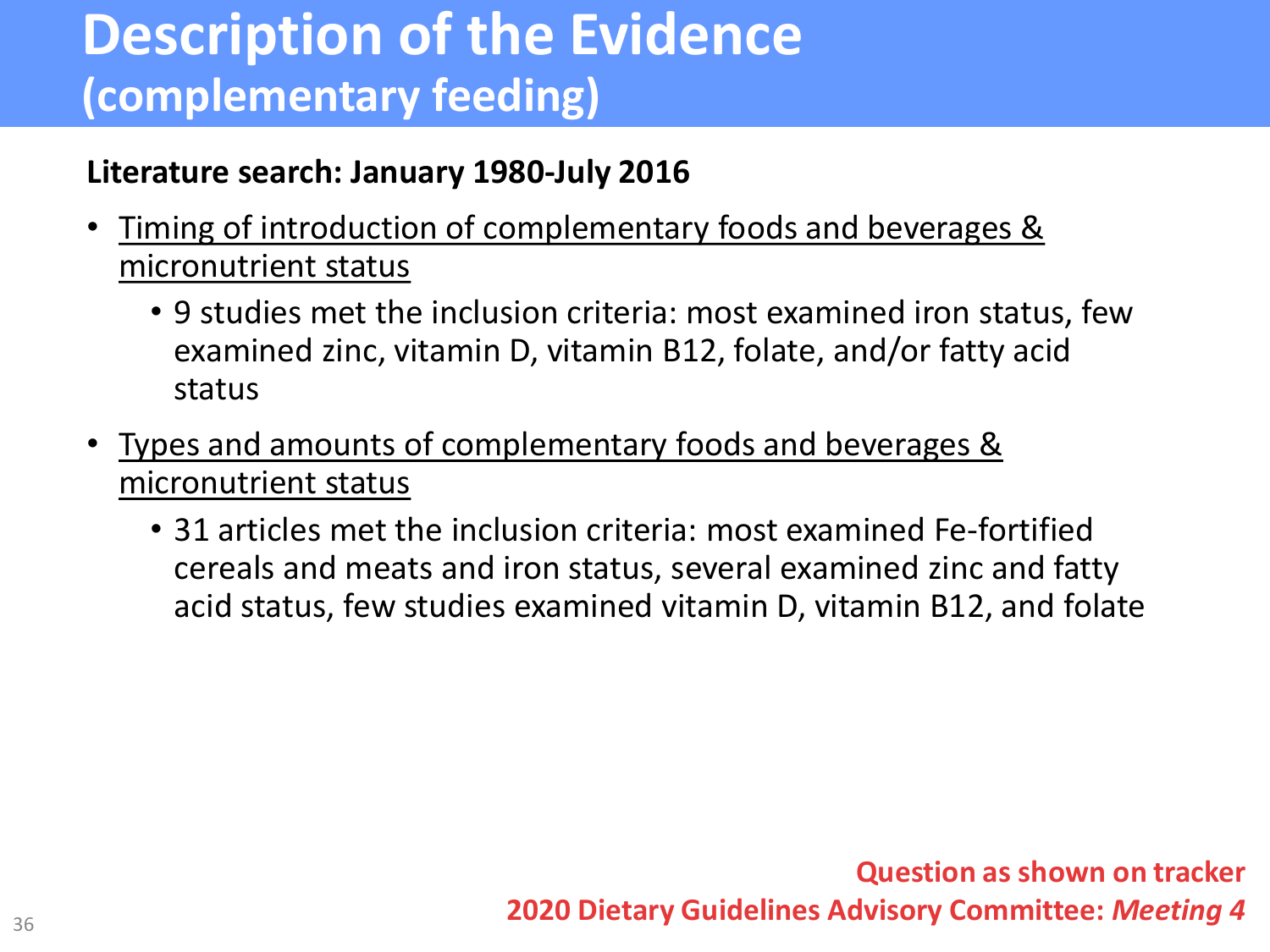## **Conclusion Statement and Grade (1-2) from an Existing NESR Systematic Review**

| <b>SR Question</b>                                                                                           | <b>Conclusion Statement and Grade</b>                                                                                                                                                                                                                                                                                       |
|--------------------------------------------------------------------------------------------------------------|-----------------------------------------------------------------------------------------------------------------------------------------------------------------------------------------------------------------------------------------------------------------------------------------------------------------------------|
| What is the relationship<br>between timing of<br>introduction of<br>complementary foods<br>and beverages and | Moderate evidence suggests that introducing complementary foods and<br>beverages at 4 months of age compared to 6 months of age offers no long<br>term advantages or disadvantages in terms of iron status among healthy,<br>full-term infants who are breastfed, fed iron fortified formula, or both.<br>(Grade: Moderate) |
| micronutrient status?                                                                                        | There is not enough evidence to determine the relationship between timing<br>$\bullet$<br>of introduction of complementary foods and beverages and zinc, vitamin D,<br>vitamin B12, folate, or fatty acid status. (Grade: Grade Not Assignable)                                                                             |

Complete documentation available at:

- [https://nesr.usda.gov/what-relationship-between-timing-introduction-complementary](https://nesr.usda.gov/what-relationship-between-timing-introduction-complementary-foods-and-beverages-and-micronutrient#full-review)foods-and-beverages-and-micronutrient#full-review
- Links also provided in question protocols at DietaryGuidelines.gov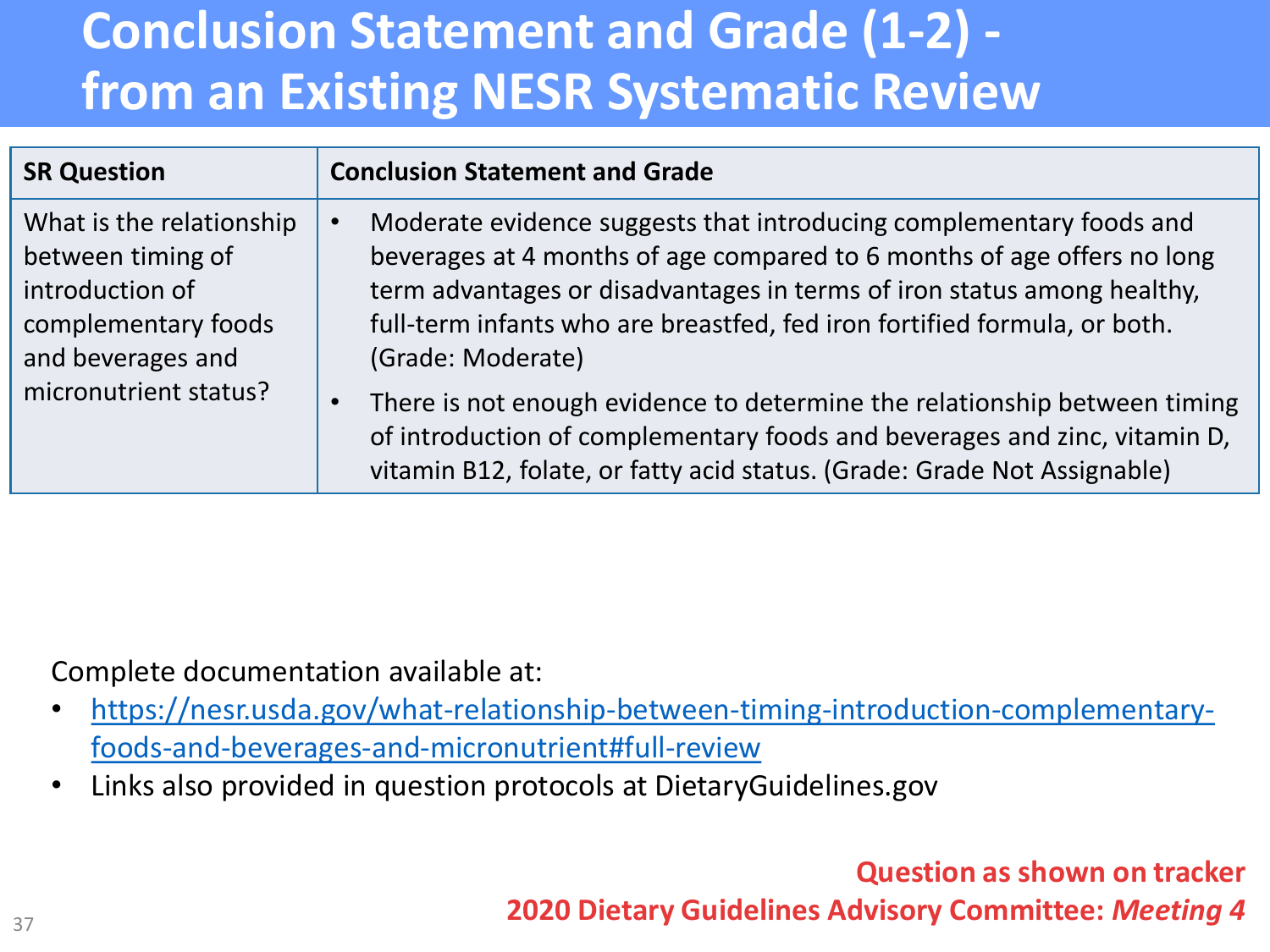## **Conclusion Statement and Grade (3-4) from an Existing NESR Systematic Review**

| <b>SR Question</b>                                                                                                                           | <b>Conclusion Statement and Grade</b>                                                                                                                                                                                                                                                                                                                                                                                                                                                                                                                                                                              |
|----------------------------------------------------------------------------------------------------------------------------------------------|--------------------------------------------------------------------------------------------------------------------------------------------------------------------------------------------------------------------------------------------------------------------------------------------------------------------------------------------------------------------------------------------------------------------------------------------------------------------------------------------------------------------------------------------------------------------------------------------------------------------|
| What is the relationship<br>between types and<br>amounts of<br>complementary foods<br>and beverages<br>consumed and<br>micronutrient status? | Strong evidence suggests that consuming complementary foods and<br>beverages that contain substantial amounts of iron, such as meats or iron-<br>fortified cereal, helps maintain adequate iron status or prevent iron<br>deficiency during the first year of life among infants with insufficient iron<br>stores or breastfed infants who are not receiving adequate iron from<br>another source. However, the benefit of these types of complementary<br>foods and beverages for infants with sufficient iron stores, such as those<br>consuming iron-fortified infant formula, is less evident. (Grade: Strong) |
|                                                                                                                                              | There is not enough evidence to determine the relationship between other<br>types/amounts of complementary foods and beverages containing lesser<br>amounts of iron, such as fruits and vegetables, and iron status. (Grade:<br>Grade not assignable)<br>(continued on next slide)                                                                                                                                                                                                                                                                                                                                 |

Complete documentation available at:

- [https://nesr.usda.gov/what-relationship-between-types-and-amounts-complementary](https://nesr.usda.gov/what-relationship-between-types-and-amounts-complementary-foods-and-beverages-consumed-and#full-review)foods-and-beverages-consumed-and#full-review
- Links also provided in question protocols at DietaryGuidelines.gov

**Question as shown on tracker**

**2020 Dietary Guidelines Advisory Committee:** *Meeting 4*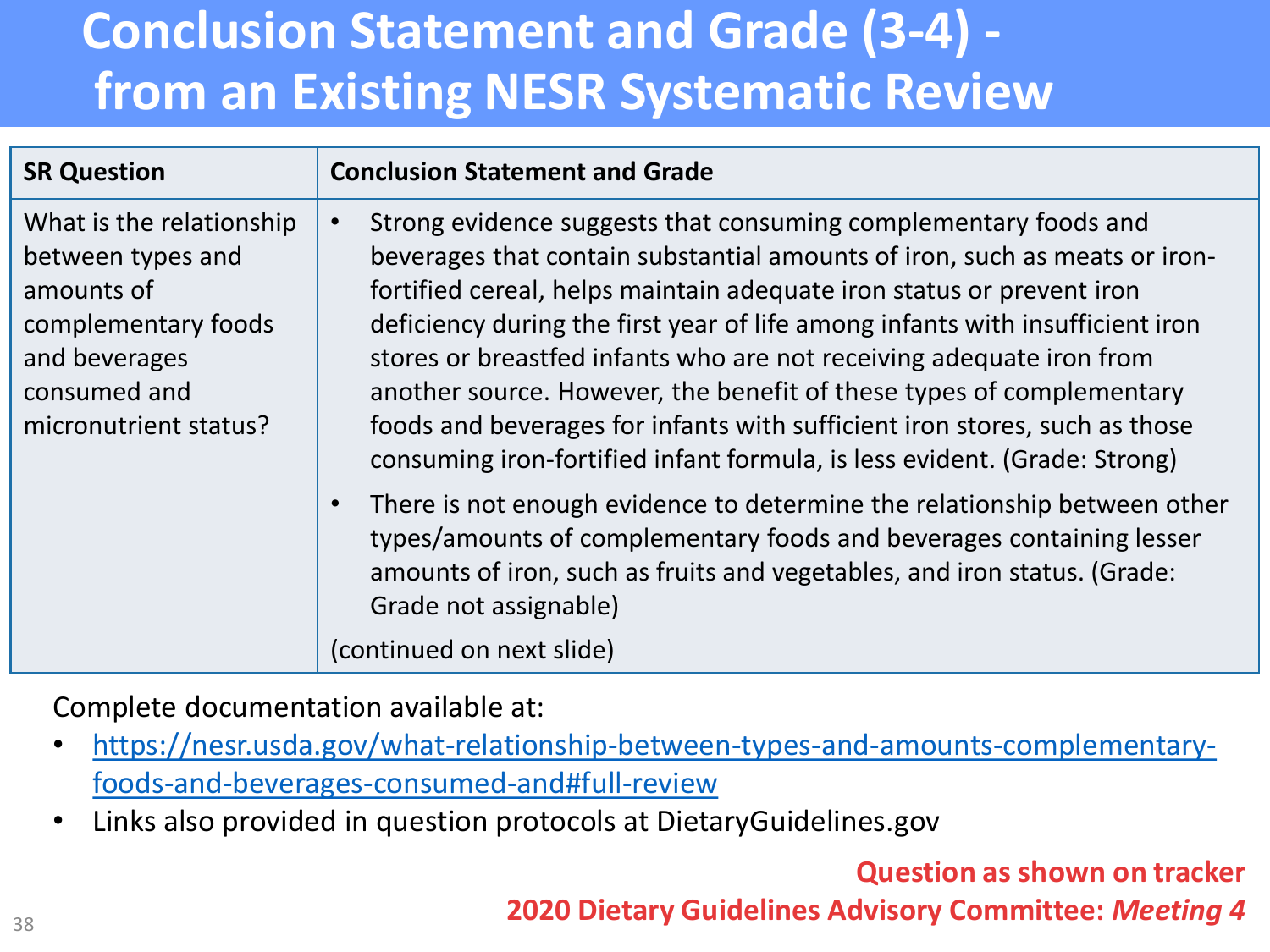## **Conclusion Statement and Grade (5-6) – from an Existing NESR Systematic Review**

| <b>SR Question</b>                                                                                                                           | <b>Conclusion Statement and Grade</b>                                                                                                                                                                                                                                                                                                                                                                                                                                              |
|----------------------------------------------------------------------------------------------------------------------------------------------|------------------------------------------------------------------------------------------------------------------------------------------------------------------------------------------------------------------------------------------------------------------------------------------------------------------------------------------------------------------------------------------------------------------------------------------------------------------------------------|
| What is the relationship<br>between types and<br>amounts of<br>complementary foods<br>and beverages<br>consumed and<br>micronutrient status? | Limited evidence suggests that consuming complementary foods and<br>beverages that contain substantial amounts of zinc, such as meats or cereals<br>fortified with zinc, supports zinc status during the first year of life,<br>particularly among breastfed infants who are not receiving adequate zinc<br>from another source. However, the benefit of these types of<br>complementary foods for infants consuming fortified infant formula is less<br>evident. (Grade: Limited) |
|                                                                                                                                              | Moderate evidence suggests that consuming complementary foods and<br>$\bullet$<br>beverages with differing fatty acid profiles, particularly long-chain<br>polyunsaturated fatty acids, can influence fatty acid status. (Grade:<br>Moderate)<br>(continued on next slide)                                                                                                                                                                                                         |

Complete documentation available at:

- [https://nesr.usda.gov/what-relationship-between-types-and-amounts-complementary](https://nesr.usda.gov/what-relationship-between-types-and-amounts-complementary-foods-and-beverages-consumed-and#full-review)foods-and-beverages-consumed-and#full-review
- Links also provided in question protocols at DietaryGuidelines.gov

**Question as shown on tracker**

**2020 Dietary Guidelines Advisory Committee:** *Meeting 4*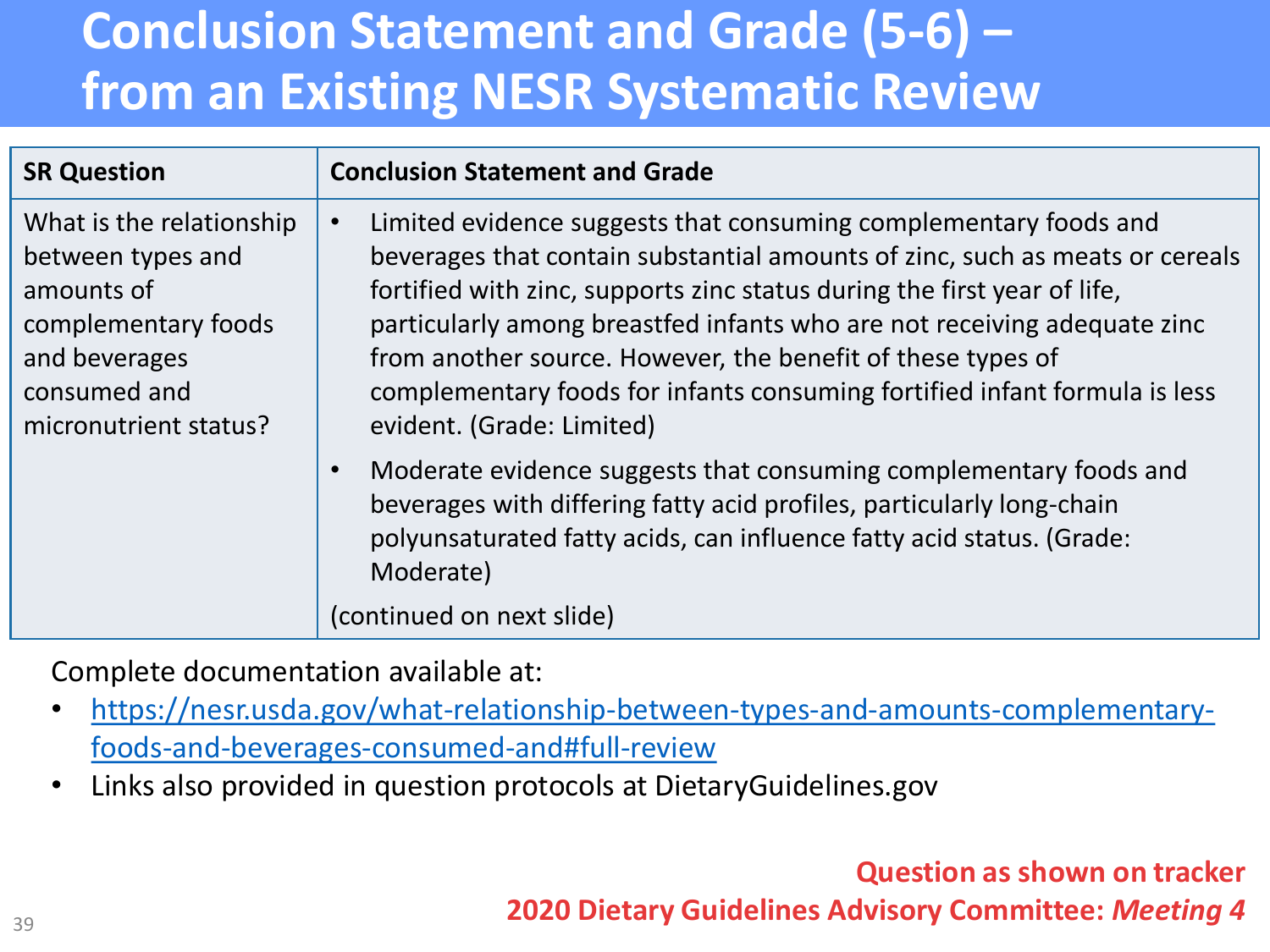## **Conclusion Statement and Grade (7-8) – from an Existing NESR Systematic Review**

| <b>SR Question</b>                                                                 | <b>Conclusion Statement and Grade</b>                                                                                                                                                                                                                            |
|------------------------------------------------------------------------------------|------------------------------------------------------------------------------------------------------------------------------------------------------------------------------------------------------------------------------------------------------------------|
| What is the relationship<br>between types and<br>amounts of<br>complementary foods | During the second year of life, good sources of micronutrients are still<br>$\bullet$<br>needed, but there is limited evidence to indicate which types and amounts<br>of complementary foods and beverages are associated with adequate<br>micronutrient status. |
| and beverages<br>consumed and<br>micronutrient status?                             | There is not enough evidence to determine the relationship between types<br>$\bullet$<br>and amounts of complementary foods and beverages and vitamin B12,<br>vitamin D, or folate status. (Grade: Grade not assignable)                                         |

Complete documentation available at:

- [https://nesr.usda.gov/what-relationship-between-types-and-amounts-complementary](https://nesr.usda.gov/what-relationship-between-types-and-amounts-complementary-foods-and-beverages-consumed-and#full-review)foods-and-beverages-consumed-and#full-review
- Links also provided in question protocols at DietaryGuidelines.gov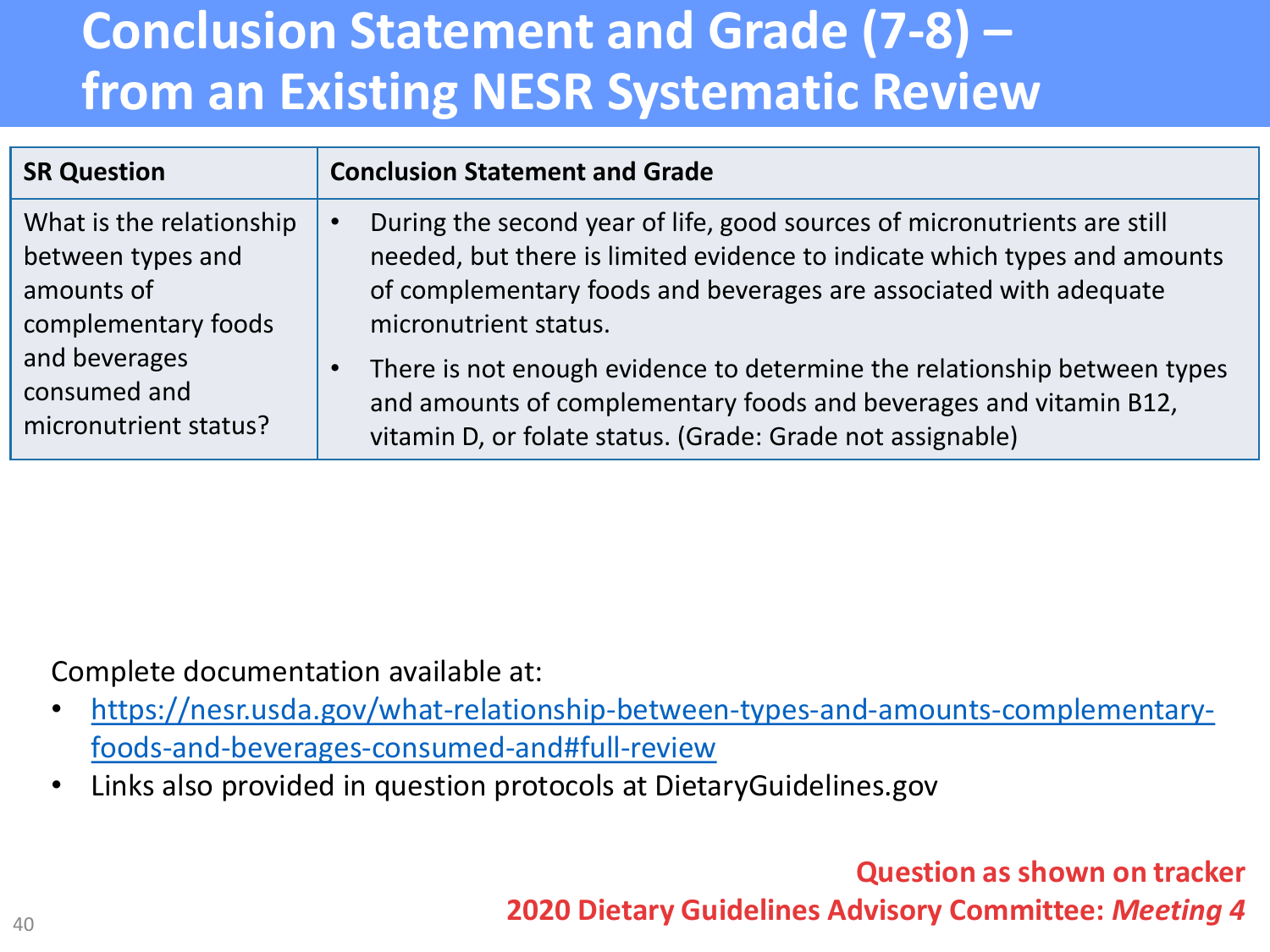## **Description of the Evidence (complementary feeding & food allergies/atopic diseases)**

#### **Literature search: January 1980-February 2017**

- Timing of introduction of complementary foods and beverages & food allergies and atopic allergic diseases
	- 31 studies met the inclusion criteria: most examined food allergies
- Types and amounts of complementary foods and beverages & food allergies and atopic allergic diseases
	- 39 articles met the inclusion criteria: most examined the most common allergenic foods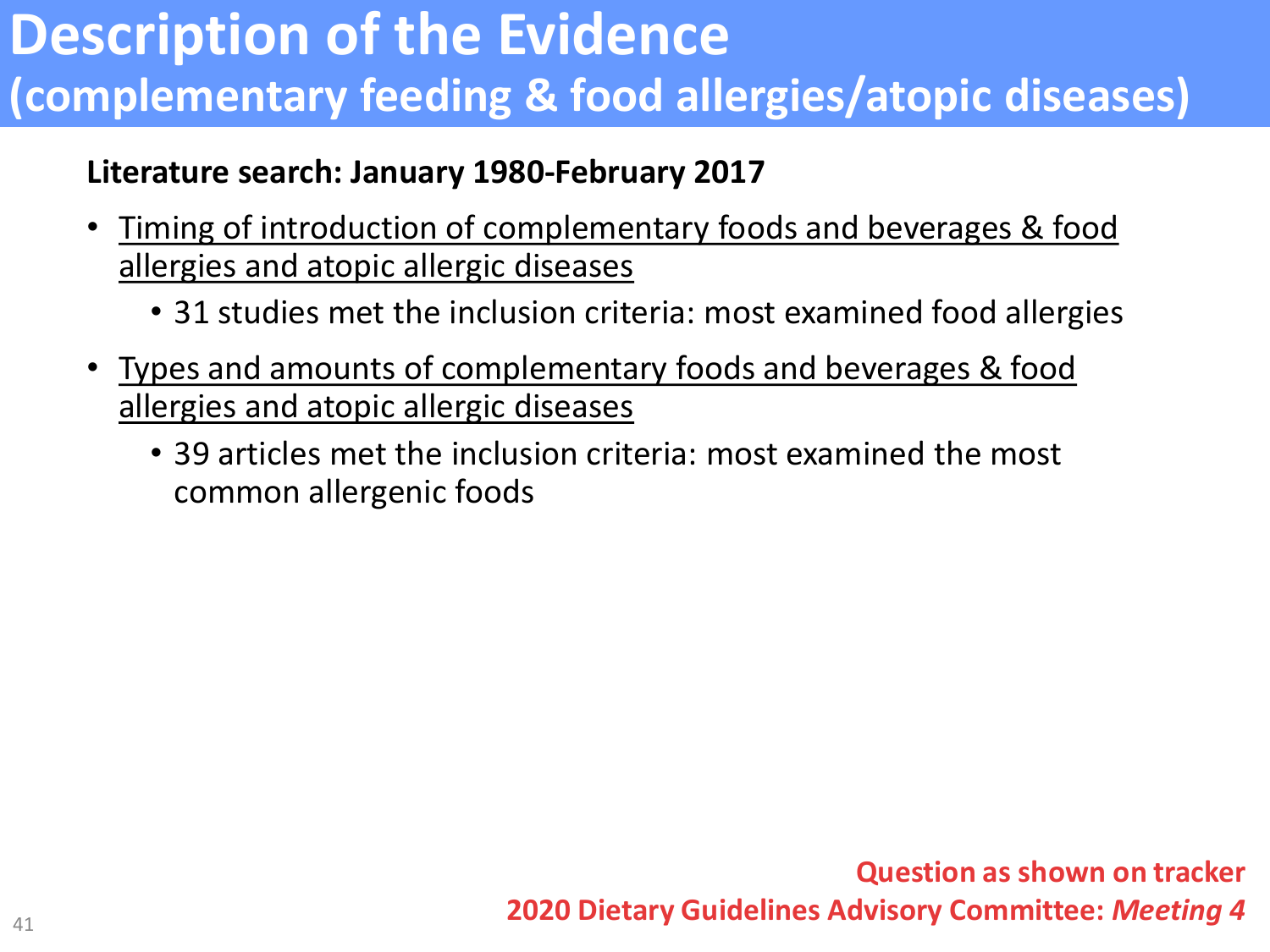## **Conclusion Statement and Grade (1 & 2): from an Existing NESR Systematic Review**

| <b>SR Question</b>                                                                                                                                                                              | <b>Conclusion Statement and Grade</b>                                                                                                                                                                                                                                                                                                                                                                                                                                                                 |
|-------------------------------------------------------------------------------------------------------------------------------------------------------------------------------------------------|-------------------------------------------------------------------------------------------------------------------------------------------------------------------------------------------------------------------------------------------------------------------------------------------------------------------------------------------------------------------------------------------------------------------------------------------------------------------------------------------------------|
| What is the relationship<br>between timing of<br>introduction of<br>complementary foods<br>and beverages and food<br>allergy, atopic<br>dermatitis/eczema,<br>asthma, and allergic<br>rhinitis? | Moderate evidence suggests that there is no relationship between the age<br>at which complementary feeding first begins and risk of developing food<br>allergy, atopic dermatitis/eczema, or asthma during childhood. (Grade:<br>Moderate)<br>There is insufficient evidence to determine the relationship between the age<br>$\bullet$<br>at which complementary foods or beverages are first introduced and risk of<br>developing allergic rhinitis during childhood. (Grade: Grade not assignable) |
|                                                                                                                                                                                                 |                                                                                                                                                                                                                                                                                                                                                                                                                                                                                                       |

Complete documentation available at:

- [https://nesr.usda.gov/what-relationship-between-timing-introduction-complementary](https://nesr.usda.gov/what-relationship-between-timing-introduction-complementary-foods-and-beverages-and-food-allergy#full-review)foods-and-beverages-and-food-allergy#full-review
- Links also provided in question protocols at DietaryGuidelines.gov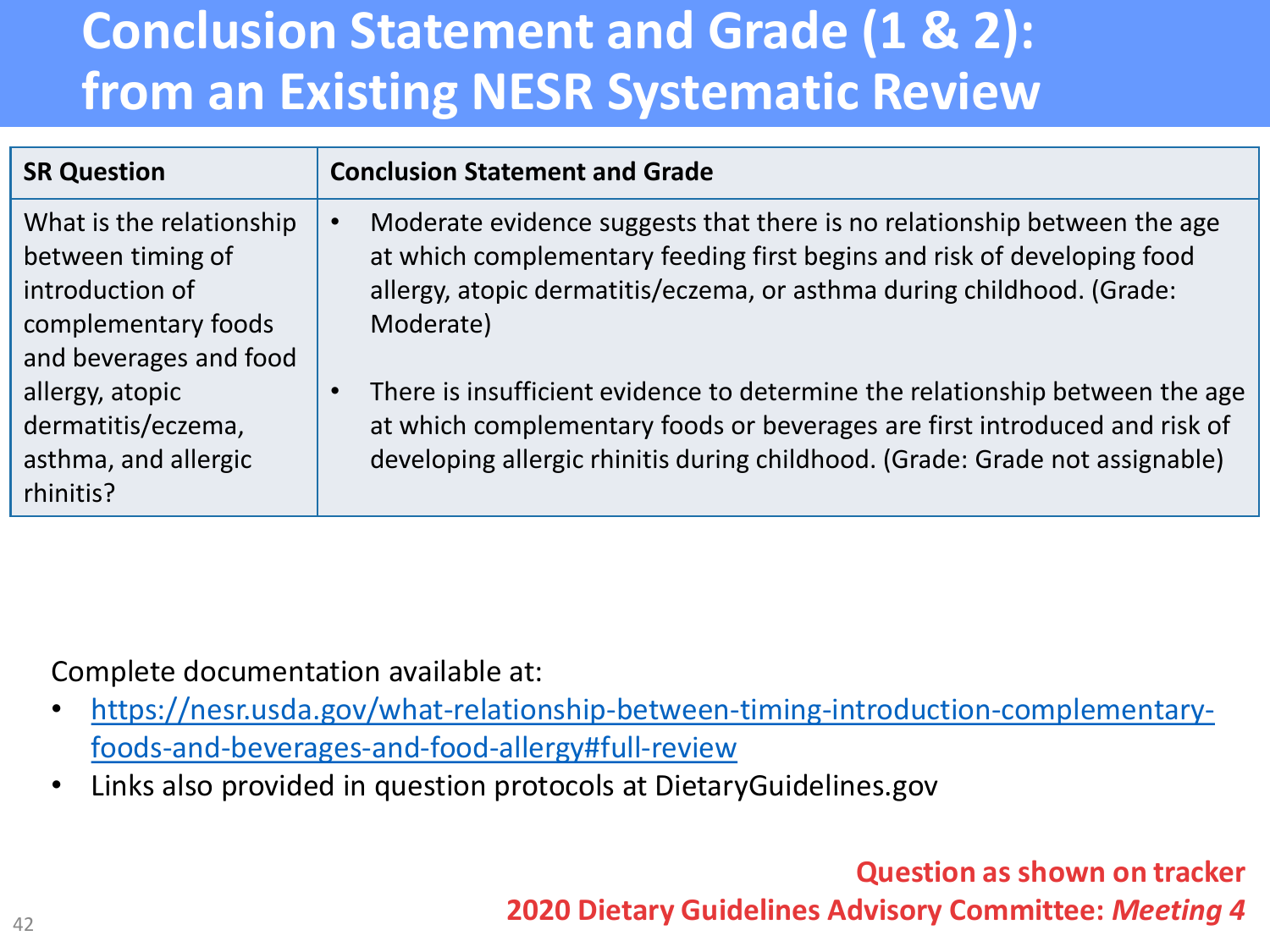### **Conclusion Statement and Grade (3, 4 & 5) from an Existing NESR Systematic Review**

| <b>SR Question</b>                                                                                                                                                                                     | <b>Conclusion Statement and Grade</b>                                                                                                                                                                                                                                                                                                                                                                                                                                                                                                                                                                                                                                                                                                                                                                                                                                                                                                                                                                                |
|--------------------------------------------------------------------------------------------------------------------------------------------------------------------------------------------------------|----------------------------------------------------------------------------------------------------------------------------------------------------------------------------------------------------------------------------------------------------------------------------------------------------------------------------------------------------------------------------------------------------------------------------------------------------------------------------------------------------------------------------------------------------------------------------------------------------------------------------------------------------------------------------------------------------------------------------------------------------------------------------------------------------------------------------------------------------------------------------------------------------------------------------------------------------------------------------------------------------------------------|
| What is the relationship<br>between types and<br>amounts of<br>complementary foods<br>and beverages<br>consumed and food<br>allergy, atopic<br>dermatitis/eczema,<br>asthma, and allergic<br>rhinitis? | Peanut, tree nuts, seeds:<br>Strong evidence suggests that introducing peanut in the first year of life<br>$\bullet$<br>(after 4 months of age) may reduce risk of food allergy to peanuts. This<br>evidence is strongest for introducing peanut in infants at the highest risk<br>(with severe atopic dermatitis and/or egg allergy) to prevent peanut allergy,<br>but is also applicable to infants at lower risk. However, the evidence for tree<br>nuts and sesame seeds is limited. (Grade: Strong)<br>Limited evidence also suggests that there is no relationship between<br>$\bullet$<br>consumption of peanut, tree nuts, or sesame seeds during the<br>complementary feeding period and risk of atopic dermatitis/eczema and<br>asthma. (Grade: Limited)<br>There is not enough evidence to determine if there is a relationship<br>$\bullet$<br>between consuming peanut, tree nuts, or seeds as complementary foods<br>and allergic rhinitis. (Grade: Grade not assignable)<br>(continued on next slide) |

Complete documentation available at:

- [https://nesr.usda.gov/what-relationship-between-types-and-amounts-complementary-foods-and](https://nesr.usda.gov/what-relationship-between-types-and-amounts-complementary-foods-and-beverages-consumed-and-food#full-review)beverages-consumed-and-food#full-review
- Links also provided in question protocols at DietaryGuidelines.gov **Question as shown on tracker**

**2020 Dietary Guidelines Advisory Committee:** *Meeting 4*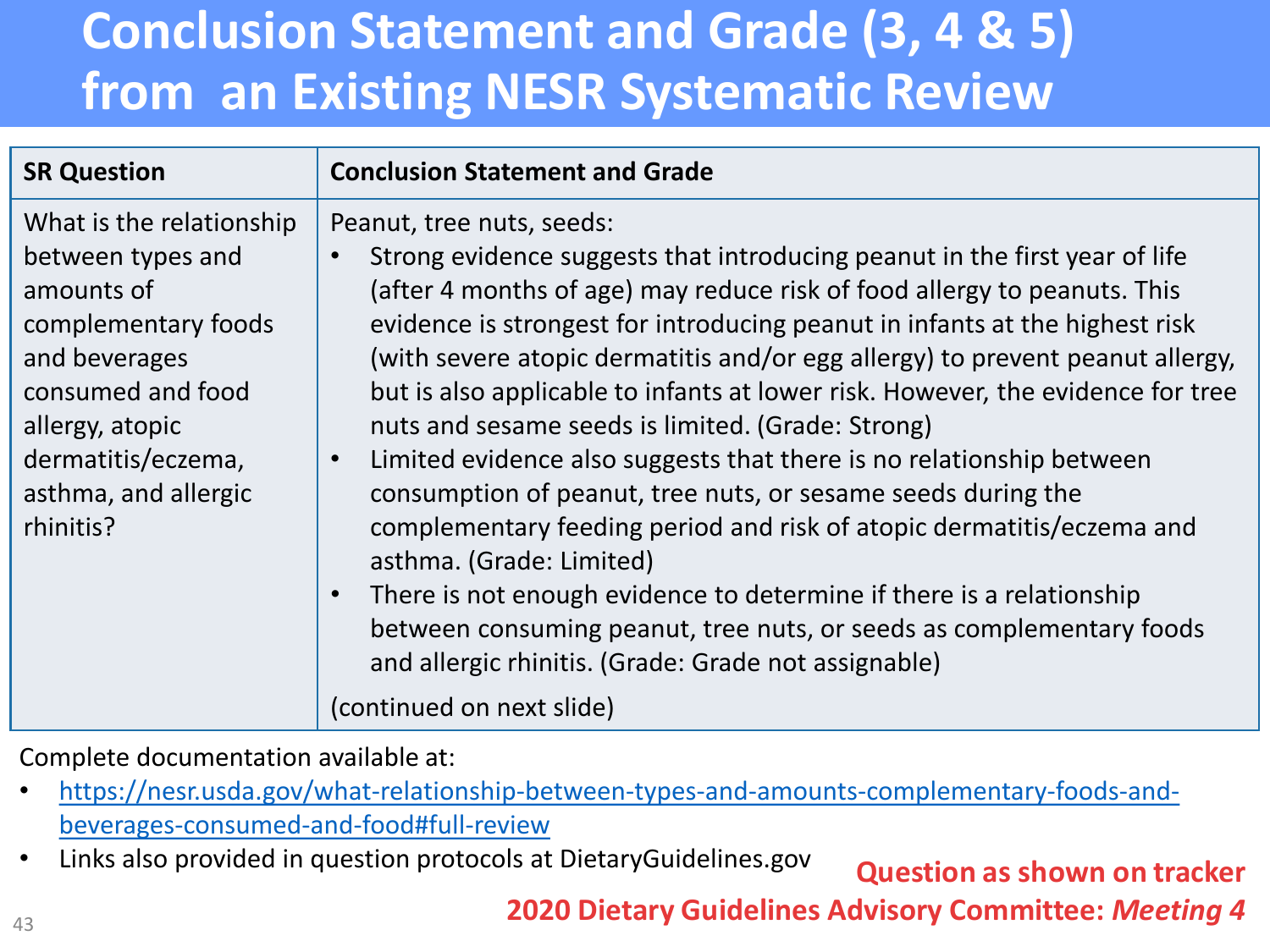## **Conclusion Statement and Grade (6, 7 & 8): from an Existing NESR Systematic Review**

| <b>SR Question</b>                                                                                                                                                                                     | <b>Conclusion Statement and Grade</b>                                                                                                                                                                                                                                                                                                                                                                                                                                                                                                                             |
|--------------------------------------------------------------------------------------------------------------------------------------------------------------------------------------------------------|-------------------------------------------------------------------------------------------------------------------------------------------------------------------------------------------------------------------------------------------------------------------------------------------------------------------------------------------------------------------------------------------------------------------------------------------------------------------------------------------------------------------------------------------------------------------|
| What is the relationship<br>between types and<br>amounts of<br>complementary foods<br>and beverages<br>consumed and food<br>allergy, atopic<br>dermatitis/eczema,<br>asthma, and allergic<br>rhinitis? | Egg:<br>Moderate evidence suggests that introducing egg in the first year of life<br>(after 4 months of age) may reduce risk of food allergy to egg. (Grade:<br>Moderate)<br>Limited evidence suggests that there is no relationship between the age of<br>introduction to egg and risk of atopic dermatitis/eczema and<br>asthma. (Grade: Limited)<br>There is not enough evidence to determine if there is a relationship<br>between consuming egg as a complementary food and allergic rhinitis.<br>(Grade: Grade not assignable)<br>(continued on next slide) |

Complete documentation available at:

- [https://nesr.usda.gov/what-relationship-between-types-and-amounts-complementary](https://nesr.usda.gov/what-relationship-between-types-and-amounts-complementary-foods-and-beverages-consumed-and-food#full-review)foods-and-beverages-consumed-and-food#full-review
- Links also provided in question protocols at DietaryGuidelines.gov

**Question as shown on tracker**

**2020 Dietary Guidelines Advisory Committee:** *Meeting 4*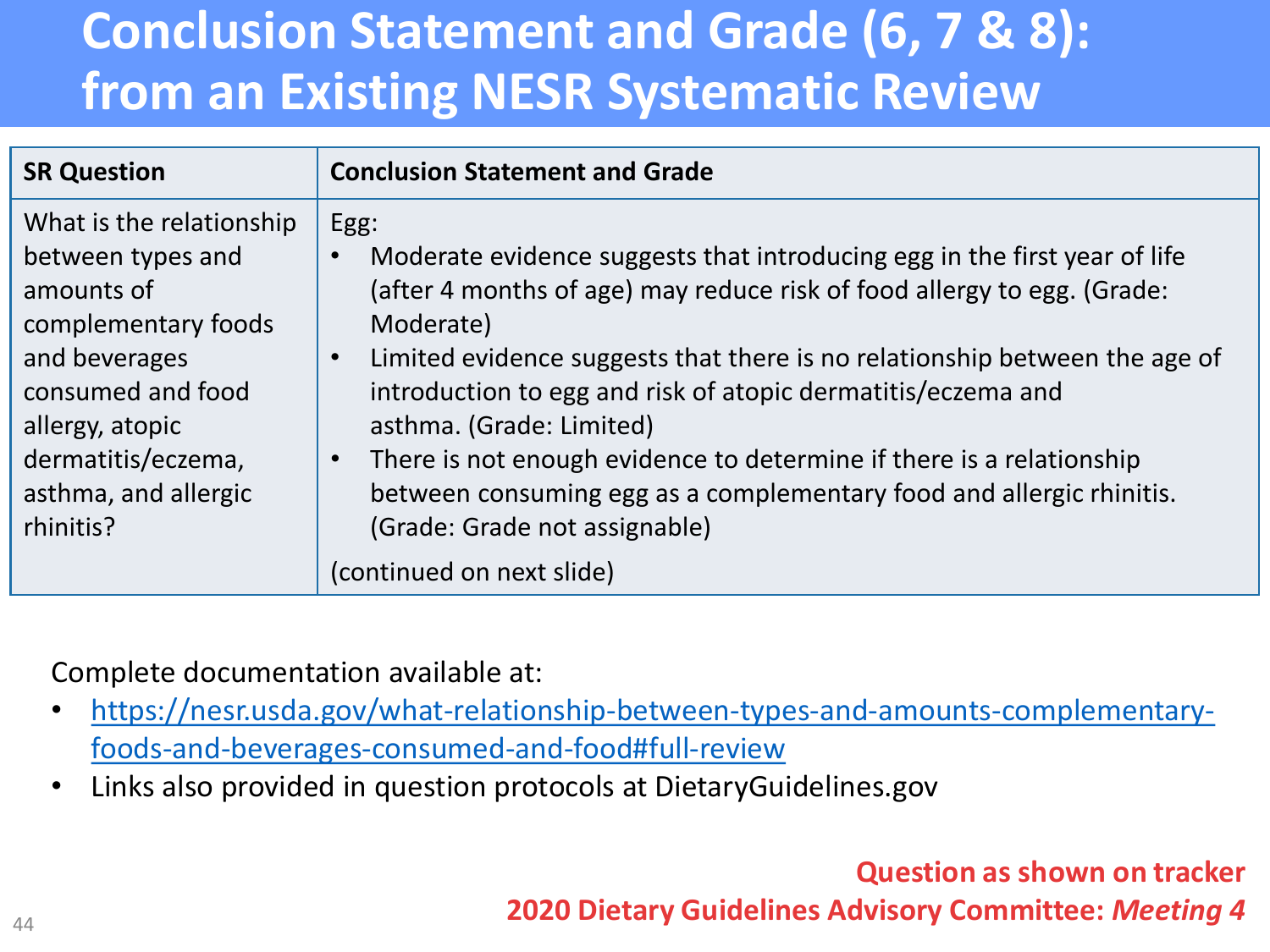## **Conclusion Statement and Grade (9 & 10): from an Existing NESR Systematic Review**

| <b>SR Question</b>                                                                                                                                                                                     | <b>Conclusion Statement and Grade</b>                                                                                                                                                                                                                                                                                                                                                                                                                                                                                                                                                                                                                                  |
|--------------------------------------------------------------------------------------------------------------------------------------------------------------------------------------------------------|------------------------------------------------------------------------------------------------------------------------------------------------------------------------------------------------------------------------------------------------------------------------------------------------------------------------------------------------------------------------------------------------------------------------------------------------------------------------------------------------------------------------------------------------------------------------------------------------------------------------------------------------------------------------|
| What is the relationship<br>between types and<br>amounts of<br>complementary foods<br>and beverages<br>consumed and food<br>allergy, atopic<br>dermatitis/eczema,<br>asthma, and allergic<br>rhinitis? | Fish:<br>Limited evidence suggests that introducing fish in the first year of life (after<br>$\bullet$<br>4 months of age) may reduce risk of atopic dermatitis/eczema. (Grade:<br>Limited)<br>There is not enough evidence to determine if there is a relationship<br>$\bullet$<br>between consuming fish as a complementary food and risk of allergy to fish<br>or other foods, asthma, or allergic rhinitis. There is also not enough<br>evidence to determine if there is a relationship between consuming shellfish<br>as a complementary food and risk of food allergy, atopic dermatitis/eczema,<br>asthma, or allergic rhinitis. (Grade: Grade not assignable) |
|                                                                                                                                                                                                        | (continued on next slide)                                                                                                                                                                                                                                                                                                                                                                                                                                                                                                                                                                                                                                              |

Complete documentation available at:

- [https://nesr.usda.gov/what-relationship-between-types-and-amounts-complementary](https://nesr.usda.gov/what-relationship-between-types-and-amounts-complementary-foods-and-beverages-consumed-and-food#full-review)foods-and-beverages-consumed-and-food#full-review
- Links also provided in question protocols at DietaryGuidelines.gov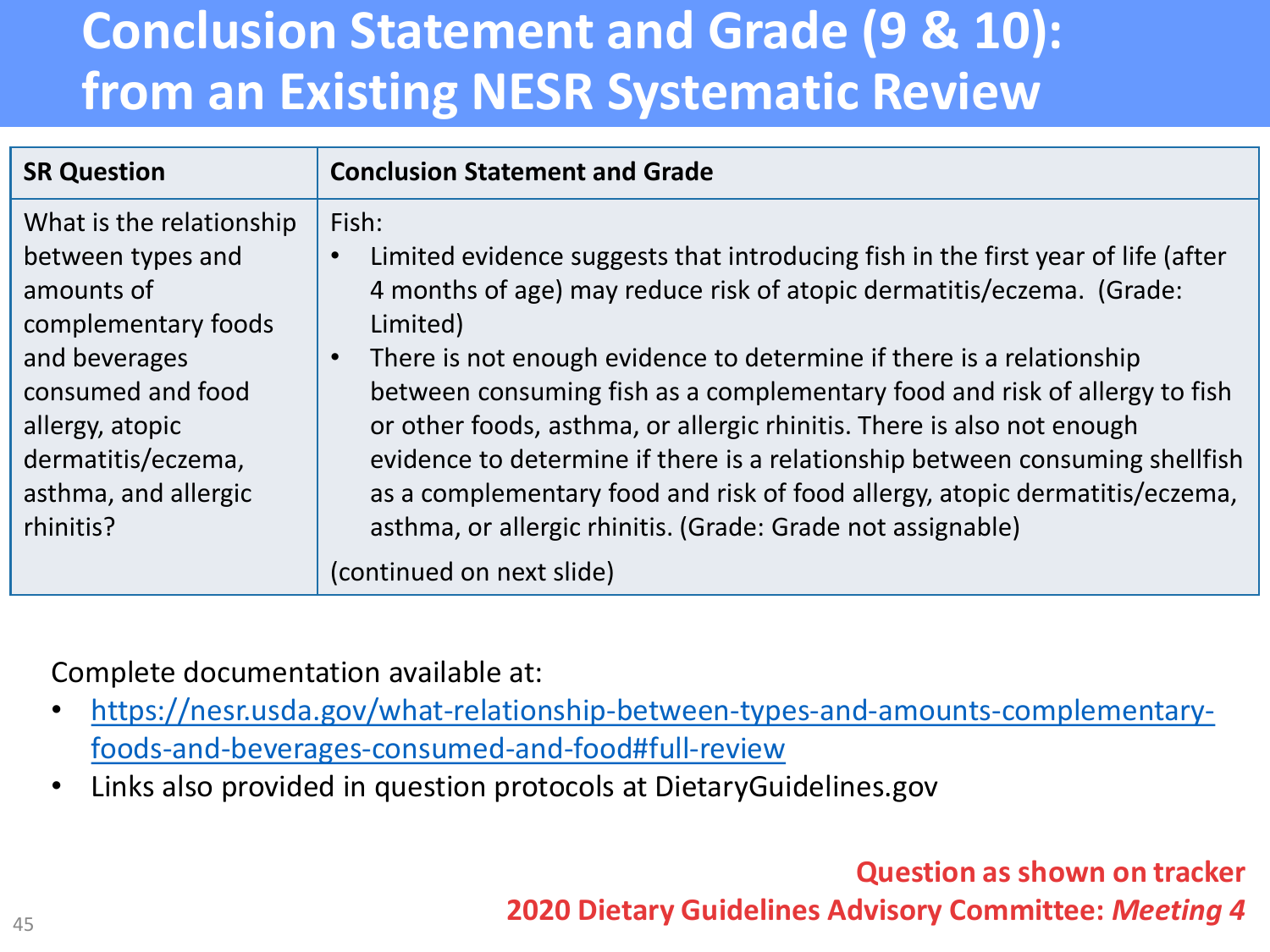## **Conclusion Statement and Grade (11 & 12): from an Existing NESR Systematic Review**

| <b>SR Question</b>                                                                                                                                                                                     | <b>Conclusion Statement and Grade</b>                                                                                                                                                                                                                                                                                                                                                                                                                                                             |
|--------------------------------------------------------------------------------------------------------------------------------------------------------------------------------------------------------|---------------------------------------------------------------------------------------------------------------------------------------------------------------------------------------------------------------------------------------------------------------------------------------------------------------------------------------------------------------------------------------------------------------------------------------------------------------------------------------------------|
| What is the relationship<br>between types and<br>amounts of<br>complementary foods<br>and beverages<br>consumed and food<br>allergy, atopic<br>dermatitis/eczema,<br>asthma, and allergic<br>rhinitis? | Cow's milk products:<br>Limited evidence suggests there is no relationship between age of<br>introduction of cow's milk products, such as cheese and yogurt, and risk of<br>food allergy and atopic dermatitis/eczema. (Grade: limited)<br>There is not enough evidence to determine if there is a relationship<br>between consuming milk products during the complementary feeding<br>period and risk of asthma or allergic rhinitis. (Grade: grade not assignable)<br>(continued on next slide) |

Complete documentation available at:

- [https://nesr.usda.gov/what-relationship-between-types-and-amounts-complementary](https://nesr.usda.gov/what-relationship-between-types-and-amounts-complementary-foods-and-beverages-consumed-and-food#full-review)foods-and-beverages-consumed-and-food#full-review
- Links also provided in question protocols at DietaryGuidelines.gov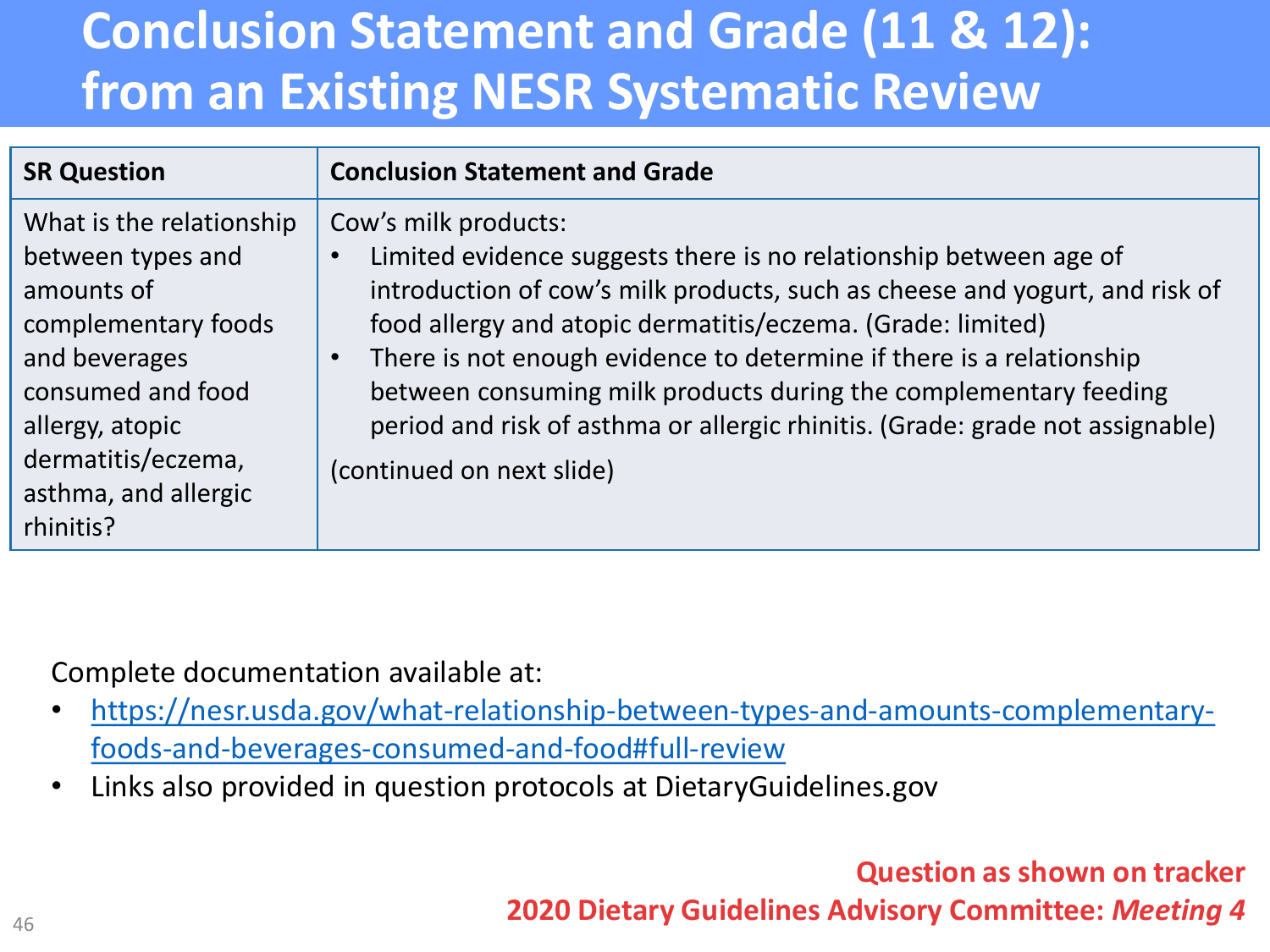## **Conclusion Statement and Grade (13 & 14): from an Existing NESR Systematic Review**

| <b>SR Question</b>                                                                                                                                                                                     | <b>Conclusion Statement and Grade</b>                                                                                                                                                                                                                                                                                                                                                                                                                                                                                                                                            |
|--------------------------------------------------------------------------------------------------------------------------------------------------------------------------------------------------------|----------------------------------------------------------------------------------------------------------------------------------------------------------------------------------------------------------------------------------------------------------------------------------------------------------------------------------------------------------------------------------------------------------------------------------------------------------------------------------------------------------------------------------------------------------------------------------|
| What is the relationship<br>between types and<br>amounts of<br>complementary foods<br>and beverages<br>consumed and food<br>allergy, atopic<br>dermatitis/eczema,<br>asthma, and allergic<br>rhinitis? | Wheat:<br>There is not enough evidence to determine if there is a relationship<br>$\bullet$<br>between wheat consumption during the complementary feeding period and<br>risk of food allergy, atopic dermatitis/eczema, asthma, or allergic rhinitis.<br>(Grade: Grade not assignable)<br>Soy:<br>There is not enough evidence to determine if there is a relationship<br>$\bullet$<br>between soybean consumption during the complementary feeding period<br>and risk of food allergy, atopic dermatitis/eczema, asthma, or allergic<br>rhinitis. (Grade: Grade not assignable) |
|                                                                                                                                                                                                        | (continued on next slide)                                                                                                                                                                                                                                                                                                                                                                                                                                                                                                                                                        |

Complete documentation available at:

- [https://nesr.usda.gov/what-relationship-between-types-and-amounts-complementary](https://nesr.usda.gov/what-relationship-between-types-and-amounts-complementary-foods-and-beverages-consumed-and-food#full-review)foods-and-beverages-consumed-and-food#full-review
- Links also provided in question protocols at DietaryGuidelines.gov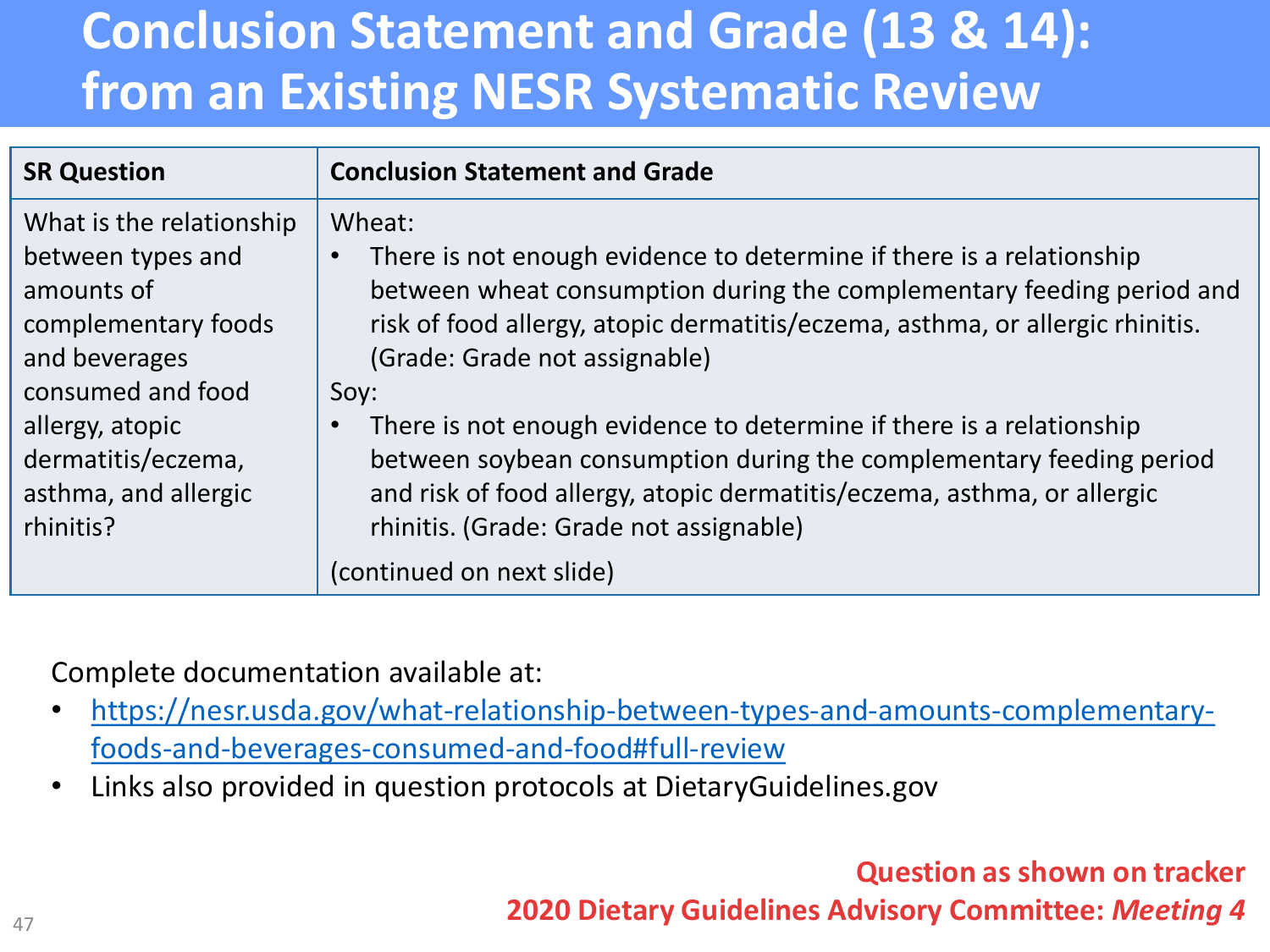## **Conclusion Statement and Grade (15-16): from an Existing NESR Systematic Review**

| <b>SR Question</b>                                                                                                                                                                                     | <b>Conclusion Statement and Grade</b>                                                                                                                                                                                                                                                                                                                                                                                                                                                                                                                                                                                                                                                                  |
|--------------------------------------------------------------------------------------------------------------------------------------------------------------------------------------------------------|--------------------------------------------------------------------------------------------------------------------------------------------------------------------------------------------------------------------------------------------------------------------------------------------------------------------------------------------------------------------------------------------------------------------------------------------------------------------------------------------------------------------------------------------------------------------------------------------------------------------------------------------------------------------------------------------------------|
| What is the relationship<br>between types and<br>amounts of<br>complementary foods<br>and beverages<br>consumed and food<br>allergy, atopic<br>dermatitis/eczema,<br>asthma, and allergic<br>rhinitis? | Foods and beverages that are not common allergens:<br>Limited evidence from observational studies suggests that introducing foods<br>$\bullet$<br>not commonly considered to be allergens, such as fruits, vegetables, and<br>meat, in the first year of life (after 4 months of age) is not associated with<br>risk of food allergy, atopic dermatitis/eczema, asthma, or allergic rhinitis.<br>(Grade: Limited)<br>Diet diversity and dietary patterns:<br>There is not enough evidence to determine a relationship between diet<br>$\bullet$<br>diversity or dietary patterns and risk of food allergy, atopic<br>dermatitis/eczema, asthma, or allergic rhinitis. (Grade: Grade not<br>assignable) |

Complete documentation available at:

- [https://nesr.usda.gov/what-relationship-between-types-and-amounts-complementary](https://nesr.usda.gov/what-relationship-between-types-and-amounts-complementary-foods-and-beverages-consumed-and-food#full-review)foods-and-beverages-consumed-and-food#full-review
- Links also provided in question protocols at DietaryGuidelines.gov

**Question as shown on tracker**

**2020 Dietary Guidelines Advisory Committee:** *Meeting 4*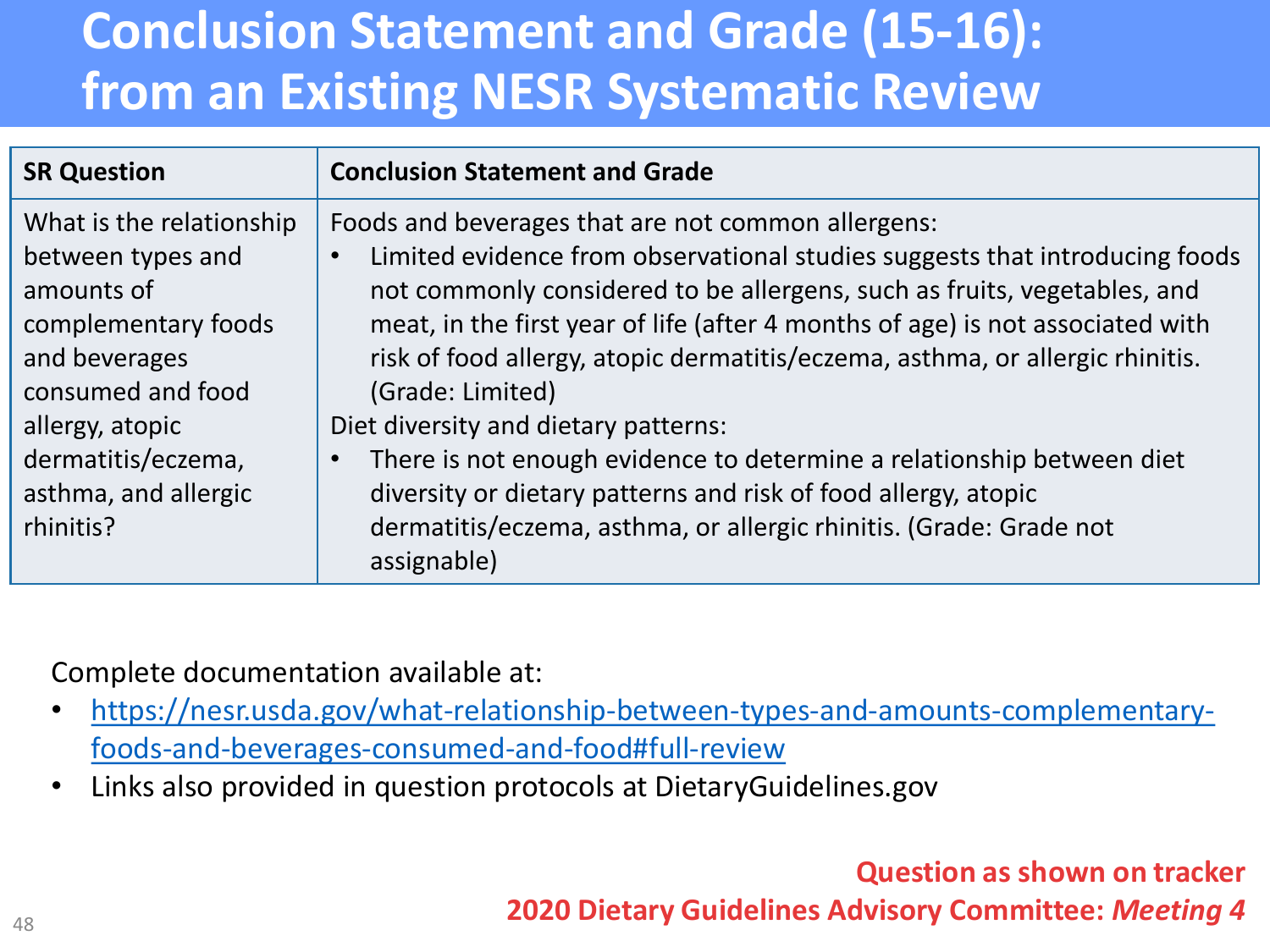## **Description of the Evidence (complementary foods & growth, size, & body composition)**

#### **Literature search: January 1980-July 2016**

- Timing of introduction of complementary foods and beverages & growth, size, and body composition
	- 81 studies met the inclusion criteria
- Types and amounts of complementary foods and beverages & growth, size, and body composition
	- 49 articles met the inclusion criteria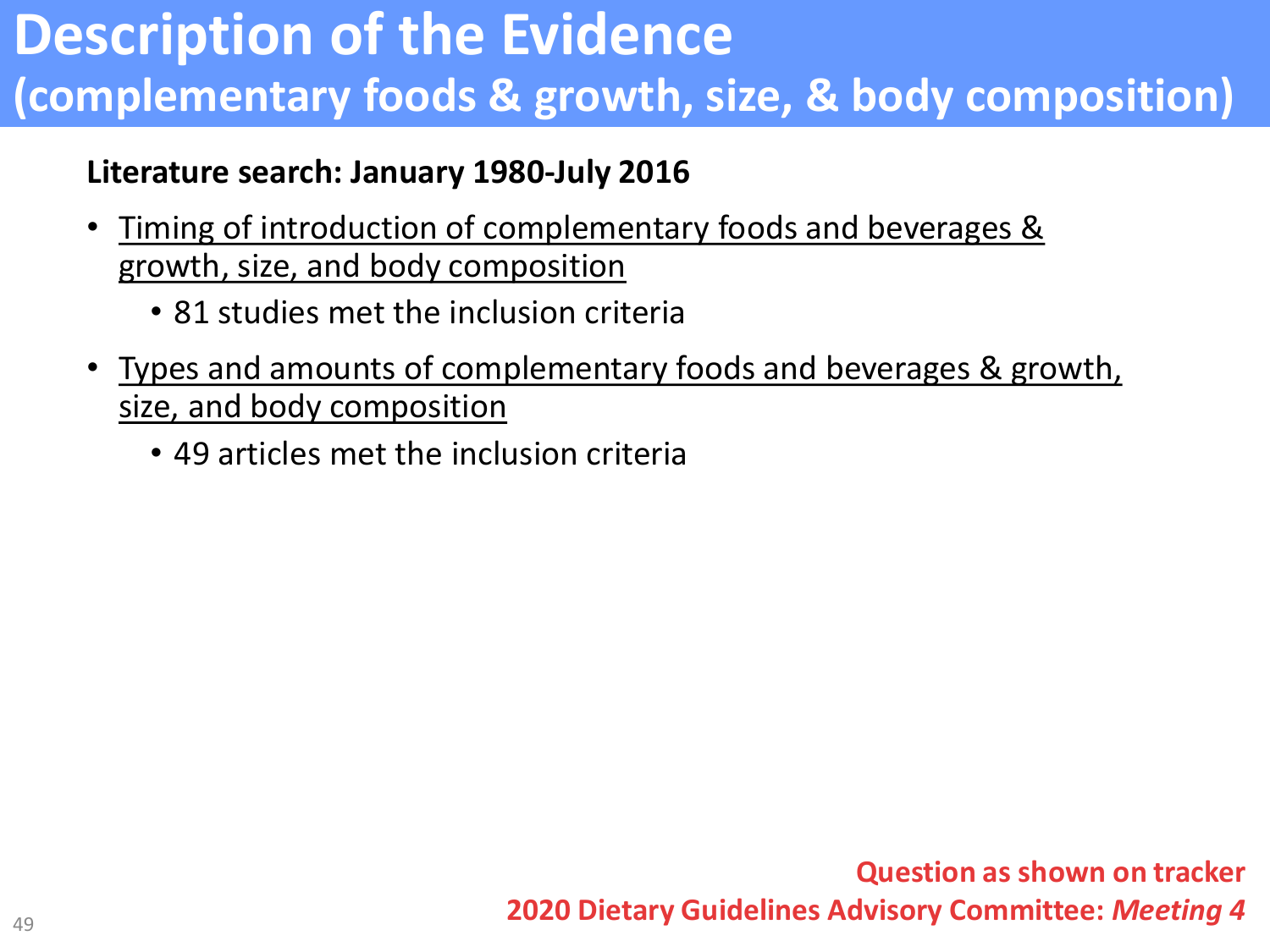## **Conclusion Statement and Grade (1, 2, 3) from Existing NESR Systematic Review**

| <b>SR Question</b>                                                                                                                                     | <b>Conclusion Statement and Grade</b>                                                                                                                                                                                                                                                                                                             |
|--------------------------------------------------------------------------------------------------------------------------------------------------------|---------------------------------------------------------------------------------------------------------------------------------------------------------------------------------------------------------------------------------------------------------------------------------------------------------------------------------------------------|
| What is the relationship<br>between timing of<br>introduction to<br>complementary foods<br>and beverages and<br>growth, size, and body<br>composition? | Moderate evidence suggests that first introduction of any complementary<br>$\bullet$<br>food or beverage (CFB) between 4-5 months compared to approximately 6<br>months of age is not associated with weight status, body composition, body<br>circumferences, weight, or length among generally healthy, full-term infants.<br>(Grade: Moderate) |
|                                                                                                                                                        | Limited evidence suggests that introducing CFB before 4 months of age may<br>$\bullet$<br>be associated with higher odds of overweight/obesity. (Grade: Limited)                                                                                                                                                                                  |
|                                                                                                                                                        | There is not enough evidence to determine the relationship between<br>$\bullet$<br>introduction of CFB at 7 months of age or older on growth, size, or body<br>composition. (Grade: Grade Not Assignable)                                                                                                                                         |

Complete documentation available at:

- [https://nesr.usda.gov/what-relationship-between-timing-introduction-complementary](https://nesr.usda.gov/what-relationship-between-timing-introduction-complementary-foods-and-beverages-and-growth-size-and#full-review)foods-and-beverages-and-growth-size-and#full-review
- Links also provided in question protocols at DietaryGuidelines.gov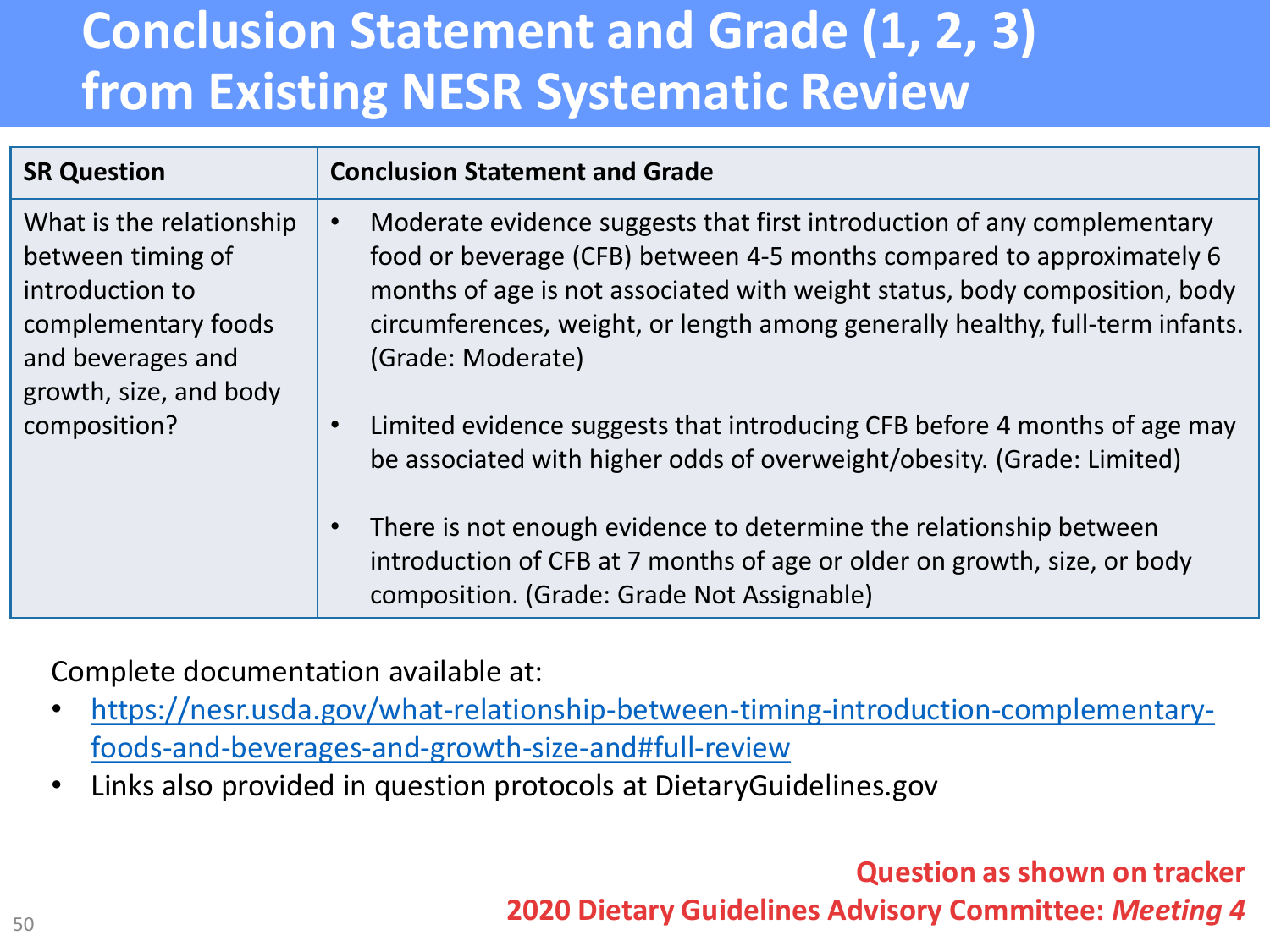## **Conclusion Statement and Grade (4, 5) from Existing NESR Systematic Review**

| <b>SR Question</b>                                                                                                                | <b>Conclusion Statement and Grade</b>                                                                                                                                                                                                                                                                                                                                                                                                    |
|-----------------------------------------------------------------------------------------------------------------------------------|------------------------------------------------------------------------------------------------------------------------------------------------------------------------------------------------------------------------------------------------------------------------------------------------------------------------------------------------------------------------------------------------------------------------------------------|
| What is the relationship<br>between types and<br>amounts of<br>complementary foods<br>and beverages and<br>growth, size, and body | •Moderate evidence indicates that higher versus lower meat intake or meat<br>versus iron-fortified cereal intake over a short duration (~3mo) during the<br>complementary feeding period does not favorably or unfavorably influence<br>growth, size, and/or body composition. There is insufficient evidence to<br>determine a relationship between meat intake and prevalence/incidence of<br>overweight or obesity. (Grade: Moderate) |
| composition?                                                                                                                      | •Limited evidence suggests that type or amount of cereal given does not<br>favorably or unfavorably influence growth, size, body composition, and/or<br>prevalence/incidence of overweight or obesity. (Grade: Limited)<br>(continued on next slide)                                                                                                                                                                                     |

Complete documentation available at:

- [https://nesr.usda.gov/what-relationship-between-types-and-amounts-complementary](https://nesr.usda.gov/what-relationship-between-types-and-amounts-complementary-foods-and-beverages-and-growth-size-and#full-review)foods-and-beverages-and-growth-size-and#full-review
- Links also provided in question protocols at DietaryGuidelines.gov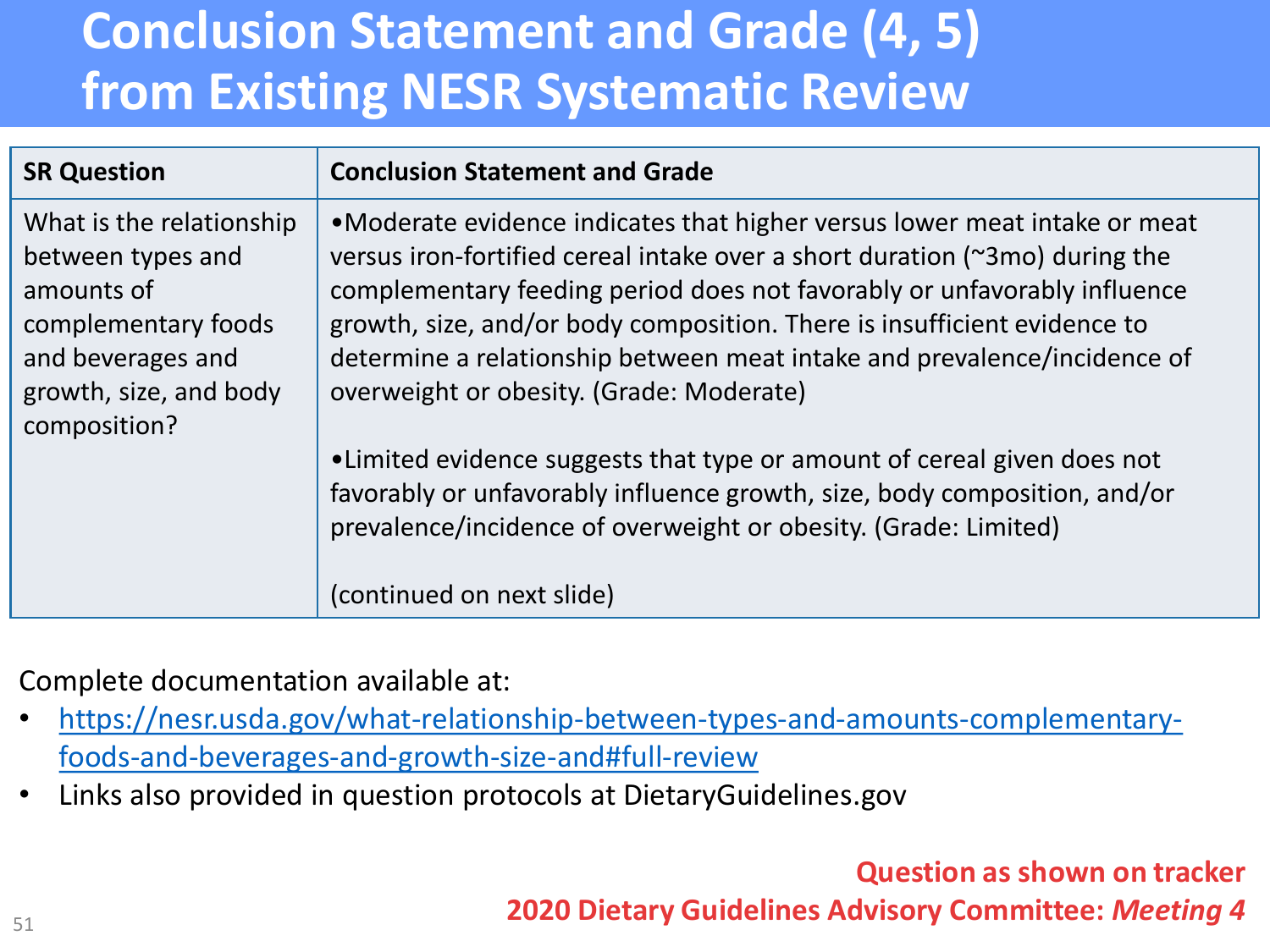## **Conclusion Statement and Grade (6, 7) from Existing NESR Systematic Review**

| <b>SR Question</b>                                                                                                                                | <b>Conclusion Statement and Grade</b>                                                                                                                                                                                                                                                                                                                                                                                                             |
|---------------------------------------------------------------------------------------------------------------------------------------------------|---------------------------------------------------------------------------------------------------------------------------------------------------------------------------------------------------------------------------------------------------------------------------------------------------------------------------------------------------------------------------------------------------------------------------------------------------|
| What is the relationship<br>between types and<br>amounts of<br>complementary foods<br>and beverages and<br>growth, size, and body<br>composition? | •Moderate evidence suggests that consumption of complementary foods with<br>different fats and/or fatty acid composition does not favorably or unfavorably<br>influence growth, size, or body composition. There is not enough evidence to<br>determine a relationship between consumption of complementary foods with<br>different fats and/or fatty acid composition and/or prevalence/incidence of<br>overweight or obesity. (Grade: Moderate) |
|                                                                                                                                                   | •Limited evidence suggests that sugar sweetened beverage consumption during<br>the complementary feeding period is associated with increased risk of obesity<br>in childhood, but is not associated with other measures of growth, size, and<br>body composition. (Grade: Limited)<br>(continued on next slide)                                                                                                                                   |

Complete documentation available at:

- [https://nesr.usda.gov/what-relationship-between-types-and-amounts-complementary](https://nesr.usda.gov/what-relationship-between-types-and-amounts-complementary-foods-and-beverages-and-growth-size-and#full-review)foods-and-beverages-and-growth-size-and#full-review
- Links also provided in question protocols at DietaryGuidelines.gov

**Question as shown on tracker**

**2020 Dietary Guidelines Advisory Committee:** *Meeting 4*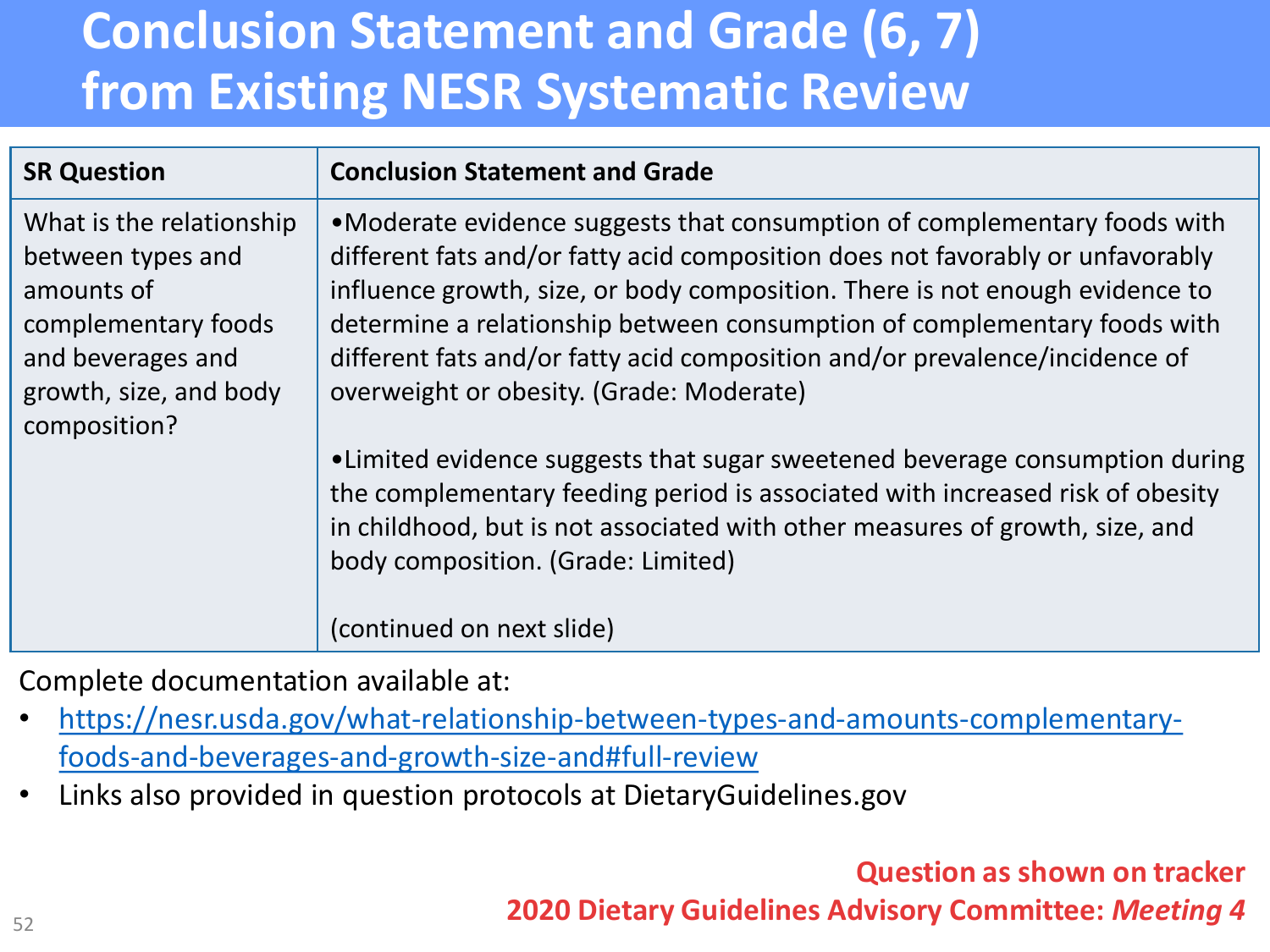## **Conclusion Statement and Grade (8, 9, 10) from Existing NESR Systematic Review**

| <b>SR Question</b>                                                                 | <b>Conclusion Statement and Grade</b>                                                                                                                                                                                                                                                                                                                                     |
|------------------------------------------------------------------------------------|---------------------------------------------------------------------------------------------------------------------------------------------------------------------------------------------------------------------------------------------------------------------------------------------------------------------------------------------------------------------------|
| What is the relationship<br>between types and<br>amounts of                        | •Limited evidence showed a positive association between juice intake and<br>infant weight-for-length and child BMI z-scores. (Grade: Limited)                                                                                                                                                                                                                             |
| complementary foods<br>and beverages and<br>growth, size, and body<br>composition? | . No conclusion could be made about the relationship between other<br>complementary foods (vegetables, fruit, dairy products and/or cow's milk,<br>cereal-based products, milk-cereal drink, and/or categories such as "ready-<br>made foods") and growth, size, body composition, and/or prevalence/incidence<br>of overweight or obesity. (Grade: Grade not assignable) |
|                                                                                    | . No conclusion could be made about the relationship between distinct dietary<br>patterns during the complementary feeding period and growth, size, body<br>composition, and/or prevalence/incidence of malnutrition, overweight or<br>obesity. (Grade: Grade not assignable)                                                                                             |
|                                                                                    | (continued on next slide)                                                                                                                                                                                                                                                                                                                                                 |

Complete documentation available at:

- [https://nesr.usda.gov/what-relationship-between-types-and-amounts-complementary-foods-and](https://nesr.usda.gov/what-relationship-between-types-and-amounts-complementary-foods-and-beverages-and-growth-size-and#full-review)beverages-and-growth-size-and#full-review
- Links also provided in question protocols at DietaryGuidelines.gov

**Question as shown on tracker**

**2020 Dietary Guidelines Advisory Committee:** *Meeting 4*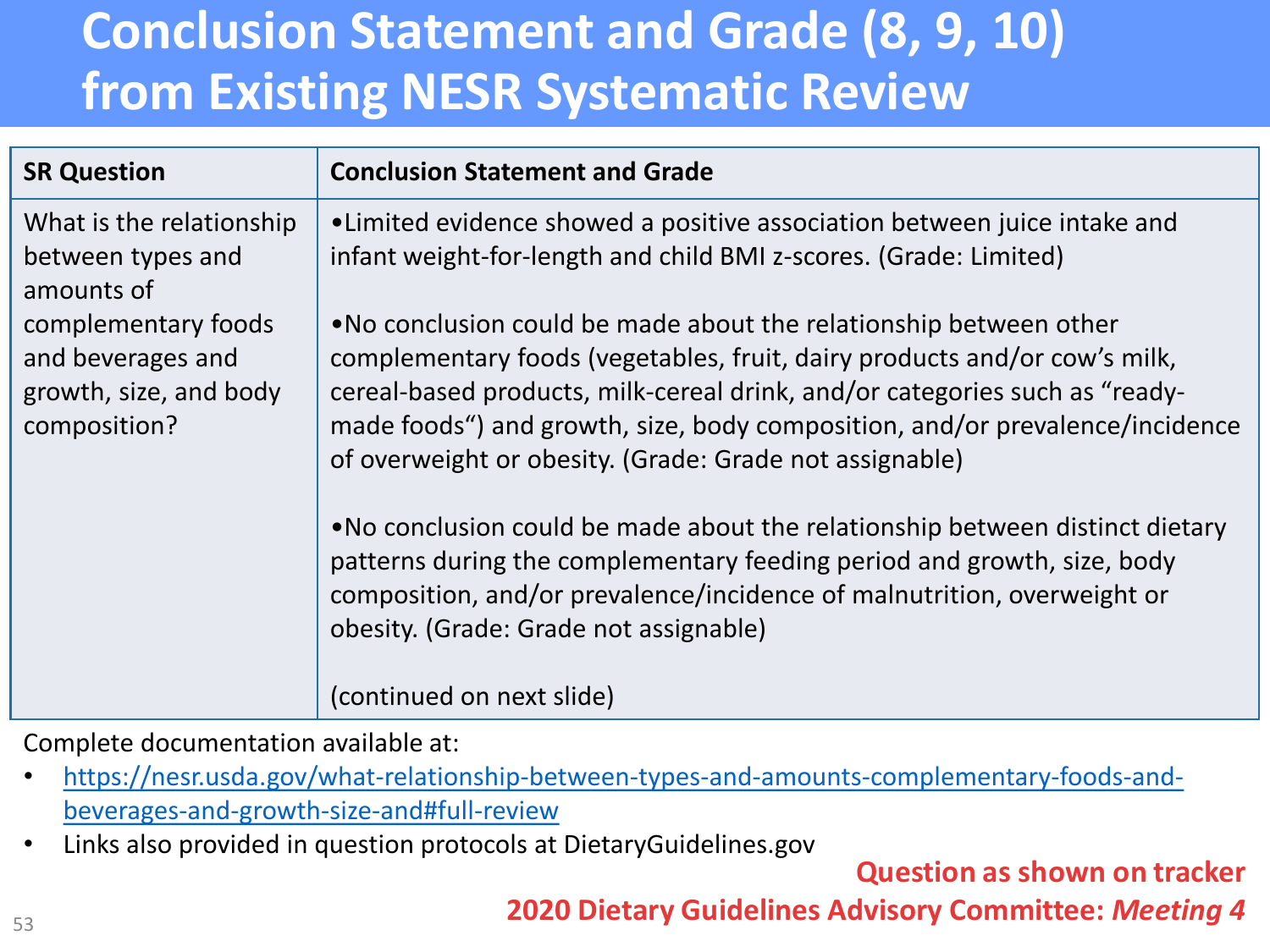## **Description of the Evidence (complementary foods and developmental milestones)**

#### **Literature search: January 1980-July 2016**

- Timing of introduction of complementary foods and beverages & developmental milestones
	- 3 studies met the inclusion criteria
- Types and amounts of complementary foods and beverages & developmental milestones
	- 8 articles met the inclusion criteria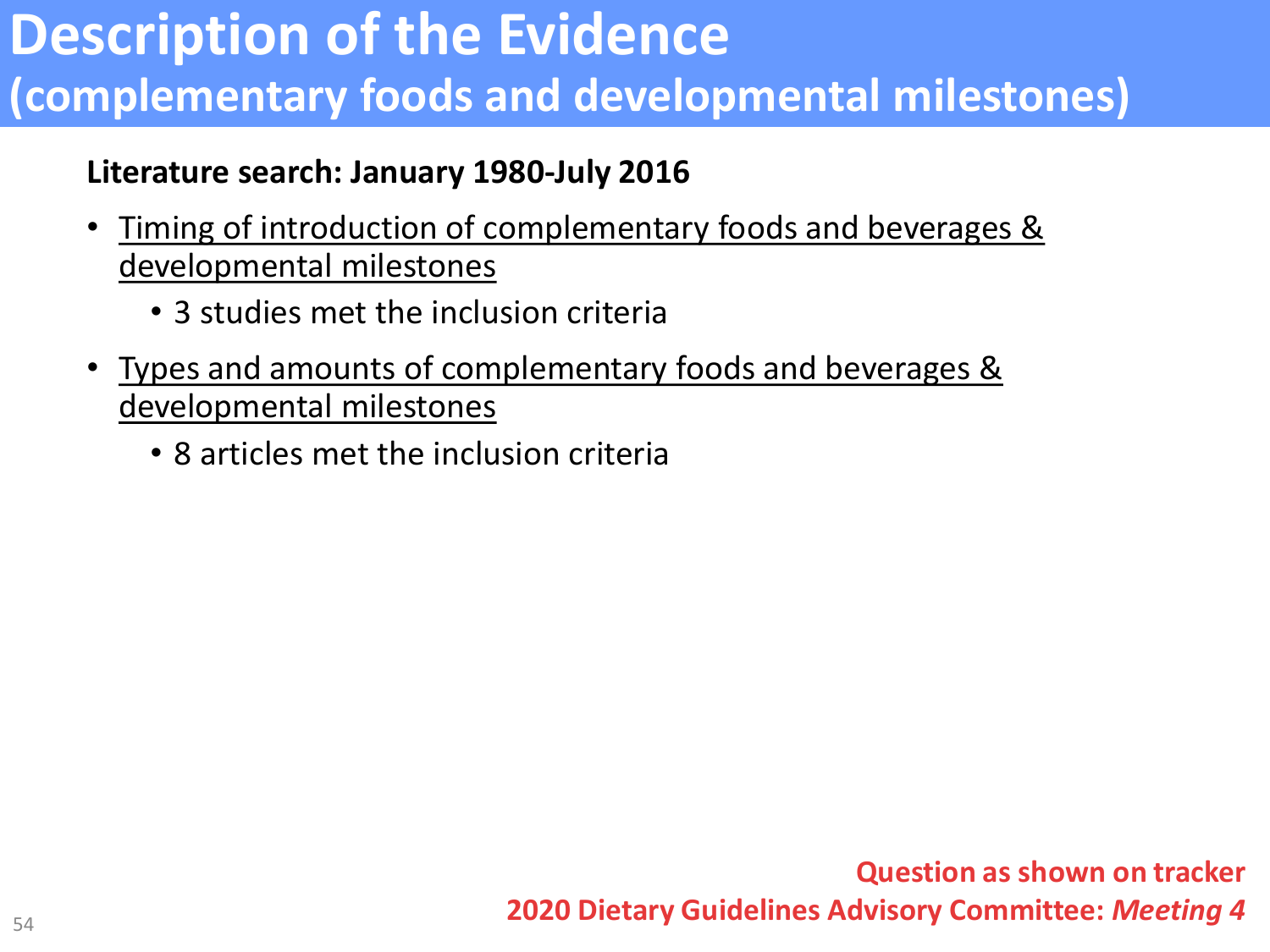## **Conclusion Statement and Grade (1): from Existing NESR Systematic Review**

| <b>SR Question</b>                                                                                                                           | <b>Conclusion Statement and Grade</b>                                                                                                                                                                                   |
|----------------------------------------------------------------------------------------------------------------------------------------------|-------------------------------------------------------------------------------------------------------------------------------------------------------------------------------------------------------------------------|
| What is the relationship<br>between timing of<br>introduction of<br>complementary foods<br>and beverages and<br>developmental<br>milestones? | Insufficient evidence is available to draw conclusions about the relationship<br>between the timing of introduction of complementary foods and beverages<br>and developmental milestones. (Grade: Grade Not Assignable) |

Complete documentation available at:

- [https://nesr.usda.gov/what-relationship-between-timing-introduction-complementary](https://nesr.usda.gov/what-relationship-between-timing-introduction-complementary-foods-and-beverages-and-developmental#full-review)foods-and-beverages-and-developmental#full-review
- Links also provided in question protocols at DietaryGuidelines.gov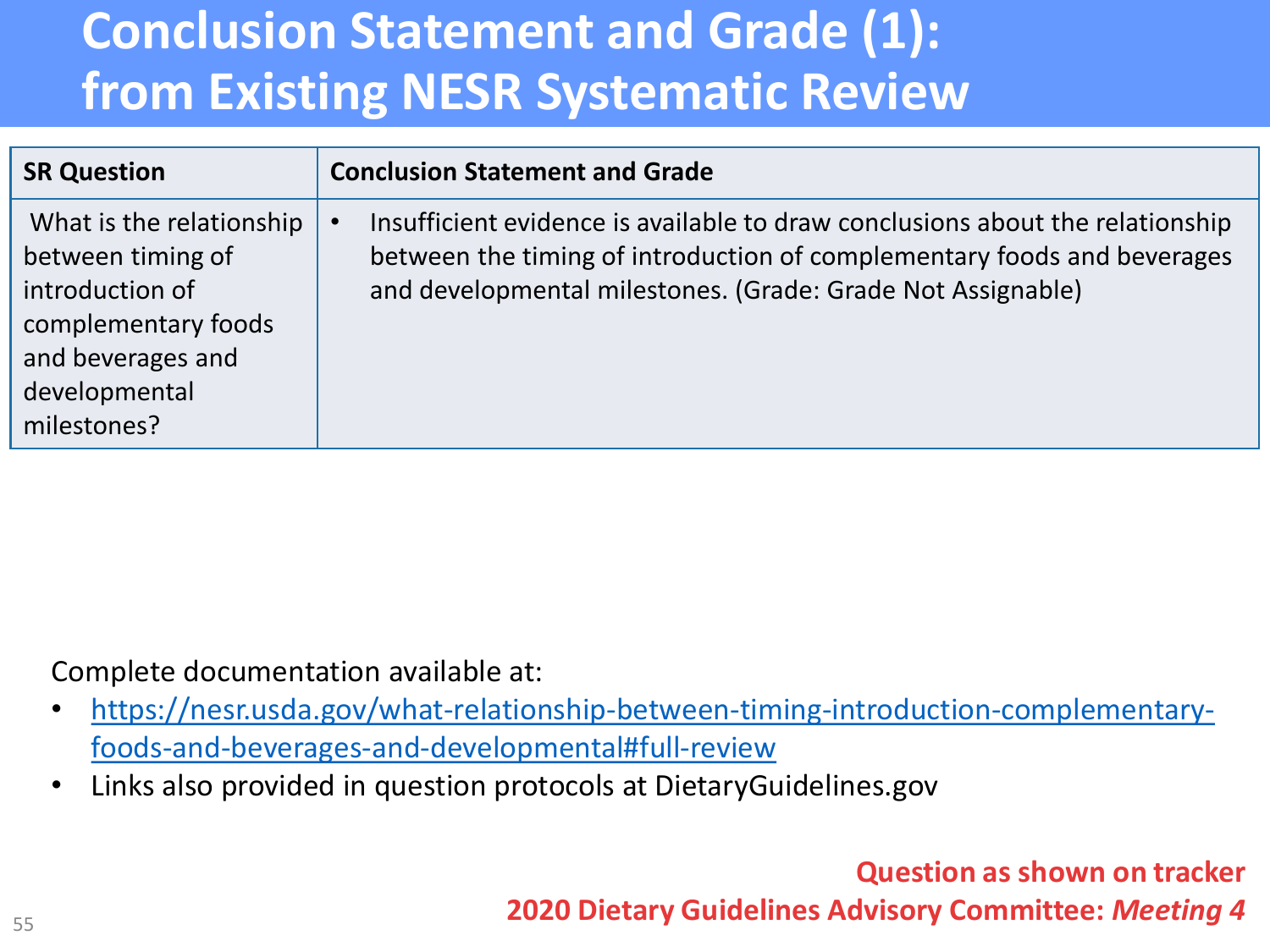## **Conclusion Statement and Grade (2): from Existing NESR Systematic Review, continued**

| <b>SR Question</b>                                                                                                                                  | <b>Conclusion Statement and Grade</b>                                                                                                                                                     |
|-----------------------------------------------------------------------------------------------------------------------------------------------------|-------------------------------------------------------------------------------------------------------------------------------------------------------------------------------------------|
| What is the relationship<br>between types and<br>amounts of<br>complementary foods<br>and beverages<br>consumed and<br>developmental<br>milestones? | •There was insufficient evidence to draw a conclusion about the relationships<br>between types and amounts of CFB consumed and developmental<br>milestones. (Grade: Grade not assignable) |

Complete documentation available at:

- [https://nesr.usda.gov/what-relationship-between-types-and-amounts-complementary](https://nesr.usda.gov/what-relationship-between-types-and-amounts-complementary-foods-and-beverages-consumed-and-0#full-review)foods-and-beverages-consumed-and-0#full-review
- Links also provided in question protocols at DietaryGuidelines.gov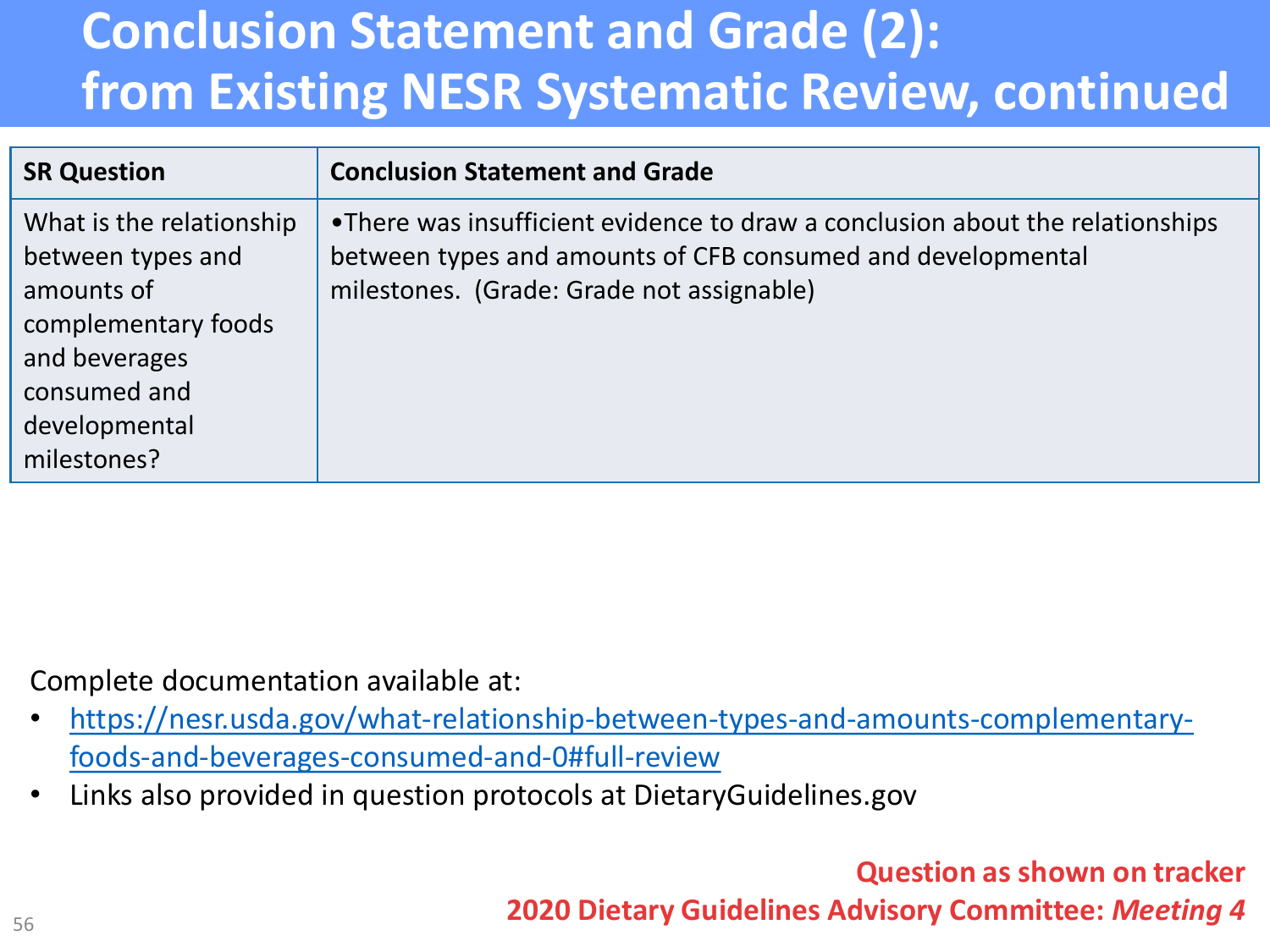#### **Description of the Evidence (complementary foods & bone health)**

#### **Literature search: January 1980-July 2016**

- Timing of introduction of complementary foods and beverages & bone health
	- 3 studies met the inclusion criteria
- Types and amounts of complementary foods and beverages & bone health
	- 8 articles met the inclusion criteria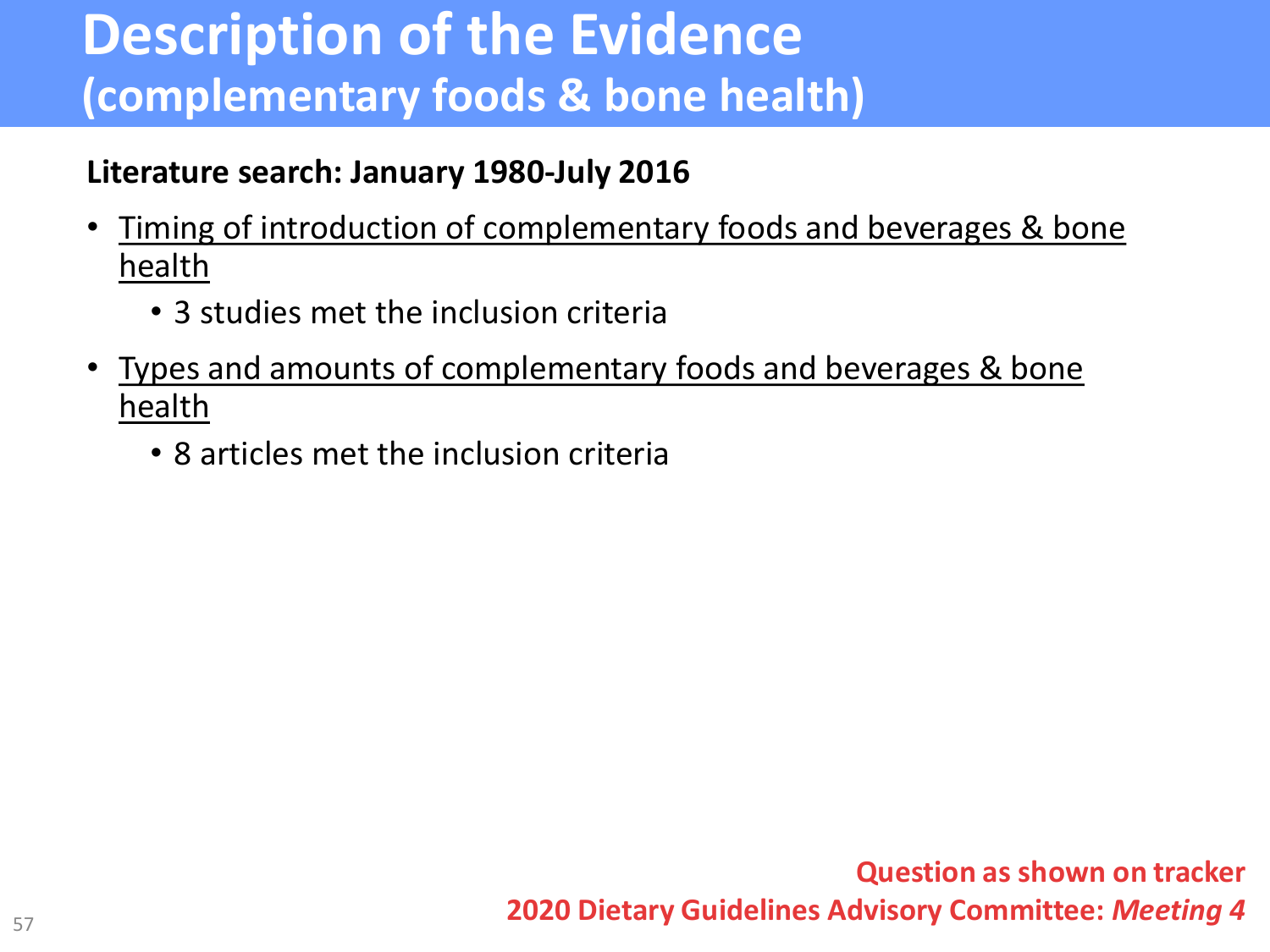## **Conclusion Statement and Grade (1): from an Existing NESR Systematic Review**

| <b>SR Question</b>                                                                                                           | <b>Conclusion Statement and Grade</b>                                                                                                                                                           |
|------------------------------------------------------------------------------------------------------------------------------|-------------------------------------------------------------------------------------------------------------------------------------------------------------------------------------------------|
| What is the relationship<br>between timing of<br>introduction of<br>complementary foods<br>and beverages and bone<br>health? | Insufficient evidence is available to draw conclusions about the relationship<br>between timing of complementary foods and beverages consumed and<br>bone health. (Grade: Grade Not Assignable) |

Complete documentation available at:

- [https://nesr.usda.gov/what-relationship-between-timing-introduction-complementary](https://nesr.usda.gov/what-relationship-between-timing-introduction-complementary-foods-and-beverages-and-bone-health#full-review)foods-and-beverages-and-bone-health#full-review
- Links also provided in question protocols at DietaryGuidelines.gov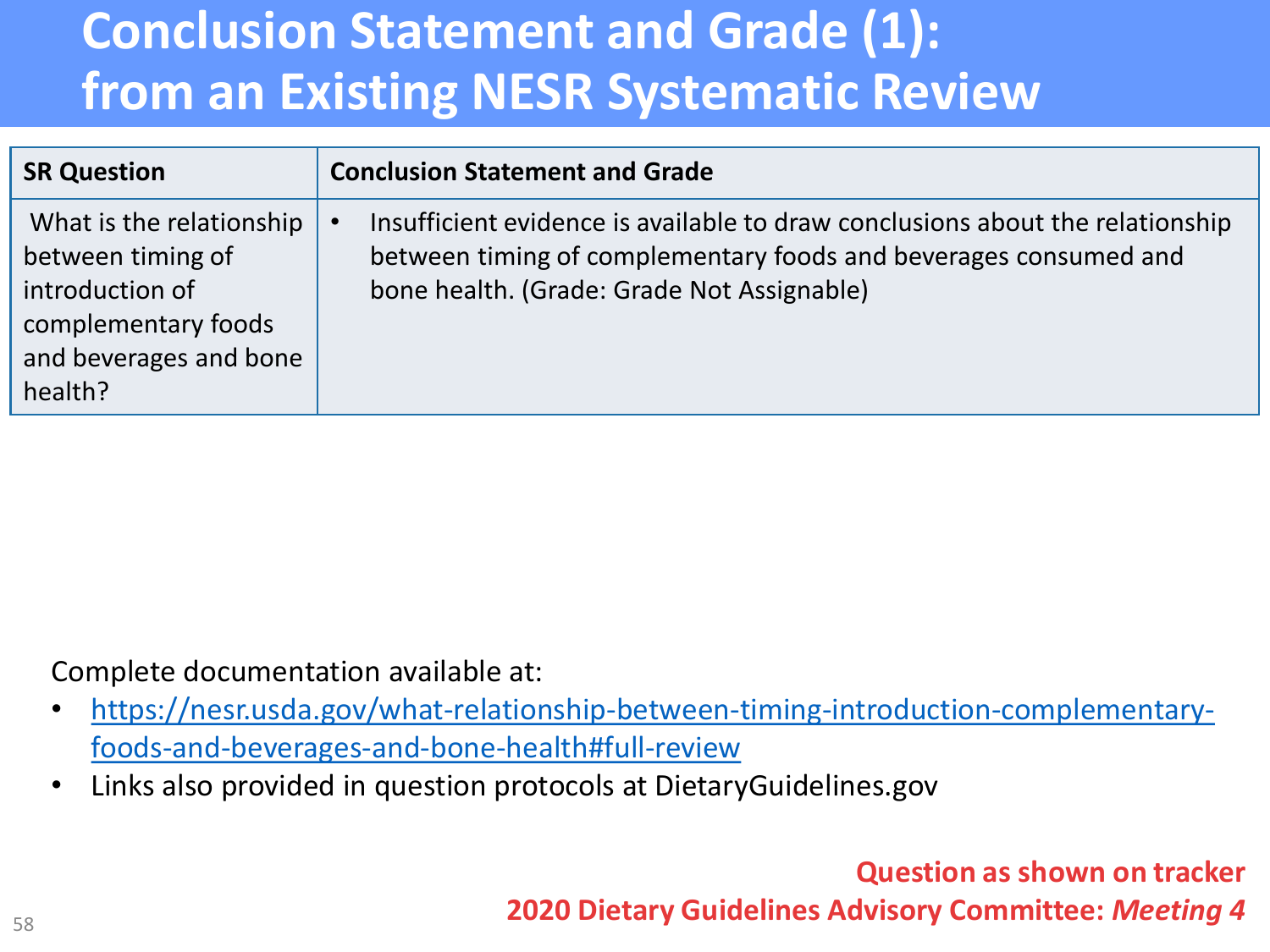## **Conclusion Statement and Grade (2): from an Existing NESR Systematic Review**

| <b>SR Question</b>                                                                                                                  | <b>Conclusion Statement and Grade</b>                                                                                                                                                                               |
|-------------------------------------------------------------------------------------------------------------------------------------|---------------------------------------------------------------------------------------------------------------------------------------------------------------------------------------------------------------------|
| What is the relationship<br>between types and<br>amounts of<br>complementary foods<br>and beverages<br>consumed and bone<br>health? | . Insufficient evidence is available to draw conclusions about the relationship<br>between the types and/or amounts of complementary foods and beverages<br>consumed and bone health. (Grade: Grade not assignable) |

Complete documentation available at:

- [https://nesr.usda.gov/what-relationship-between-types-and-amounts-complementary](https://nesr.usda.gov/what-relationship-between-types-and-amounts-complementary-foods-and-beverages-consumed-and-bone#full-review)foods-and-beverages-consumed-and-bone#full-review
- Links also provided in question protocols at DietaryGuidelines.gov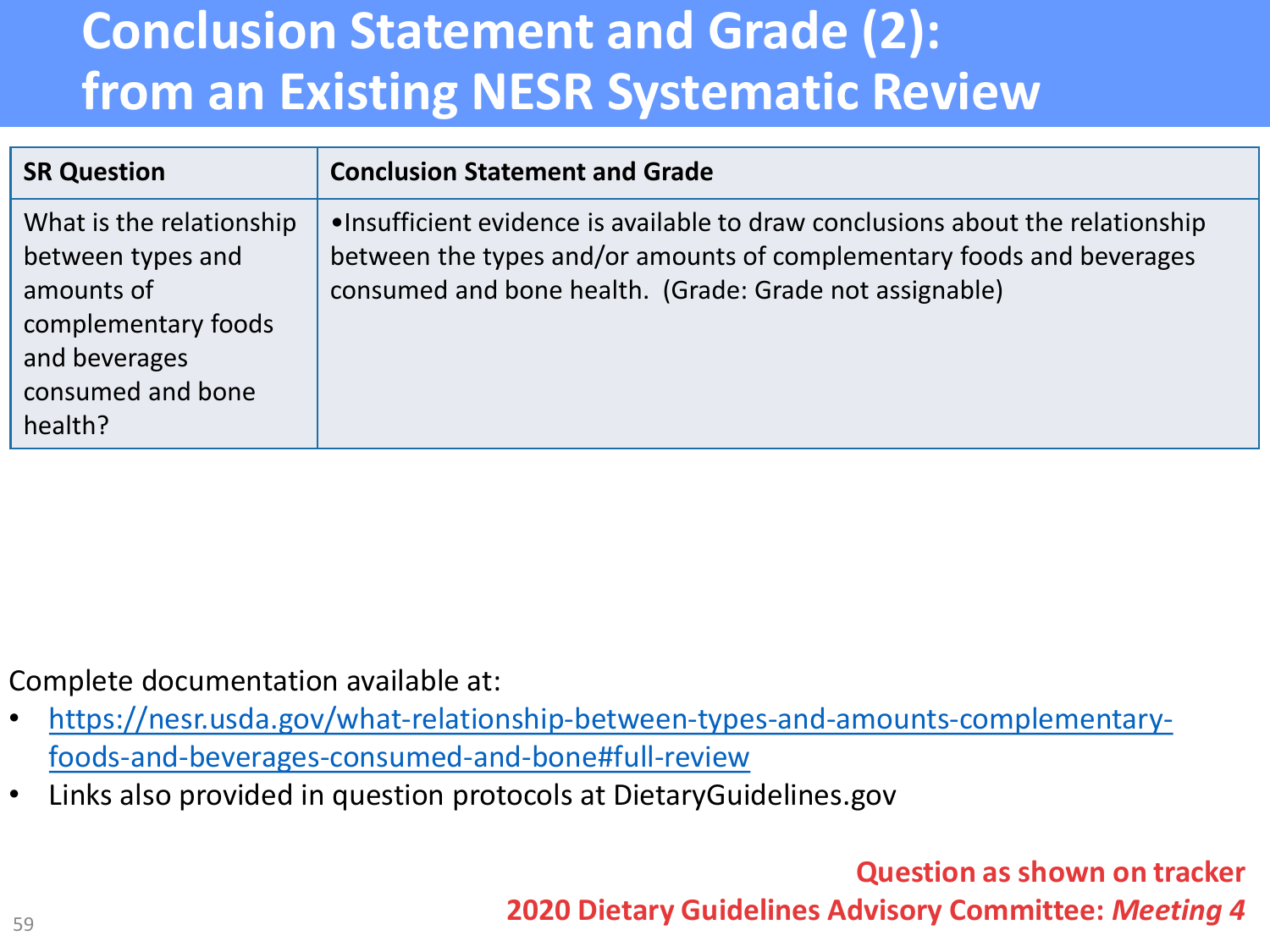# **Refining and Prioritizing Remaining Work**

#### Human milk/infant formula and growth, size, and body composition:

• *Examine outcomes related to body composition (including obesity) only*

#### *Rationale:*

*The U.S. Government already convened, and made policy decisions based on the recommendations of, an expert panel that reviewed scientific evidence on the relationship between human milk/infant formula and growth and size outcomes:*

*Grummer-Strawn, L., Krebs, N.F. and Reinold, C.M., 2009. Use of World Health Organization and CDC growth charts for children aged 0-59 months in the United States.*

*The relationship between human milk/infant formula and body composition outcomes (including obesity) is less clear.*

> **Subcommittee Name 2020 Dietary Guidelines Advisory Committee:** *Meeting 4*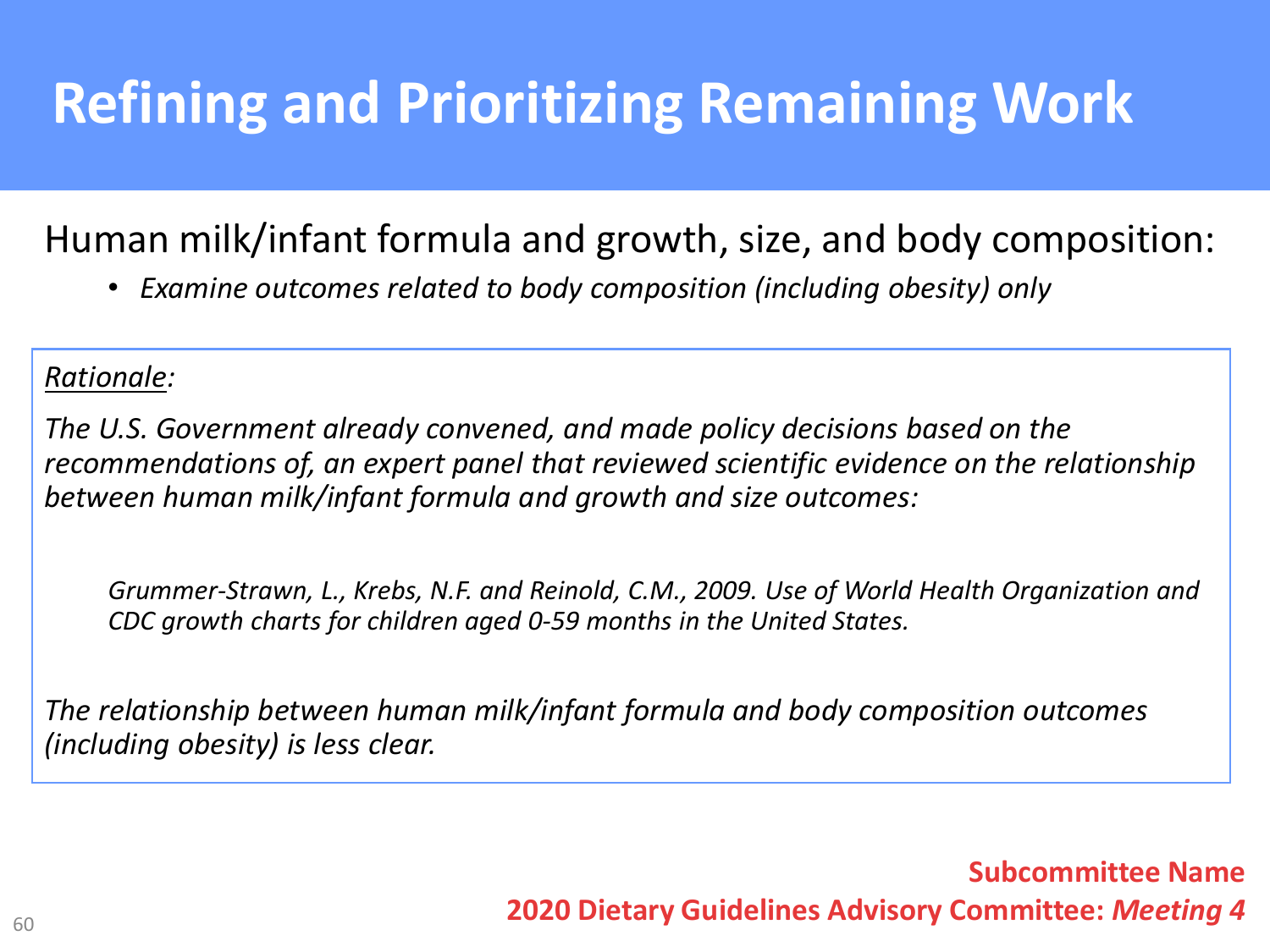## **Refining and Prioritizing Remaining Work, continued**

Nutrients from supplements/fortified foods and growth, size, and body composition:

- *Examine iron from supplements only*
- Nutrients from supplements/fortified foods and bone health:
	- *Examine vitamin D from supplements only*
- Nutrients from supplements/fortified foods and nutrient status:
	- *Examine iron and vitamin D from supplements only*

*Rationale for supplements only: existing reviews examine complementary foods (inclusive of fortified foods) and these outcomes*

*Rationale for iron and vitamin D only: to be able to speak the iron and vitamin D supplement recommendations*

#### **Subcommittee Name 2020 Dietary Guidelines Advisory Committee:** *Meeting 4*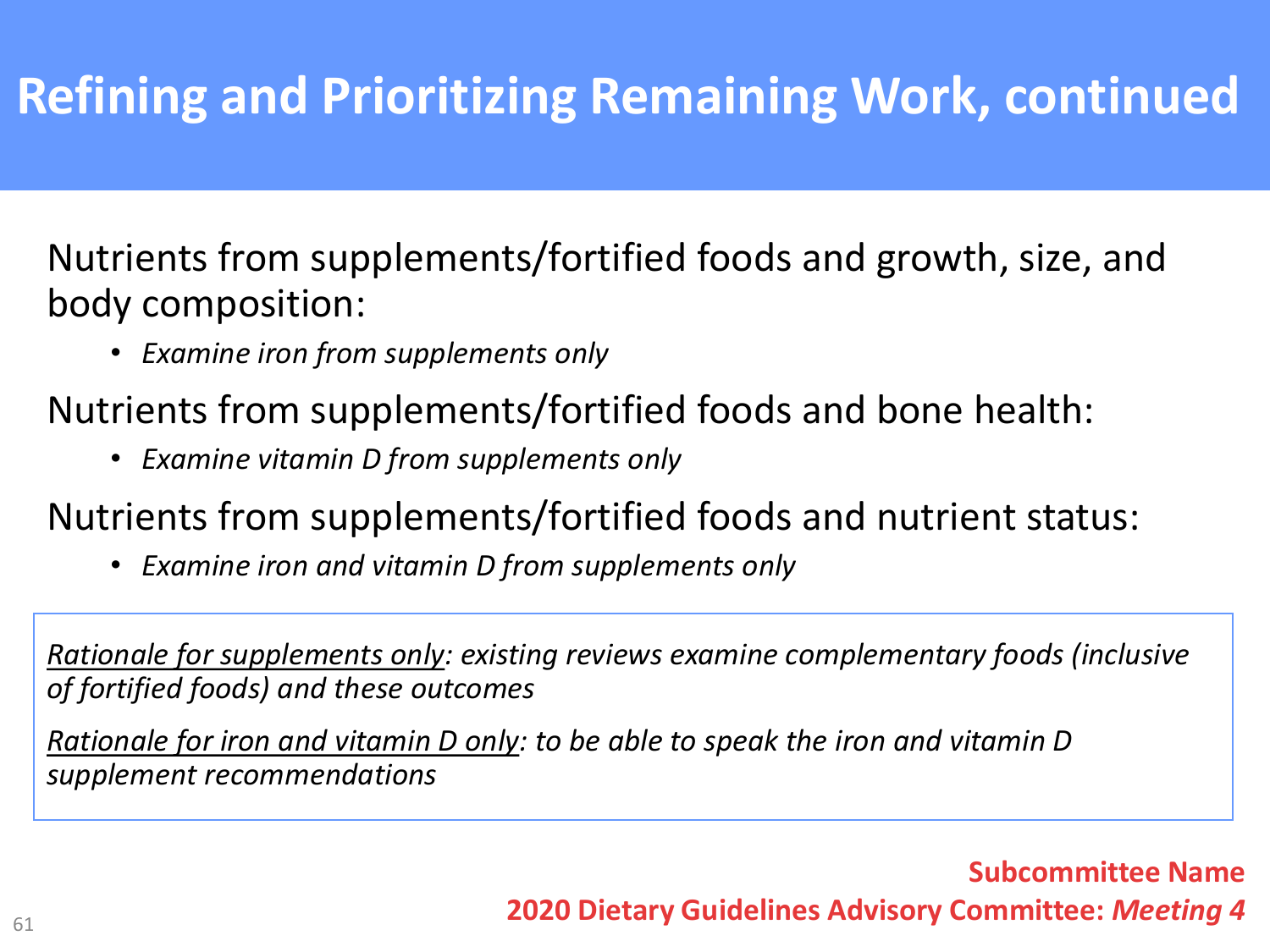# **Next Steps**

- Literature search
	- Iron/vitamin D from supplements and nutrient status
- Screen literature
	- Iron/vitamin D from supplements and nutrient status
	- Vitamin D from supplements and bone health
- Extract data/assess risk of bias, develop conclusions/grades
	- Human milk/infant formula and growth, size, and body composition
	- Human milk/infant formula and developmental milestones, including neurocognitive development
	- Iron from supplements and growth, size, and body composition
	- Vitamin D from supplements and bone health
	- Iron and vitamin D from supplements and nutrient status
- Peer review and draft report

**Subcommittee Name**

**2020 Dietary Guidelines Advisory Committee:** *Meeting 4*